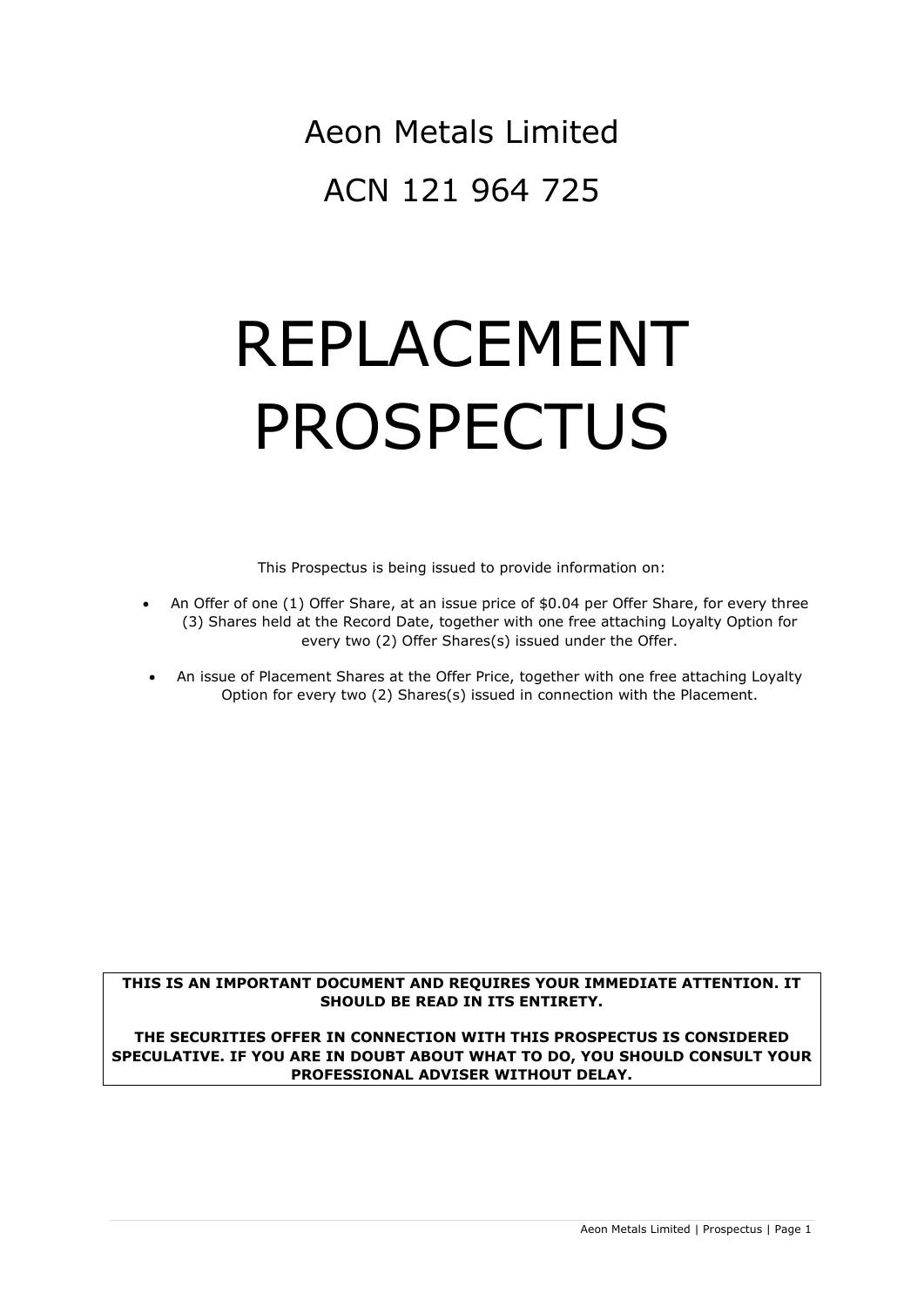## **IMPORTANT NOTICES**

This Replacement Prospectus is dated Friday, 13 May 2022 and was lodged with ASIC on that date. This Replacement Prospectus replaces the Prospectus dated 9 May 2022 lodged with ASIC on that date. Neither ASIC nor ASX (or their respective officers) takes any responsibility for the contents of this Prospectus or the merits of the investment to which this Prospectus relates.

This Replacement Prospectus differs from the original prospectus dated 9 May 2022 in the following areas:

- sections [1](#page-7-0) "Message from the Chair", [2](#page-9-0) "Investment Overview" and [8.1](#page-33-0) "Risks specific to the Company" have been amended to contain additional disclosure around the pause in the Pre-Feasibility Study, uncertain external environment and high degree of uncertainty in the project economics;
- sections [1](#page-7-0) "Message from the Chair" and [5](#page-24-0) "Effect of the Offer" have been amended to set out the maximum holding of the OCP Group if they invest \$1.2m in the Offer, in addition to their take-up under the Placement;
- sections [2](#page-9-0) "Investment Overview" and [4.6](#page-22-0) "Overview of the Company" have been amended to set out a breakdown of the use of funds under the Placement and the Offer;
- section [5](#page-24-0) "Effect of the Offer" has been amended to set out the impact of the Offer, assuming a 50% take-up by Shareholders, on the pro-forma position of the Company; and
- section [8.1](#page-33-0) "Risks specific to the Company" has been amended to include an additional risk factor on the uncertain economics of the Walford Creek Project.

The expiry date of this Prospectus is 5.00pm (AEST) on the date that is 13 months after the date this Prospectus was lodged with ASIC. No Offer Shares will be issued on the basis of this Prospectus after that expiry date.

Aeon Metals Limited (ASX:AML) (the **Company**) will apply for admission to ASX within seven days of the date of this Prospectus for official quotation of the Offer Shares the subject of the Offer.

#### **Important document**

It is important that you carefully read this Prospectus in its entirety before deciding to invest in the Company and, in particular, that you consider the assumptions underlying any prospective financial information and the risk factors that could affect the financial performance of the Company. You should carefully consider these factors in light of your personal circumstances (including financial and taxation issues) and seek professional advice from your accountant, stockbroker, lawyer or other professional adviser before deciding whether to invest.

No person is authorised to give any information or to make any representation in connection with the Offer that is not contained in this Prospectus. Neither the Company nor any other person warrants the future performance of the Company or any return on any investment made under this Prospectus, except as required by law and then, only to the extent so required.

#### **Transaction specific prospectus**

In preparing this Prospectus, regard has been had to the fact that the Company is a disclosing entity for the purposes of the Corporations Act and that certain matters may reasonably be expected to be known to Shareholders and their professional advisers. This Prospectus is issued pursuant to section 713 of the Corporations Act. This Prospectus is intended to be read in conjunction with the publicly available information in relation to the Company which has been notified to ASX and does not include all information that would be included in a prospectus for an initial public offering.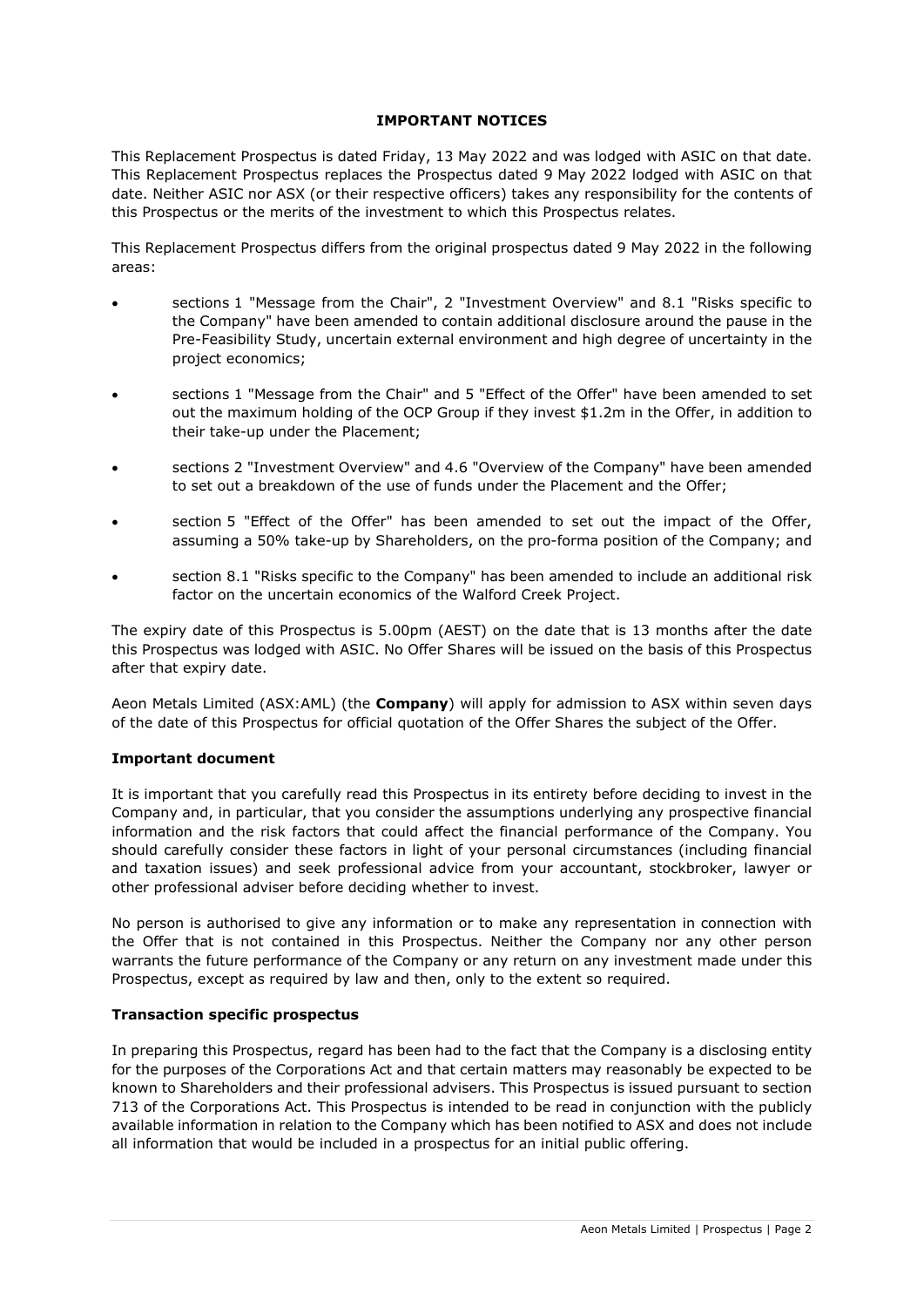## **No Cooling-off rights**

Cooling-off rights do not apply to an investment in Offer Shares issued under this Prospectus. This means that, in most circumstances, you cannot withdraw your Application once it has been accepted.

#### **Restrictions on the distribution of this Prospectus**

The Offer constituted by this Prospectus is available to persons in Australia, New Zealand or Hong Kong only. This Prospectus is not available to persons in other jurisdictions.

This Prospectus does not constitute an offer of Offer Shares in any place in which, or to any person to whom, it would not be lawful to do so. The distribution of this Prospectus in jurisdictions outside Australia, New Zealand or Hong Kong may be restricted by law and any person who comes into possession of this Prospectus outside Australia, New Zealand or Hong Kong (including nominees, trustees or custodians) should observe any such restrictions. Any failure to comply with such restrictions may constitute a violation of applicable securities laws.

The Offer Shares and the Loyalty Options (including the underlying ordinary shares) have not been, and will not be, registered under the US Securities Act 1933 (as amended) or the securities laws of any state or other jurisdiction of the United States. Accordingly, the Offer Shares and Loyalty Options (including the underlying ordinary shares) may not be offered or sold in the United States except in transactions exempt from, or not subject to, the registration requirements of the US Securities Act and applicable US state securities laws. Accordingly neither this Prospectus nor the Application Form may be sent to persons in the United States or otherwise distributed in the United States.

See Section [3.22](#page-18-0) for more detail on selling restrictions that apply to the Offer in jurisdictions outside Australia.

#### **Forward-looking statements**

This Prospectus contains forward-looking statements which may be identified by words such as 'may', 'could', 'believes', 'estimates', 'expects', 'targets', 'predicts', 'forecasts', 'guidance', 'plan', 'intends' and other similar words that involve risks and uncertainties.

These statements are based on an assessment of present economic and operating conditions and on a number of assumptions regarding future events and actions that, at the date of this Prospectus, are expected to take place. The Company does not undertake to, and does not intend to, update or revise any forward-looking statements, or publish prospective financial information in the future, regardless of whether new information, future events or other factors affect the information contained in this Prospectus, except where required by law.

Any forward-looking statements are subject to various risks that could cause the Company's actual results to differ materially from the results expressed or anticipated in these statements. Forwardlooking statements should be read in conjunction with, and are qualified by reference to, the risk factors set out in Section [8](#page-33-1) of this Prospectus. Such forward-looking statements are not guarantees of future performance and involve known and unknown risks, uncertainties, assumptions and other important factors, many of which are outside the control of the Company, the Directors and the Company's management. The Company, the Directors and the Company's management cannot and do not give any assurance that the results, performance or achievements expressed or implied by the forward-looking statements contained in this Prospectus will actually occur and Shareholders are cautioned not to place undue reliance on these forward-looking statements.

#### **Speculative investment**

The Shares offered pursuant to this Prospectus should be considered highly speculative. There is no guarantee that the Shares offered pursuant to this Prospectus will make a return on the capital invested, that dividends will be paid on the Shares or that there will be an increase in the value of the Shares in the future.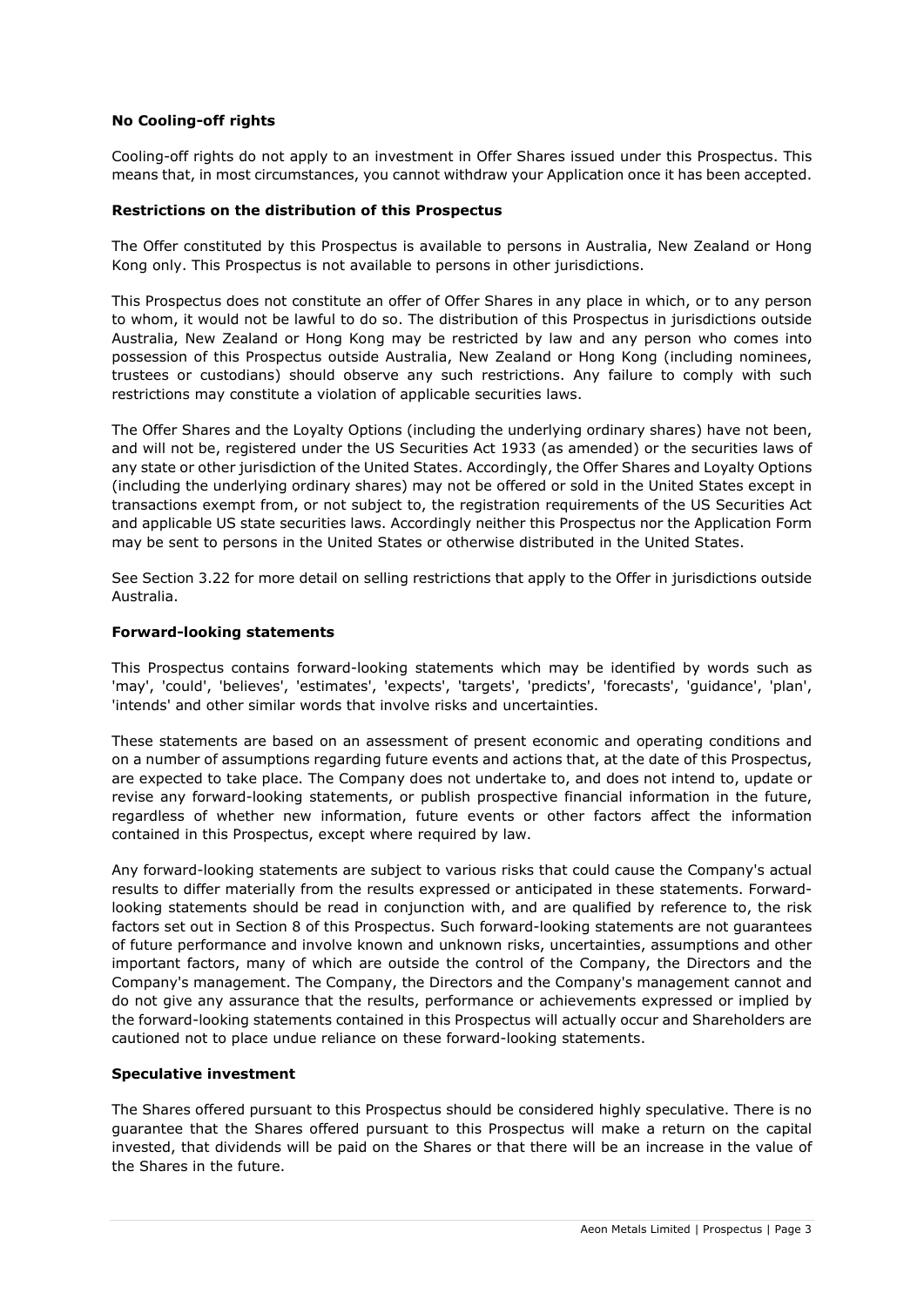Shareholders should carefully consider whether the Shares offered pursuant to this Prospectus are an appropriate investment for them in light of their personal circumstances, including their financial and taxation position. Refer to Section [8](#page-33-1) for details relating to the key risks applicable to an investment in the Shares.

## **Privacy statement**

If you complete an Application Form, you will be providing personal information to the Company. The Company collects, holds and will use that information to assess your Application, service your needs as a Shareholder and to facilitate distribution payments and corporate communications to you as a Shareholder, and to carry out appropriate administration.

The information may also be used from time to time and disclosed to the Company's members, agents and service providers on the basis that they deal with such information in accordance with the Company's policies, procedures and applicable laws. The members, agents, and service providers of the Company may be located outside Australia, where your personal information may not receive the same level of protection as that afforded under Australian law. The types of agents and service providers that may be provided with your personal information and the circumstances in which your personal information may be shared are:

- the Share Registry for ongoing administration of the Shareholder register;
- printers and other companies for the purpose of preparation and distribution of statements and for handling mail;
- market research companies for the purpose of analysing the investor base and product development and planning; and
- legal and accounting firms, auditors, contractors, consultants and other advisers for the purpose of administering, and advising on, the Shares and for associated actions.

If an Applicant becomes a Shareholder, the Corporations Act requires the Company to include information about the Shareholder (including name, address and details of the Shares held) in its public Shareholder register.

The information contained in the Shareholder register must remain there even if that person ceases to be a Shareholder. Information contained in the Shareholder register is also used to facilitate dividend payments and corporate communications (including the Company's financial results, annual reports and other information that the Company may wish to communicate to its Shareholders) and compliance by the Company with legal and regulatory requirements. An Applicant has a right to gain access to the information that the Company and the Share Registry hold about that person, subject to certain exemptions under law. A fee may be charged for access. Access requests must be made in writing or by telephone call to the Company's registered office or the Share Registry's office, details of which are disclosed in the Corporate Directory on the inside back cover of this Prospectus.

You can access, correct and update the personal information that we hold about you. If you wish to do so, please contact the Share Registry at the relevant contact number set out in this Prospectus. By submitting an Application you agree that we may communicate with you in electronic form or contact you by telephone in relation to the Offer. You may be required to pay a reasonable charge to the Share Registry in order to access your personal information.

Collection, maintenance and disclosure of certain personal information is governed by legislation including the Privacy Act 1988 (as amended), the Corporations Act and certain rules such as the ASX Settlement Operating Rules. You should note that if you do not provide the information required on the Application for Shares, the Company may not be able to accept or process your Application.

#### **Defined terms and abbreviations**

Defined terms and abbreviations used in this Prospectus are explained in the Glossary of Terms.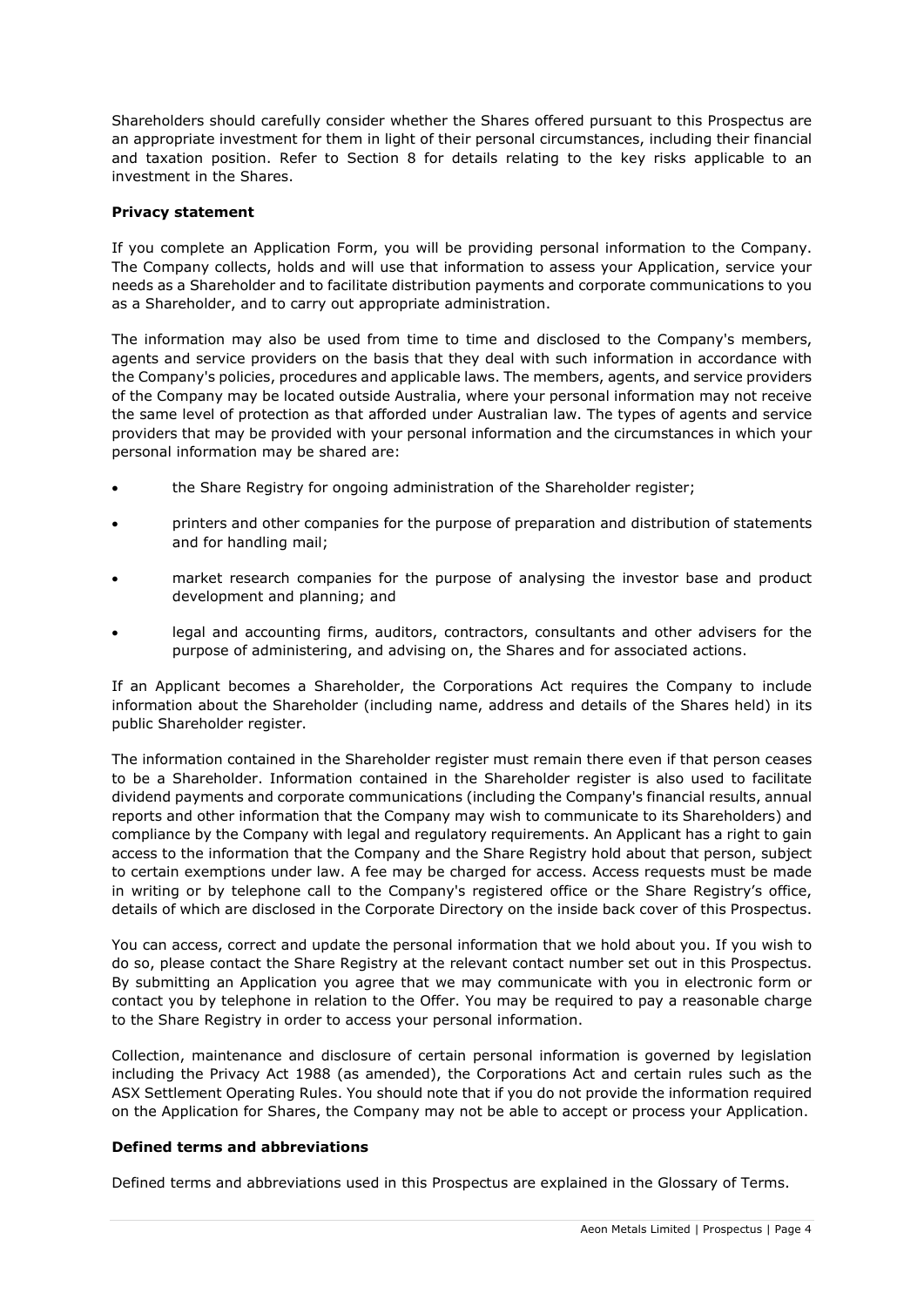## **Dates and times**

References in this Prospectus are to Australian Eastern Standard Time unless otherwise stated.

#### **Website**

The Company maintains a website at **www.aeonmetals.com.au**. Any references to documents included on the Company website are for convenience only, and information contained in or otherwise accessible through this or a related website is not a part of this Prospectus.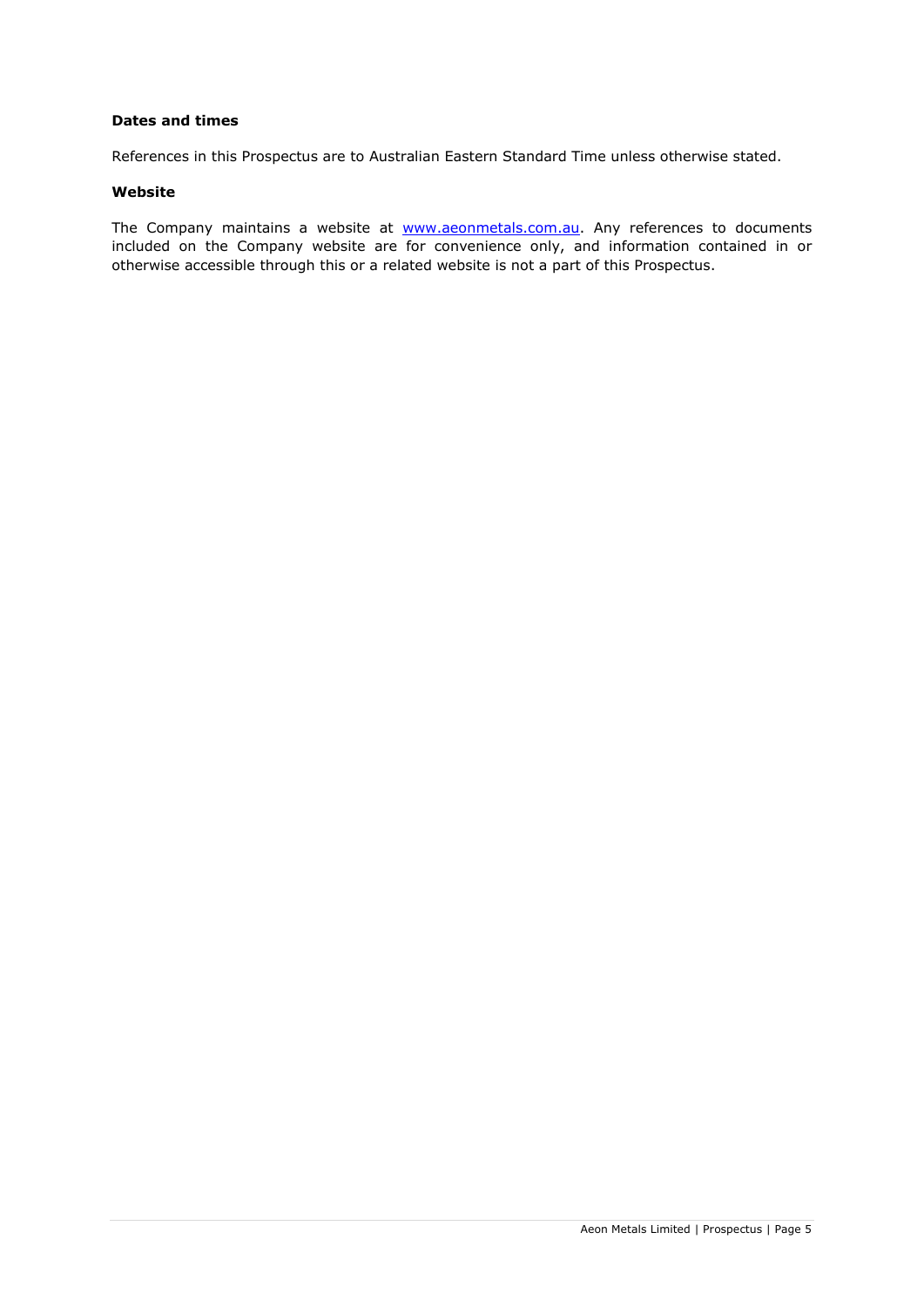## **INDICATIVE TIMETABLE**

#### **Key dates**

| Day                         | <b>Event</b>                                                                                  |
|-----------------------------|-----------------------------------------------------------------------------------------------|
| Monday, 9 May 2022          | ASX announcement of Offer                                                                     |
| (Day 0)                     | Release Prospectus and give notice to ASX                                                     |
|                             | Appendix 3B lodged                                                                            |
|                             | Exit trading halt                                                                             |
| Wednesday, 11 May 2022      | "Ex" Date                                                                                     |
| (Day 2)                     |                                                                                               |
| Thursday, 12 May 2022       | Record Date for determining Offer eligibility                                                 |
| (Day 3)                     |                                                                                               |
| <b>Friday, 13 May 2022</b>  | Release Replacement Prospectus                                                                |
| <b>Tuesday, 17 May 2022</b> | Offer Prospectus (and personalised Application Form) despatched and<br>notice lodged with ASX |
| (Day 6)                     | Announcement made that Prospectus (and personalised Application Form)                         |
|                             | despatched                                                                                    |
| <b>Monday, 23 May 2022</b>  | Last day to extend the Offer                                                                  |
| (Day 10)                    |                                                                                               |
| Thursday, 26 May 2022       | Offer Closes                                                                                  |
| (Day 13)                    |                                                                                               |
| <b>Monday, 30 May 2022</b>  | Allocation of Shortfall Shares                                                                |
| (Day 15)                    |                                                                                               |
| Tuesday, 31 May 2022        | Announcement of results of Offer                                                              |
| (Day 16)                    |                                                                                               |
| Wednesday, 1 June 2022      | Allotment of Offer Shares                                                                     |
| (Day 17)                    |                                                                                               |
| Thursday, 2 June 2022       | <b>Normal trading commences</b>                                                               |
| (Day 18)                    |                                                                                               |

These dates are subject to change and are indicative only. The Company reserves the right to vary any and all of the above dates and times without notice including, subject to the ASX Listing Rules and the Corporations Act, to close the Offer early, to extend the Offer, to accept late Applications or bids, either generally or in particular cases, or to cancel or withdraw the Offer before the Closing Date, in each case without notifying the recipient of this Prospectus or any Applicants. If the Offer is cancelled or withdrawn before the allocation of Offer Shares and Loyalty Options, then all Application Monies will be refunded in full (without interest) as soon as possible in accordance with the requirements of the Corporations Act. Shareholders are encouraged to submit their Applications as early as possible after the Offer opens.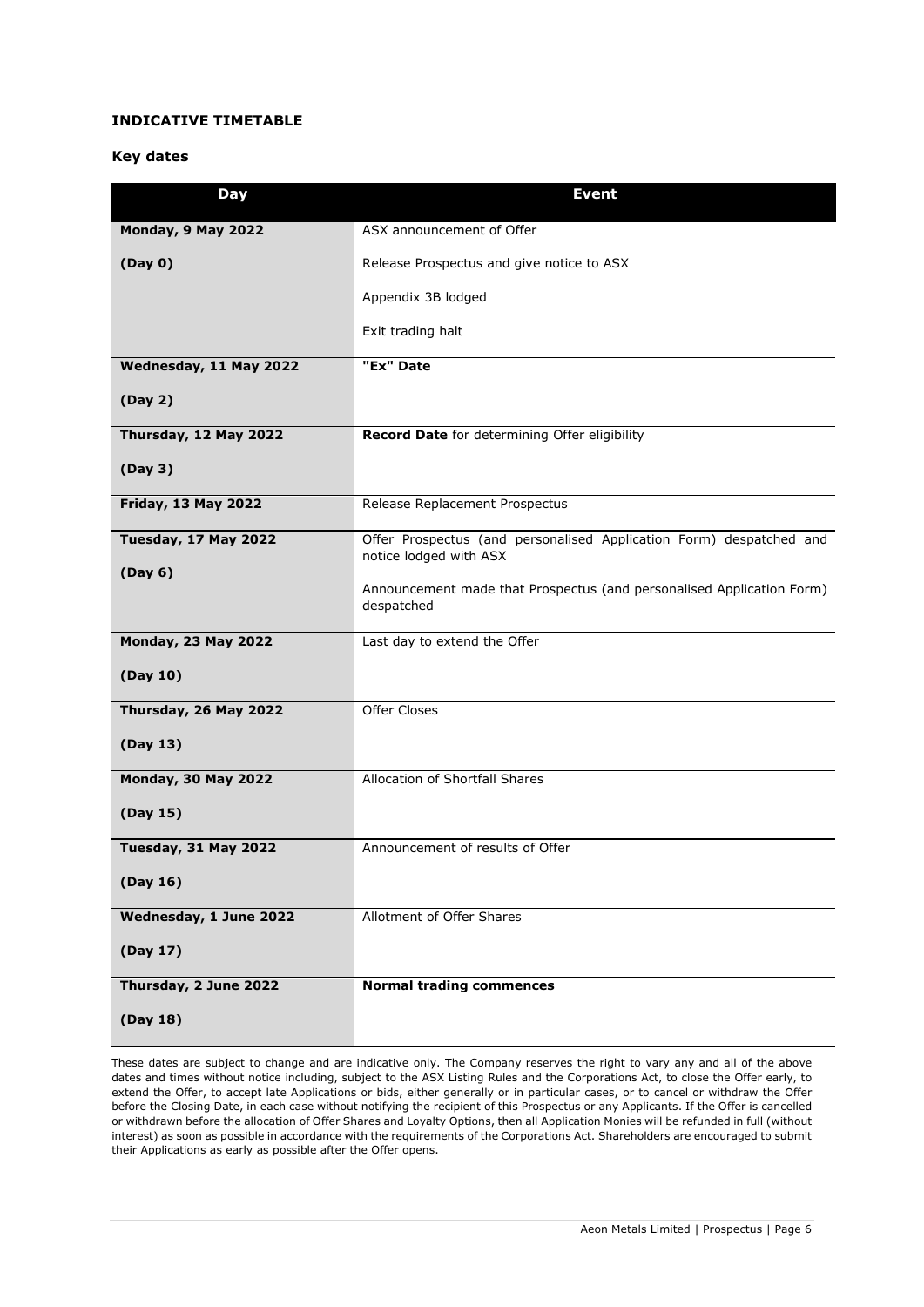# **CONTENTS**

| <b>SECTION</b> | <b>PAGE</b>                                             |
|----------------|---------------------------------------------------------|
| 1.             |                                                         |
| 2.             |                                                         |
| 3.             |                                                         |
| 4.             |                                                         |
| 5.             |                                                         |
| 6.             | RIGHTS AND LIABILITIES ATTACHING TO OFFER SHARES 30     |
| 7.             | RIGHTS AND LIABILITIES ATTACHING TO LOYALTY OPTIONS  32 |
| 8.             |                                                         |
| 9.             |                                                         |
| 10.            |                                                         |
|                |                                                         |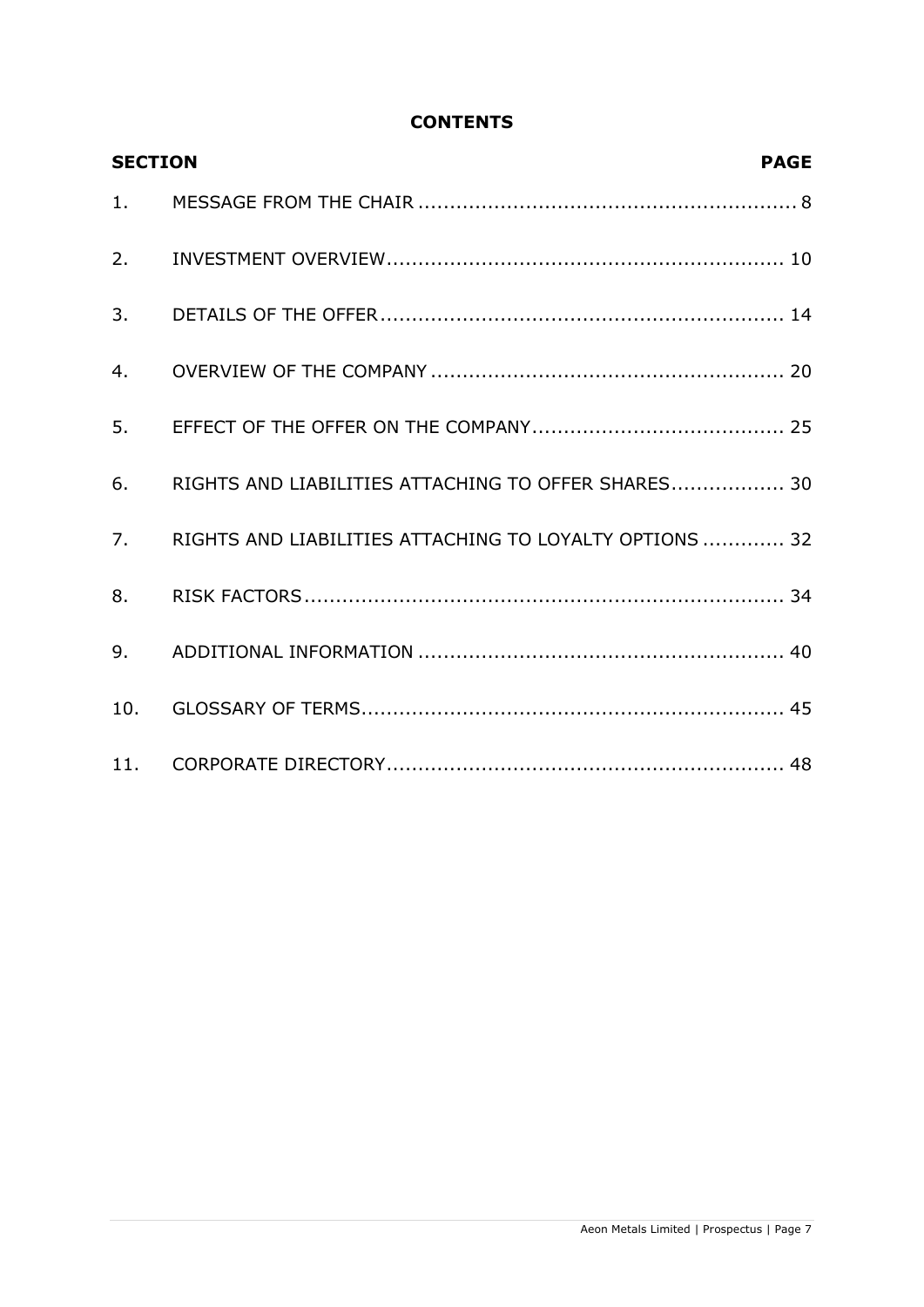## <span id="page-7-0"></span>1. **MESSAGE FROM THE CHAIR**

On behalf of the Company, I am pleased to invite you to participate in a non-renounceable pro rata entitlement offer to Eligible Shareholders of 1 Share for every 3 Shares held on the Record Date at an issue price of \$0.04 per Offer Share, together with 1 free unlisted Loyalty Option for every 2 Offer Shares taken up in the Offer. The Company has concurrently undertaken a Placement to institutional investors that has raised approximately \$7.2 million. The Directors have subscribed for approximately 2.25m Shares under the Placement, being a total of \$90,000, and will be issued the corresponding number of Loyalty Options. Issue of these Placement Shares is subject to Shareholder approval. The Offer is an opportunity for Shareholders to invest on the same terms as the Placement. Under the Offer and the Placement, the Company intends to raise up to \$19.7 million (assuming 100% take up by Shareholders under the Offer).

Over the past eight years, the Company has advanced the Walford Creek Project from a promising exploration opportunity into what today is arguably one of the richest copper/cobalt deposits in Australia.

Our understanding of both the geology and the metallurgy of this significant polymetallic deposit has grown to the point where we now believe that it is necessary to define the full extent of mineralisation in order to formulate a development strategy that will unlock the maximum value for Shareholders. We now stand ready to focus our exploration efforts with absolute precision - our geology model is calibrated with 39.3 Mt of existing mineral resources over 3.7 km of strike length adjacent to the Fish River Fault. While the further 6 km containing the Amy and Le Mans zones already hosts 5.1 Mt of mineral resources, it is sparsely drilled by comparison with substantial untested gaps. Our high resolution geophysical dataset has identified a further 16 km of potential strike length untouched by targeted exploration with signatures similar to those of the known mineralised zones at the Walford Creek Project. In addition, we are yet to test the deeper exploration potential of the Walford Dolomite underlying the existing mineralised zones of PY1 and PY3.

The forthcoming drilling program, scheduled to commence as early as next week, utilising the proceeds of the Placement, is a defining opportunity. Our goal is to test the current suite of targets, as well as any additional ones that might emerge from our forthcoming CEI-funded airborne electromagnetic survey. Our immediate objective is to determine the potential for the Walford Creek Project to host in excess of 100 Mt in resources. While this increase is unachievable in a single drilling season, we strongly believe that the maximum value of Walford Creek will be achieved if development is based on a larger resource. Our considerable ground position in what is an underexplored sedimentary basin lying in a mineralised corridor already hosting world class deposits means that our next six months of drill testing will be watched with interest by many.

As disclosed to the ASX on 22 April 2022, the Board resolved to pause the Pre-Feasibility Study to allow both the external cost and commodity environment to settle before finalising project scope. Given the pause in the Pre-Feasibility Study, the project economics and scope of work remain uncertain, in particular there is a high level of uncertainty arising from excessive volatility in all major economic assumptions, including commodity prices, exchange rates, interest rates, and future economic growth that are used to derive any long term forecasts of revenues, capital expenditure and operating costs. Shareholders should refer to the ASX announcement dated 22 April 2022 for further detail on the pause of the Pre-Feasibility Study and consider this information in the context of the Offer. Refer to the risk factor regarding the uncertain outcome of the Pre-Feasibility Study set out in section [8.](#page-33-1)

The Company continues to enjoy the long term support of its major Shareholder, OCP Group. OCP Group has reaffirmed its commitment to the Company by participating in the Placement up to a holding of 45% at the close of the Placement and will participate in the rights issue up to a cap of \$1.2m, which, if no other shareholders take up their entitlements and OCP's participation in the Placement is approved by shareholders, OCP will hold approximately 46.5% at the close of the Offer (if there was a 50% take up by all other shareholders, that holding would be approximately 42.9%).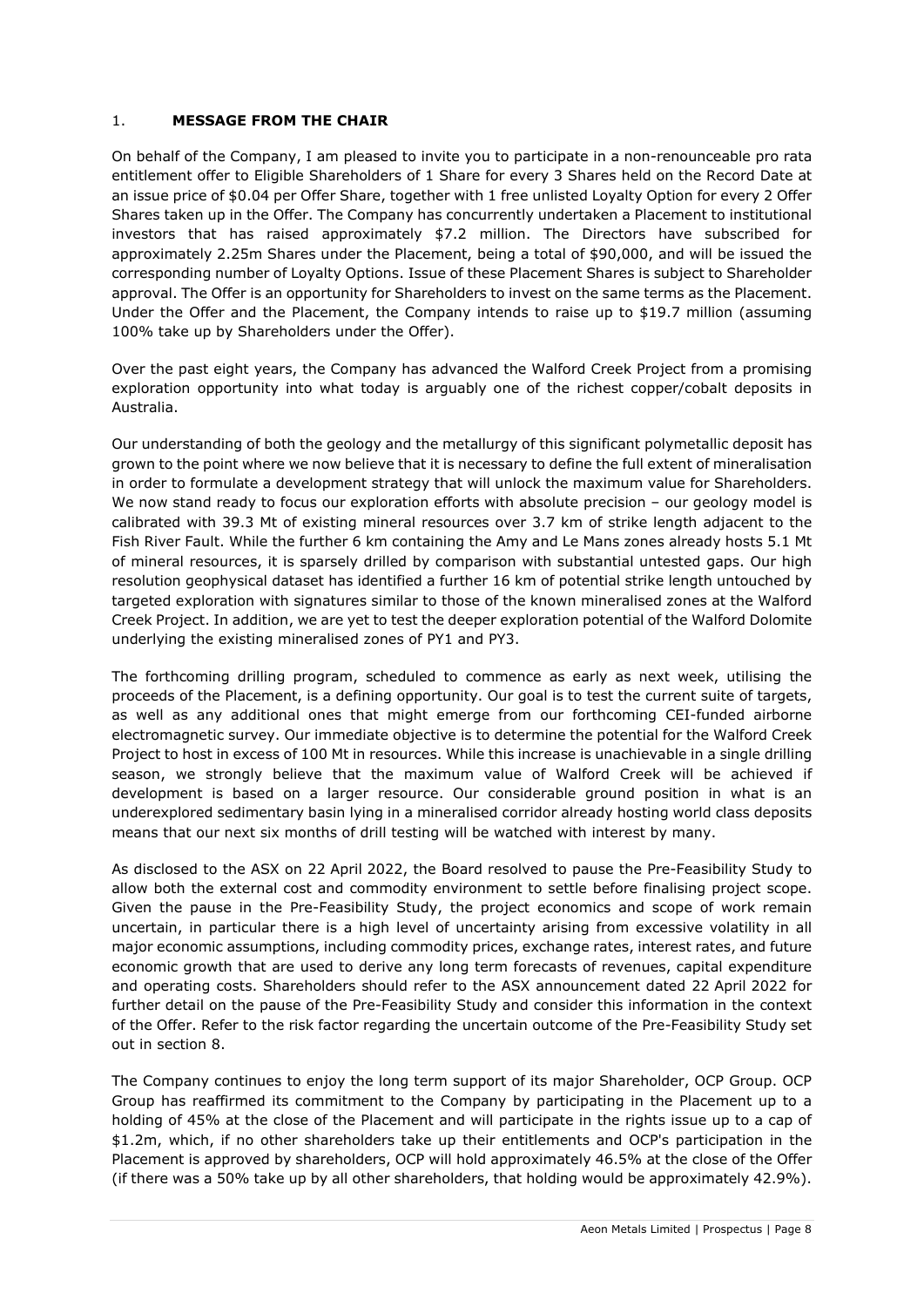Any participation by shareholders will reduce OCP's aggregate holding resulting from the Placement and rights issue. The issue of OCP's Shares under the Placement will be conditional on shareholder approval.

The Board is strongly of the view that all participants in the Offer and the Placement should benefit from their decision by attaching a free one-for-two loyalty option. The Loyalty Options were formulated specifically to encourage and reward Shareholder loyalty. The option allows those Shareholders who maintain their holding to exercise their options at a strike price of \$0.08, at any time up until option expiry on 31 December 2023.

The Directors have participated in the Placement, subject to shareholder approval, to continue their support for the Company and may also elect to participate under the Offer. The Directors invite Shareholders to participate and thank you for your support.

All the best and stay well.

Yours faithfully,

Pare Ramis

**Paul Harris** *Non-Executive Chair* Aeon Metals Limited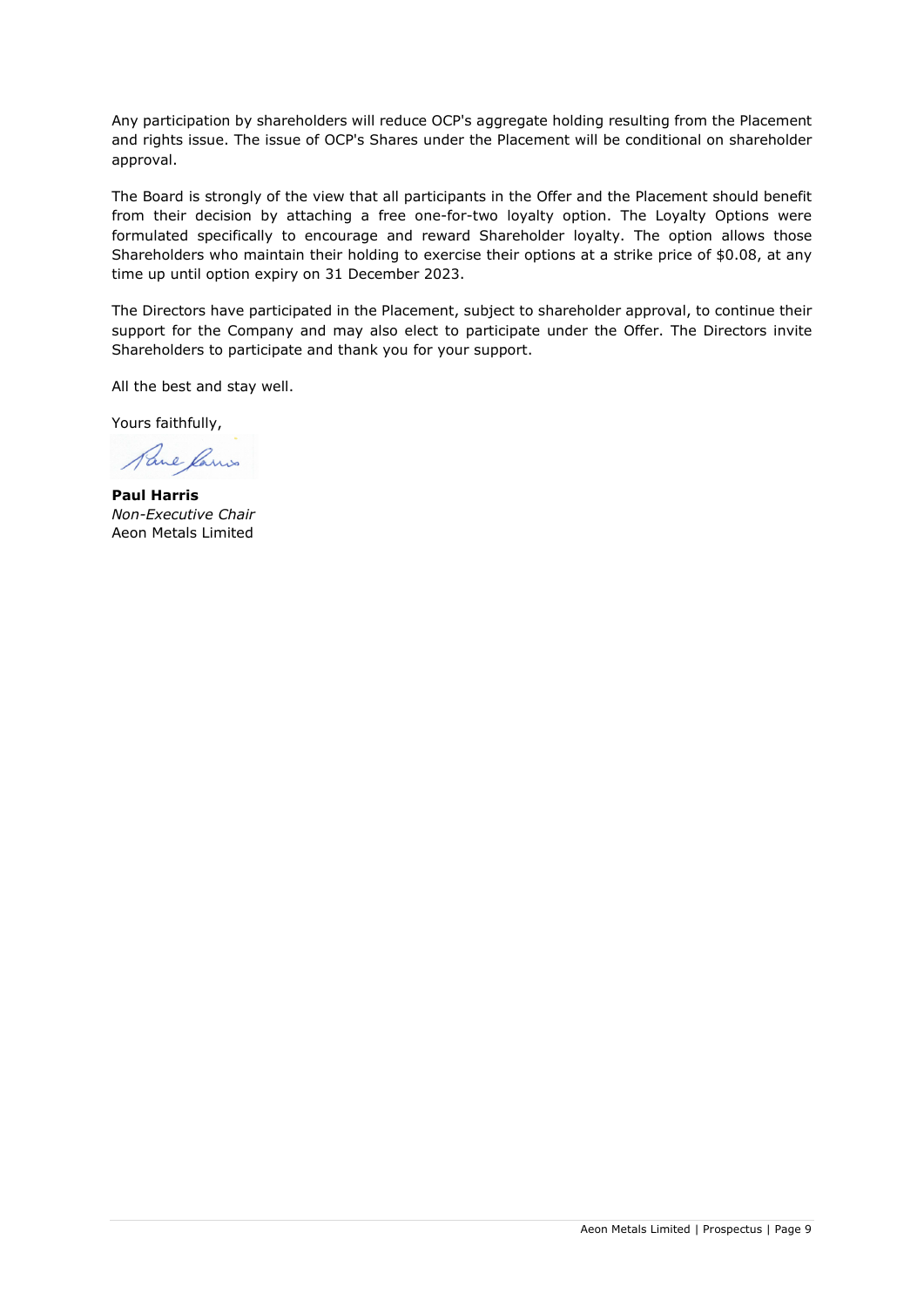# <span id="page-9-0"></span>2. **INVESTMENT OVERVIEW**

This Section is not intended to provide full information for Shareholders intending to apply for securities pursuant to this Prospectus. This Prospectus should be read and considered in its entirety. The securities offered pursuant to this Prospectus carry no guarantee in respect of return of capital, return on investment, payment of dividends or the future value of the Shares.

| <b>Summary</b>                                                                                                                                                                                                                                                                                                                                                                                                                                                                                                                                                                                                                                                                                                                                                                                                                       | <b>More</b><br>information                            |  |  |  |  |  |
|--------------------------------------------------------------------------------------------------------------------------------------------------------------------------------------------------------------------------------------------------------------------------------------------------------------------------------------------------------------------------------------------------------------------------------------------------------------------------------------------------------------------------------------------------------------------------------------------------------------------------------------------------------------------------------------------------------------------------------------------------------------------------------------------------------------------------------------|-------------------------------------------------------|--|--|--|--|--|
| <b>What is the Offer?</b>                                                                                                                                                                                                                                                                                                                                                                                                                                                                                                                                                                                                                                                                                                                                                                                                            |                                                       |  |  |  |  |  |
| This Prospectus relates to the offer of:<br>Offer Shares at the Offer Price of \$0.04 per<br>$\bullet$<br>Offer Share to raise up to approximately<br>\$12.5 million (assuming 100% take up by<br>Shareholders under the Offer); and<br>one (1) free attaching Loyalty Option for<br>٠<br>every two (2) Offer Share issued to a                                                                                                                                                                                                                                                                                                                                                                                                                                                                                                      | Section 3.1                                           |  |  |  |  |  |
| The Placement refers to the offer of:<br>approximately<br>179.2<br>million<br>to<br>up<br>$\bullet$<br>Placement Shares at the Offer Price of<br>\$0.04 per Placement Share to raise<br>approximately \$7.2 million; and<br>one (1) free attaching Loyalty Option for<br>$\bullet$<br>every two (2) Placement Share issued to an<br>institutional investor under the Offer.<br>The issue of the Loyalty Options under the<br>Placement will be subject to shareholder<br>approval. The issue of Placement Shares to the<br>OCP Group and the Directors will be subject to<br>shareholder approval.                                                                                                                                                                                                                                   | N/A                                                   |  |  |  |  |  |
| The Offer Price is \$0.04 per Offer Share.                                                                                                                                                                                                                                                                                                                                                                                                                                                                                                                                                                                                                                                                                                                                                                                           | Section 3.1                                           |  |  |  |  |  |
| Concurrently with this Offer, the Company is<br>undertaking the<br>Placement.<br>Under<br>the<br>Placement, as announced to the ASX on<br>Monday, 9 May 2022, the Company has raised<br>approximately \$7.2 million under a Placement<br>through the issue of approximately 179.2<br>million Shares issued to institutional investors<br>identified by the Company.<br>Institutional investors being issued Shares<br>under the Placement will also be issued one (1)<br>free attaching Loyalty Option for every two (2)<br>Shares issued under the Placement. The Loyalty<br>issued<br>in connection<br>Options<br>with<br>the<br>Placement have the same terms and conditions,<br>and are identical, to the Loyalty Options issued<br>under this Offer. The issue of the Loyalty<br>Options under the Placement will be subject to | Section 3.2                                           |  |  |  |  |  |
|                                                                                                                                                                                                                                                                                                                                                                                                                                                                                                                                                                                                                                                                                                                                                                                                                                      | Shareholder under the Offer.<br>shareholder approval. |  |  |  |  |  |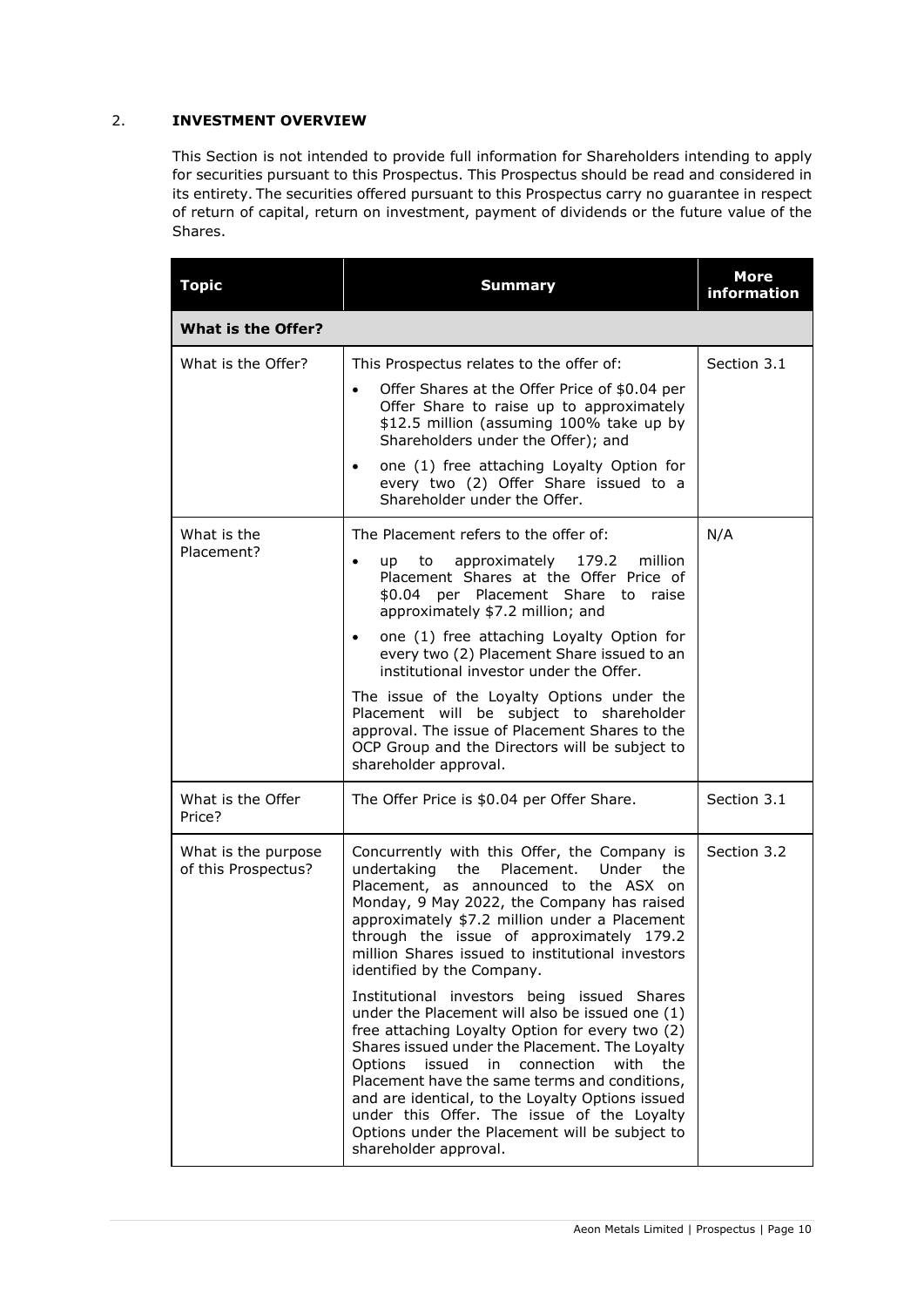| <b>Topic</b>                                                              | <b>Summary</b>                                                                                                                                                                                                                                                                                                                                                                                                                                          | <b>More</b><br>information |
|---------------------------------------------------------------------------|---------------------------------------------------------------------------------------------------------------------------------------------------------------------------------------------------------------------------------------------------------------------------------------------------------------------------------------------------------------------------------------------------------------------------------------------------------|----------------------------|
|                                                                           | The purpose of this Offer, and the issue of the<br>Offer Shares, is to enable the Offer Shares to<br>be issued to those Shareholders taking up the<br>Offer with a free attaching Loyalty Option, so as<br>to continue to participate in the growth of the<br>Company.                                                                                                                                                                                  |                            |
| What are the key<br>risks in relation to<br>the Company and<br>the Offer? | As disclosed to the ASX on 22 April 2022, the<br>Board resolved to pause the Pre-Feasibility<br>Study to allow both the external cost and<br>commodity environment to settle before<br>finalising project scope.                                                                                                                                                                                                                                        | Sections 8<br>and $8.1(a)$ |
|                                                                           | Given the pause in the Pre-Feasibility Study, the<br>project economics and scope of work remain<br>uncertain, in particular there is a high level of<br>uncertainty arising from excessive volatility in<br>all major economic assumptions, including<br>commodity prices, exchange rates, interest<br>rates, and future economic growth that are<br>used to derive any long term forecasts of<br>revenues, capital expenditure and operating<br>costs. |                            |
|                                                                           | Shareholders<br>should<br>refer<br>to<br>the<br>ASX<br>announcement dated 22 April 2022 for further<br>detail on the pause of the Pre-Feasibility Study<br>and consider this information in the context of<br>the Offer.                                                                                                                                                                                                                                |                            |
|                                                                           | Company further<br>The<br>recommends<br>that<br>Shareholders consider other<br>specific<br>and<br>general risks which are applicable to the<br>Company as a mining exploration company.<br>These risks are set out in section 8.                                                                                                                                                                                                                        |                            |
| What is the<br>minimum<br>subscription amount<br>under the Offer?         | There is no minimum subscription amount.                                                                                                                                                                                                                                                                                                                                                                                                                | Section 3.3                |
| Are there any escrow<br>arrangements?                                     | There are no escrow arrangements in respect of<br>the Offer Shares.                                                                                                                                                                                                                                                                                                                                                                                     | Section 3.6                |
|                                                                           | The Offer Shares will be allotted on Wednesday,<br>1 June 2022 and will be tradeable on market<br>from Thursday, 2 June 2022.                                                                                                                                                                                                                                                                                                                           |                            |
|                                                                           | Shareholders should be aware that the exercise<br>of the Loyalty Options in the future is subject to<br>a Holding Condition (see Section 7).                                                                                                                                                                                                                                                                                                            |                            |
| Is the Offer<br>underwritten?                                             | The Offer is not underwritten.                                                                                                                                                                                                                                                                                                                                                                                                                          | Section 3.7                |
| Are the entitlements<br>renounceable?                                     | The Offer is not renounceable, which means<br>that your rights to subscribe for Shares under<br>the Offer may not be traded, and are personal<br>to you.                                                                                                                                                                                                                                                                                                | Section 3.8                |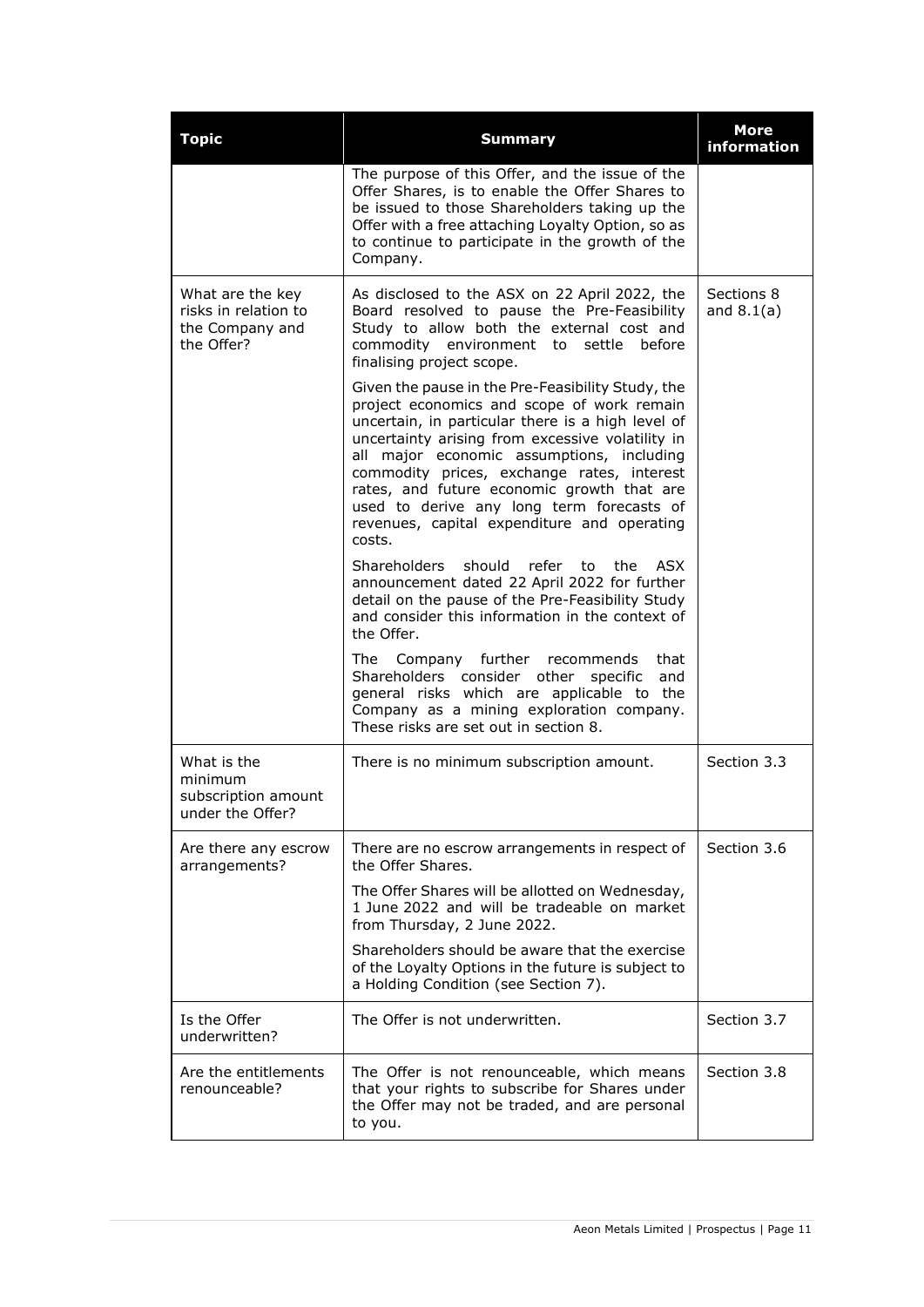| <b>Topic</b>                                                    | <b>Summary</b>                                                                                                                                                                                                                                                                                                                                                                                                                   | <b>More</b><br>information |              |
|-----------------------------------------------------------------|----------------------------------------------------------------------------------------------------------------------------------------------------------------------------------------------------------------------------------------------------------------------------------------------------------------------------------------------------------------------------------------------------------------------------------|----------------------------|--------------|
| <b>Additional information</b>                                   |                                                                                                                                                                                                                                                                                                                                                                                                                                  |                            |              |
| Am I eligible to<br>participate in the<br>Offer?                | The Offer is only made to Eligible Shareholders.<br>Eligible Shareholders are those Shareholders<br>who, on the Record Date, have a registered<br>address in Australia, New Zealand or Hong<br>Kong.<br>Shareholders<br>All<br>other<br>Shareholders.                                                                                                                                                                            | Section 3.3                |              |
| What is the Offer<br>Period?                                    | The Offer is capable of acceptance only during<br>the Offer Period, which commences on Tuesday,<br>17 May 2022 and closes at 5.00pm (AEST) on<br>Thursday, 26 May 2022.                                                                                                                                                                                                                                                          |                            | Section 3.5  |
| How do I participate<br>in the Offer?                           | Shareholders who wish to participate in the<br>Offer<br>must<br>Application Form provided and pay the<br>Application Monies by BPAY or cheque, in<br>accordance with the instructions contained in<br>the Application Form.                                                                                                                                                                                                      | complete the personalised  | Section 3.10 |
| Is there a Shortfall<br>facility?                               | Eligible Shareholders, in addition to applying for<br>their entitlement, and also Eligible Applicants<br>who are not Shareholders of the Company, may<br>apply for Shortfall Shares (and free attaching<br>Loyalty Options).<br>The Shortfall is a separate offer. The issue price<br>of the Shortfall Shares is the same as those<br>under the Offer (and the terms of the Loyalty<br>Options are the same as under the Offer). | Section 3.11               |              |
| Will the Company be<br>adequately funded<br>after completion of | <b>Following</b><br>completion of the Offer, it<br>anticipated that the following funds will be<br>available to the Company:                                                                                                                                                                                                                                                                                                     | is i                       | Section 4.6  |
| the Offer?                                                      | <b>Source of funds</b>                                                                                                                                                                                                                                                                                                                                                                                                           | \$(.000)                   |              |
|                                                                 | Existing cash reserves                                                                                                                                                                                                                                                                                                                                                                                                           | approx. \$500              |              |
|                                                                 | Proceeds from the<br>Placement (before costs of<br>the Placement)                                                                                                                                                                                                                                                                                                                                                                | \$7,200                    |              |
|                                                                 | Proceeds from Offer<br>up to \$12,500<br>(before costs of the Offer)                                                                                                                                                                                                                                                                                                                                                             |                            |              |
|                                                                 | <b>Total sources of funds</b>                                                                                                                                                                                                                                                                                                                                                                                                    |                            |              |
|                                                                 | The primary use of funds will be directed<br>towards supporting the two drill rigs currently<br>mobilising to the Walford Creek Project and the<br>associated drilling program. In addition, the<br>funds will be used to cover the administration<br>and overhead costs of the Company. Please<br>refer to section 4.6 for a breakdown on the use<br>of funds.                                                                  |                            |              |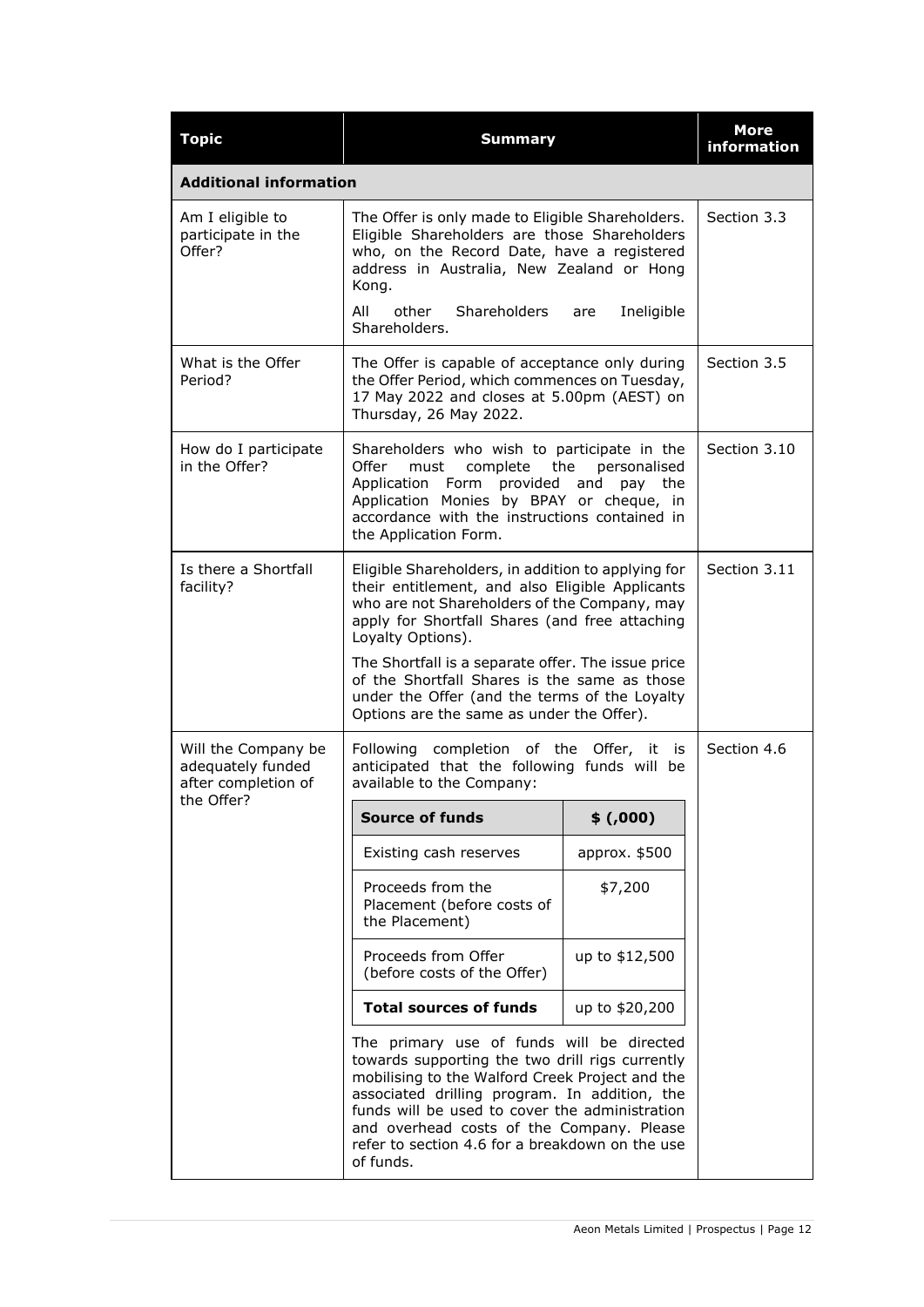| <b>Topic</b>                                                                                     | <b>Summary</b>                                                                                                                                                                                                                                                                                         | <b>More</b><br>information |
|--------------------------------------------------------------------------------------------------|--------------------------------------------------------------------------------------------------------------------------------------------------------------------------------------------------------------------------------------------------------------------------------------------------------|----------------------------|
|                                                                                                  | The Company notes that in addition to the<br>Offer, it is seeking interests from buyers in<br>relation to regional tenements excluding those<br>of the Walford Creek Project.                                                                                                                          |                            |
| What is the<br>allocation policy?                                                                | The Company reserves the right at its sole<br>discretion to allocate Shortfall Shares under the<br>Shortfall facility.                                                                                                                                                                                 | Section 3.11               |
|                                                                                                  | Any Application Monies paid for Shortfall Shares<br>which are not issued to an Eligible Shareholder<br>who applies for them will be returned to the<br>Eligible Shareholder without interest.                                                                                                          |                            |
| When will I receive<br>confirmation that my<br>Application has been<br>successful?               | It is expected that holding statements will be<br>sent to successful Applicants on or about<br>Wednesday, 1 June 2022.                                                                                                                                                                                 | Section 3.15               |
| Can the Offer be<br>withdrawn?                                                                   | The Company reserves the right not to proceed<br>with the Offer at any time before the issue or<br>transfer of the Offer Shares.                                                                                                                                                                       | N/A                        |
| How can I find out<br>more about the<br>Prospectus or the<br>Offer?                              | For additional information, please contact<br>Boardroom Registry Services on 1300 737 760<br>(callers within Australia), 02 9290 9600 (callers<br>Australia), between 8.30am<br>outside<br>and<br>5.00pm (AEST), Monday to Friday, or by email<br>to<br>corporateactions@boardroomlimited.com.au.      | Section 3.21               |
| <b>Additional information</b>                                                                    |                                                                                                                                                                                                                                                                                                        |                            |
| What rights and<br>liabilities attach to<br>the Offer Shares and<br>Loyalty Options on<br>issue? | The Offer Shares and Loyalty Options issued<br>under this Prospectus and the Placement<br>Shares will rank equally with the existing<br>Shares on issue.<br>A summary of the material rights and liabilities<br>attaching to Offer Shares is set out in Section 6.                                     | Sections 6<br>and 7        |
|                                                                                                  | A summary of the material rights and liabilities<br>attaching to Loyalty Options is set out in<br>Section 7.                                                                                                                                                                                           |                            |
| What is the Holding<br>Condition?                                                                | The Loyalty Option is a free attaching option<br>which is exercisable by the Holder at any time<br>in the Exercise Period, being the period starting<br>on the Issue Date and ending at 5.00pm (AEST)<br>on 31 December 2023. On exercise, a Holder<br>must pay the Exercise Price per Loyalty Option. | Section 7.5                |
|                                                                                                  | The exercise of the Loyalty Option is subject to<br>a Holding Condition, requiring the Holder of the<br>Loyalty Option to hold at least the number of<br>Shares issued to it under this Offer at the time<br>of Exercise.                                                                              |                            |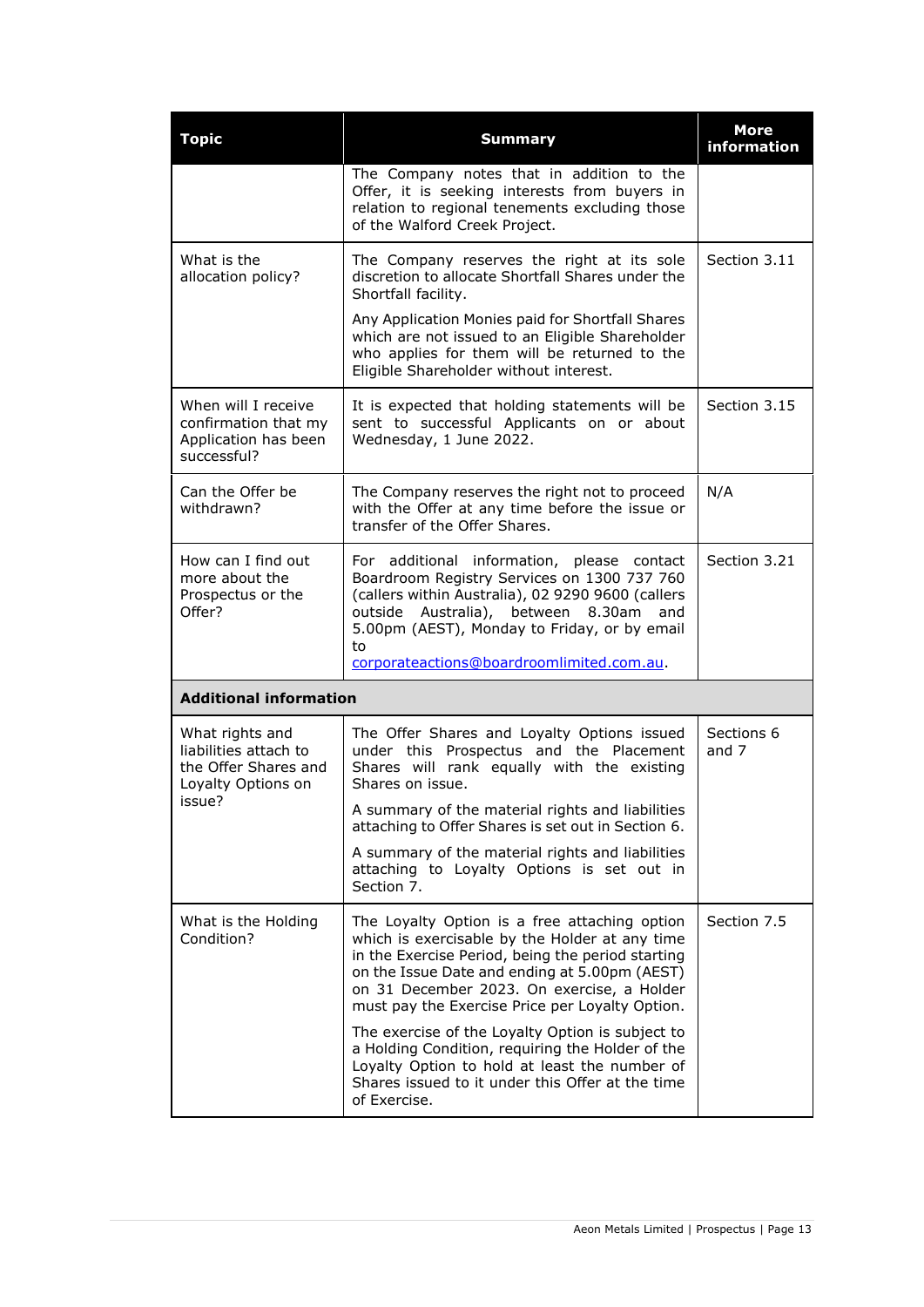## <span id="page-13-0"></span>3. **DETAILS OF THE OFFER**

#### <span id="page-13-1"></span>3.1 **The Offer**

The Offer is a pro rata non-renounceable entitlement issue of Shares (the **Offer Shares**).

Eligible Shareholders will be entitled to one (1) Offer Share for every three (3) Shares held by it on the Record Date at an Issue Price of \$0.04.

For every two (2) Offer Shares issued to a Shareholder under the Offer, one (1) free attaching option (**Loyalty Option**) will be issued to the Shareholder.

The Offer is made only to Eligible Shareholders. An Application Form setting out your entitlement accompanies this Prospectus.

## <span id="page-13-2"></span>3.2 **Purpose of the Offer**

Concurrently with this Offer, the Company is undertaking the Placement. Under the Placement, as announced to the ASX on Monday, 9 June 2022, the Company has raised approximately \$7.2 million through the issue of approximately 179.2 million Shares to institutional investors identified by the Company.

Institutional investors being issued Shares under the Placement will also be issued one (1) free attaching Loyalty Option for every two (2) Share issued under the Placement. The Loyalty Options issued in connection with the Placement have the same terms and conditions, and are identical, to the Loyalty Options issued under this Offer. The issue of the Loyalty Options under the Placement will be conditional on shareholder approval.

The purpose of this Offer, and the issue of the Offer Shares, is to enable the Offer Shares to be issued to those Shareholders taking up the Offer with a free attaching Loyalty Option, so as to continue to participate in the growth of the Company.

As the Company will not admit the Loyalty Options for Official Quotation, the Company cannot use a cleansing prospectus for the purposes of section 708A(11) of the Corporations Act to issue the Loyalty Options under the Placement or the Offer, without a disclosure document.

The purpose of this Prospectus is to enable the Offer Shares and Placement Shares to be freely traded immediately following their issue in accordance with the Corporations Act and to provide disclosure for the issue of the Loyalty Options to enable the issue of the Shares on exercise of the Loyalty Options and any subsequent sale of those Shares to occur without any further disclosure.

## <span id="page-13-3"></span>3.3 **Ineligible Shareholders**

The Company has elected that it is unreasonable in the circumstances to make the Offer (inclusive of the Shortfall) to Shareholders who are Shareholders on the Record Date but with a registered address outside of Australia, New Zealand or Hong Kong (**Ineligible Shareholders**). The Company has made this election, having regard to the number of Shareholders in those other jurisdictions, the number and value of the Offer Shares that the Ineligible Shareholders would be offered and the cost of complying with the legal and regulatory requirements in those places. See Section [3.19](#page-17-0) on appointment of a foreign holder nominee and the rights of Ineligible Shareholders in connection with the Offer.

The Company has not made any investigation as to the regulatory requirements that may prevail outside of Australia, New Zealand or Hong Kong, in which Shareholders are domiciled.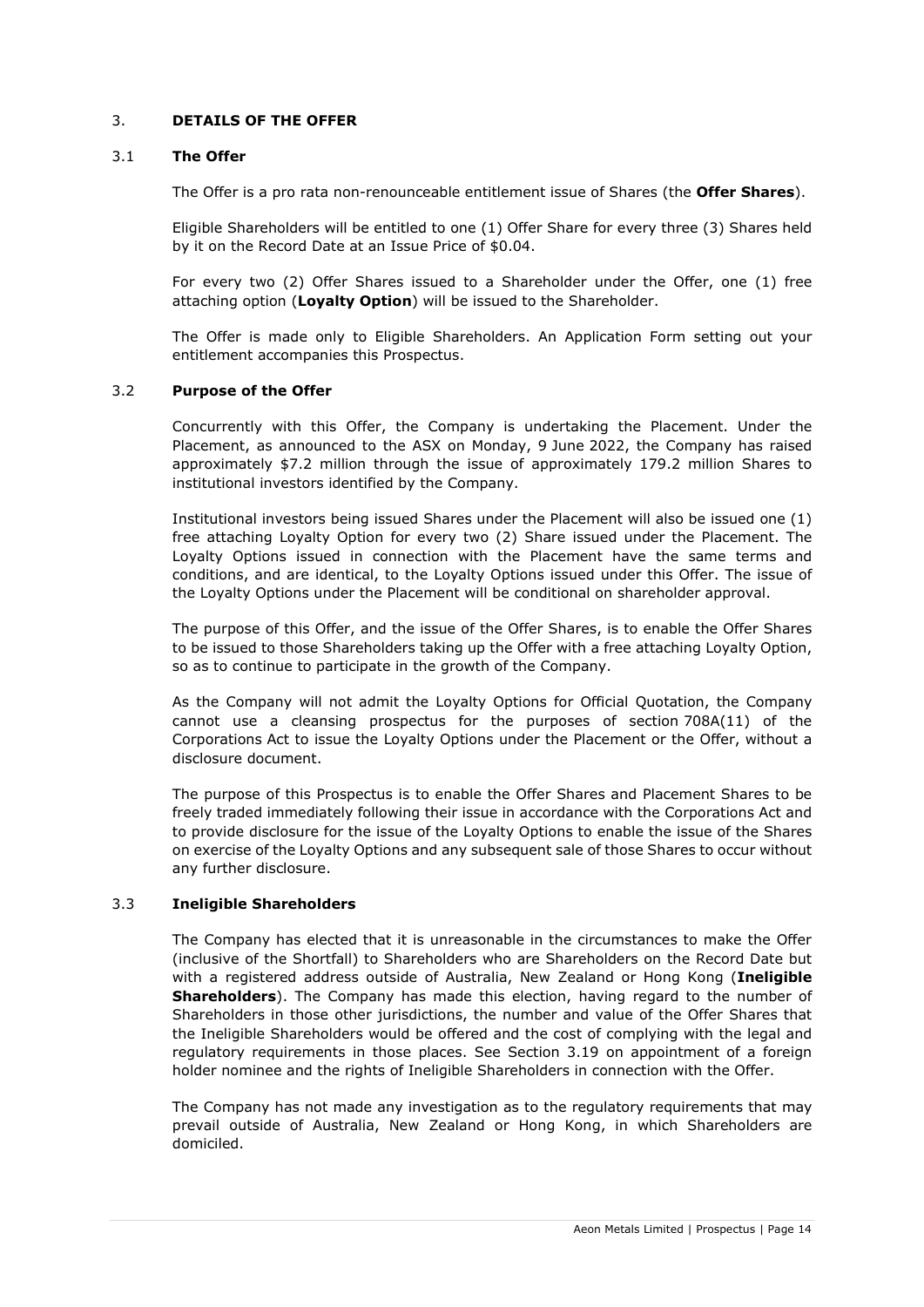In any event, the Offer and the Shortfall are only made to and may only be accepted by Eligible Shareholders.

## 3.4 **Minimum subscription and oversubscription**

There is no minimum subscription to the Offer. The Company will accept oversubscriptions pursuant to the Shortfall Facility.

## <span id="page-14-3"></span>3.5 **Closing Date**

The Offer will close on Thursday, 26 May 2022 at 5.00pm (AEST). The Company reserves the right to close the Offer early or to extend the Closing Date of the Offer without prior notice.

#### <span id="page-14-0"></span>3.6 **Escrow arrangements**

There are no escrow arrangements in respect of the Offer Shares.

## <span id="page-14-1"></span>3.7 **Not underwritten**

The Offer is not underwritten.

## <span id="page-14-2"></span>3.8 **Non renounceable**

The Offer is not renounceable, which means that your rights to subscribe for Shares under the Offer may not be traded, and are personal to you.

## 3.9 **Allowing your entitlement to lapse**

Shareholders who do not wish to take up their entitlements are not required to take any action. The Offer will lapse on the Closing Date.

#### <span id="page-14-4"></span>3.10 **Applications**

Applications for Offer Shares and Loyalty Options must be made on the Application Form in accordance with the instructions set out in this Prospectus and in the Application Form.

Shareholders are invited to complete the personalised Application Form in accordance with the instructions set out in the form and return the completed form, together with the Application Monies (in full), to the Share Registry so that it is received at the following address by no later than 5.00pm (AEST) on the Closing Date.

#### <span id="page-14-5"></span>3.11 **Shortfall**

If any Shareholders do not take up their full entitlement, Offer Shares that are not taken up will form the Shortfall.

Eligible Shareholders, in addition to applying for their entitlement, may apply for Shortfall Shares (and free attaching Loyalty Options) under the Shortfall Offer. The Company may also identify other investors who are not Shareholders of the Company, to issue shares under the Shortfall Offer.

The Shortfall is a separate offer. The issue price of the Shortfall Shares is the same as those under the Offer (and the terms of the Loyalty Options are the same as under the Offer).

There is no guarantee that Eligible Shareholders or other investors will receive any or all of the Shortfall Shares (and free attaching Loyalty Options) they apply for. It is an express term of the Shortfall Offer that Eligible Shareholders and other investors may receive no allocation of Shortfall Shares (and free attaching Loyalty Options) applied for and if any are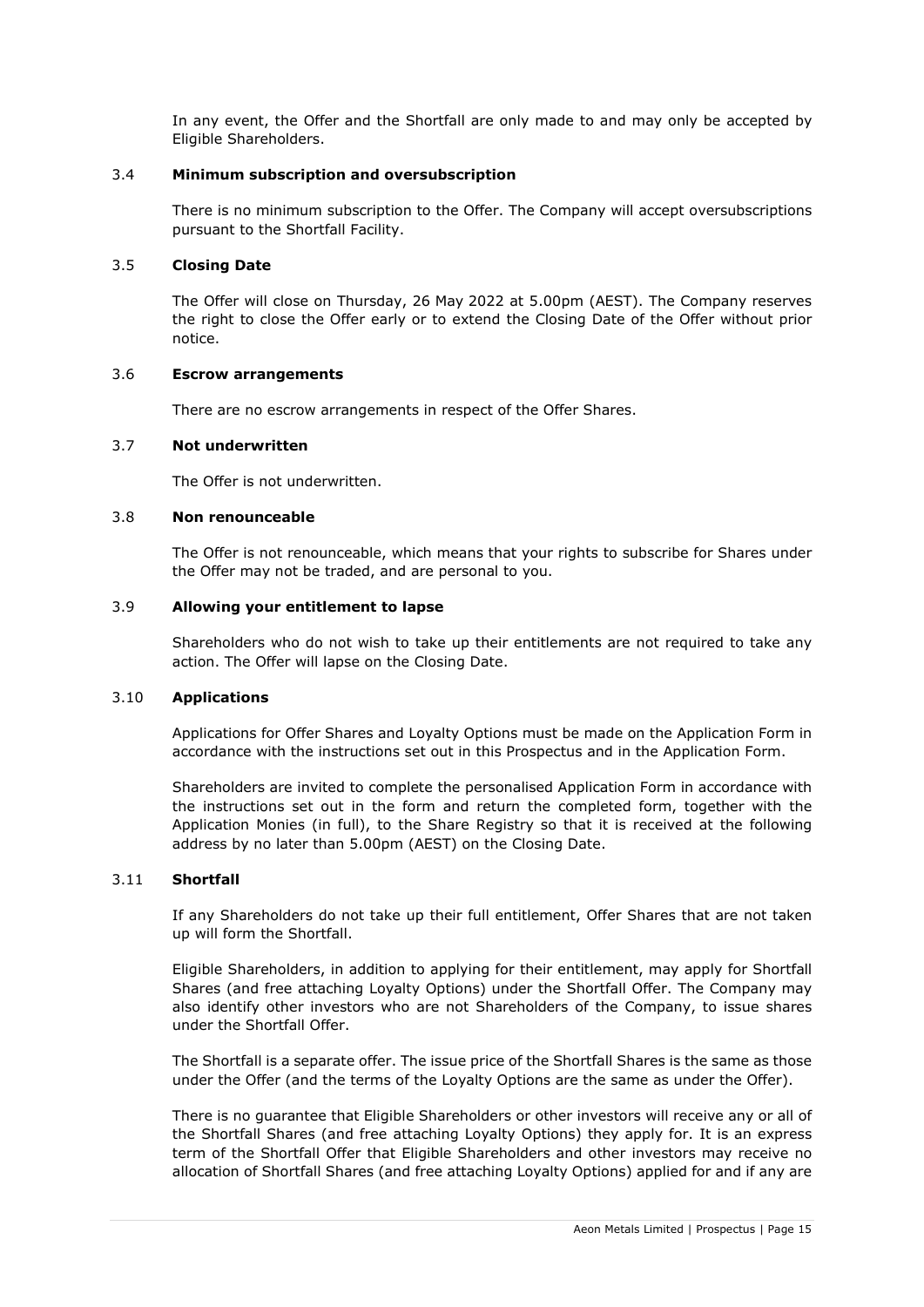allotted in response to an Application under the Shortfall Offer, the relevant Eligible Shareholder must accept any such lesser number of Shortfall Shares (and free attaching Loyalty Options) (being less than the number actually applied for) as are issued in response to such an Application.

Any Application Monies paid for Shortfall Shares which are not issued to an Eligible Shareholder or other investor who applies for them will be returned to the Eligible Shareholder or other investor without interest.

Shortfall Shares (and Loyalty Options) will be issued at the same time as the Offer Shares.

The Directors reserve the right to issue securities comprising the Shortfall at their absolute discretion within three months after the Closing Date, subject to the ASX Listing Rules and the Corporations Act. However, the Company reserves the right to close the Shortfall Offer early so applicants are encouraged to submit their application as soon as practicable.

(a) Allocation policy

The Directors reserve the right to issue securities comprising the Shortfall at their absolute discretion. In the event that there is a Shortfall and the Directors exercise this discretion, the allocation of Offer Shares under the Shortfall Offer will be determined by the Directors, having primary regard to the Company's objectives under the Shortfall Offer as well as the following factors:

- (i) desire to foster a stable, long-term investor register;
- (ii) ability to participate in potential future equity raisings;
- (iii) the timing that the application for Shortfall Shares is received (with preference given to applications received earlier in time); and
- (iv) any other factors that the Directors consider appropriate.
- (b) Eligible Shareholders

Eligible Shareholders who wish to apply for Shortfall Shares above their full entitlement can complete the appropriate boxes on the Application Form accompanying the Prospectus and returning it with the requisite Application Monies.

(c) Other investors

Investors who are not Shareholders of the Company may seek to apply for Shortfall Shares by completing a Shortfall Offer application form and returning it with the requisite Application Monies.

## 3.12 **Payment by cheque**

All cheques must be drawn on an Australian bank or bank draft made payable in Australian dollars to "Aeon Metals Limited".

Shareholders paying by cheque must return a completed Application Form and a completed cheque to the Share Registry no later than 5.00pm (AEST) on the Closing Date.

## 3.13 **Payment by BPAY**

For payment by BPAY, please follow the instructions on the Application Form. You can only make a payment via BPAY if you are the holder of an account with an Australian financial institution that supports BPAY transactions. Please note that should you choose to pay by BPAY: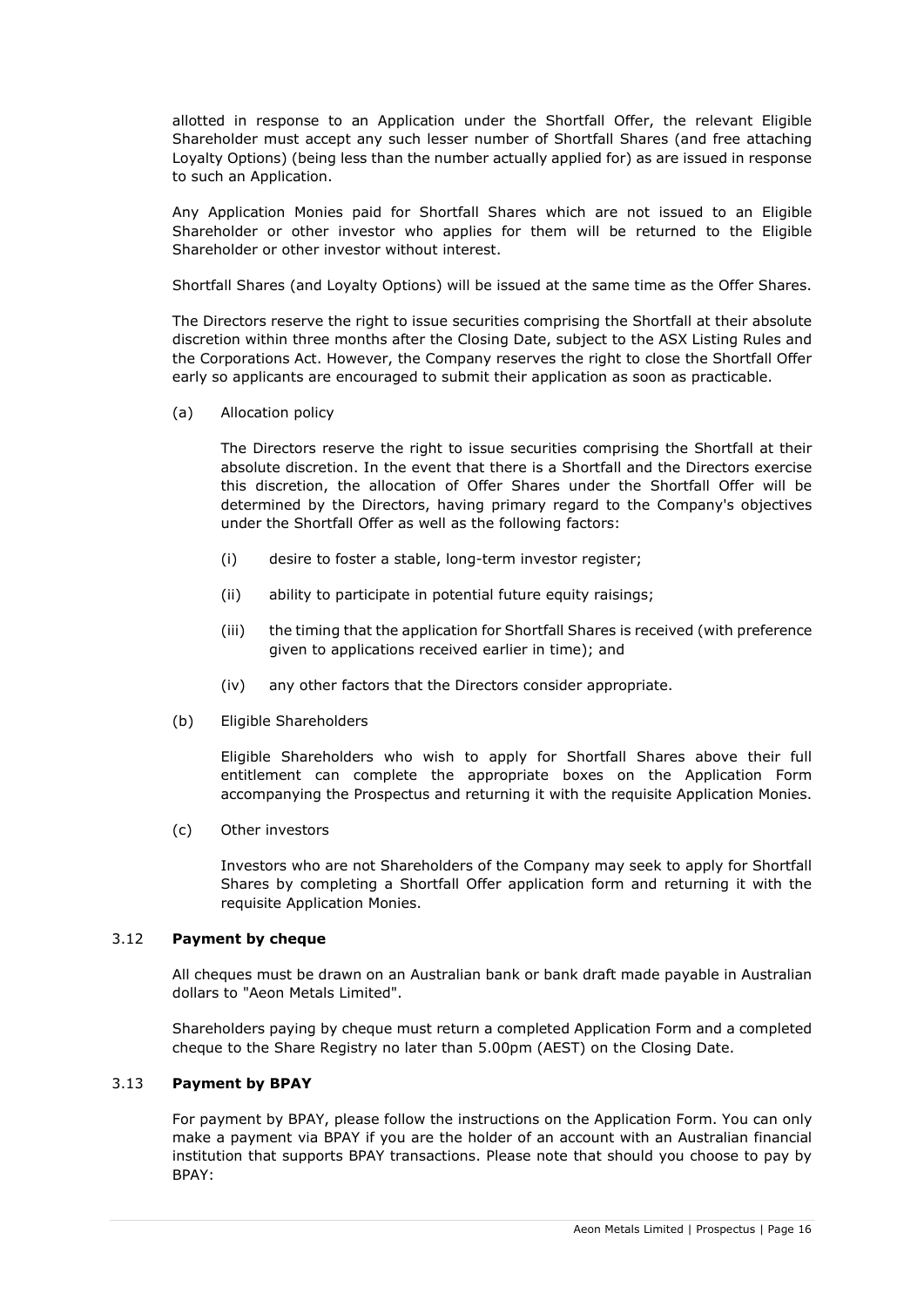- (a) you do not need to submit the Application Form but are taken to have made the statements contained in that Application Form; and
- (b) you are deemed to have taken up such whole number of Offer Shares, and Shortfall Shares (if any), which is covered in full by your Application Monies.

It is your responsibility to ensure that your payment is received by the Share Registry no later than the Closing Date.

## 3.14 **Application of money held in Trust**

All Application Monies received for the Shares offered by this Prospectus will be held in trust in a bank account maintained solely for the purpose of depositing Application Monies received under this Prospectus until the Shares are issued. All Application Monies will be returned (without interest) if the Offer does not complete.

Shareholders who are issued less than the number of Shares applied for will receive a refund cheque for the relevant amount of application money (without interest) as soon as practicable following the Closing Date.

#### <span id="page-16-0"></span>3.15 **Issue of Offer Shares**

The Company expects to issue the Offer Shares on Wednesday, 1 June 2022.

The Company participates in CHESS. All trading on the ASX will be settled through CHESS. ASX Settlement, a wholly-owned subsidiary of the ASX, operates CHESS in accordance with the Listing Rules and the ASX Settlement Operating Rules. On behalf of the Company, the Share Registry will operate an electronic issuer sponsored sub-register and an electronic CHESS sub-register. The two sub-registers together make up the Company's principal register of securities.

Under CHESS, the Company will not issue certificates to Shareholders. Rather, holding statements (similar to bank statements) will be sent to Shareholders as soon as practicable after allotment. Holding statements will be sent either by CHESS (for Shareholders who elect to hold Shares on the CHESS sub-register) or by the Company's Share Registry (for Shareholders who elect to hold their Shares on the issuer sponsored sub-register). The statements will set out the number of existing Shares (where applicable) and the number of new Shares allotted under this Prospectus and provide details of a Shareholder's holder identification number (for Shareholders who elect to hold Shares on the CHESS subregister) or Shareholder reference number (for Shareholders who elect to hold their Shares on the issuer sponsored sub-register). Updated holding statements will also be sent to each Shareholder at the end of each month in which there is a transaction on their holding, as required by the ASX Listing Rules.

#### 3.16 **Rights and Liabilities**

The Offer Shares and the Shares issued on the exercise of the Loyalty Options offered under this Prospectus will, from their date of issue, rank equally in every respect with all existing Shares then on issue.

A summary of the rights and liabilities attached to the Offer Shares and Loyalty Options are set out, respectively, in Sections [6](#page-29-0) and [7.](#page-31-0)

## 3.17 **Risk factors**

In addition to the general risks applicable to all investments in companies, there are specific risks associated with an investment in the Company, which are set out in Section [8.](#page-33-1)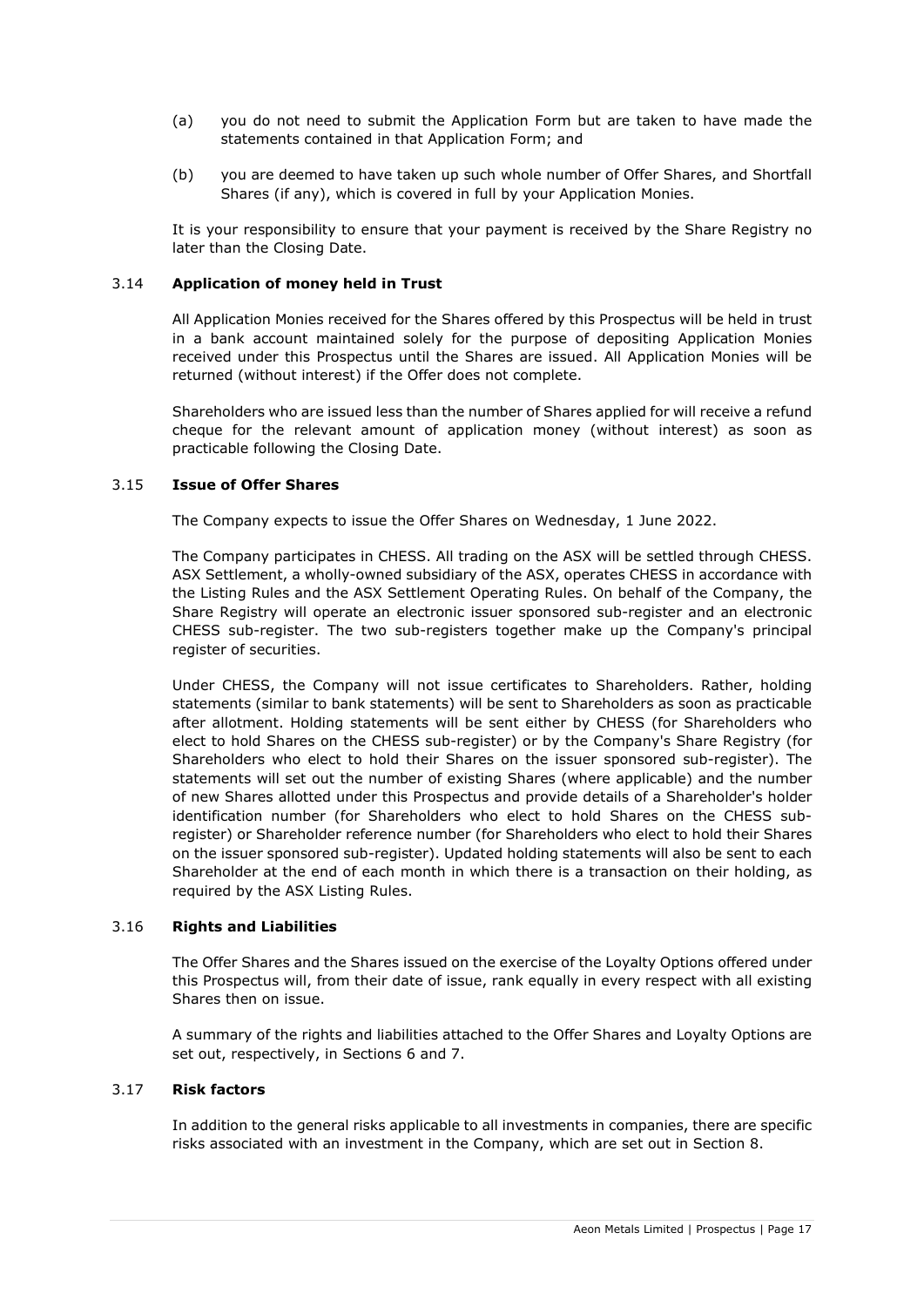#### 3.18 **Notice to nominees, trustees and custodians**

Nominees, trustees or custodians must not apply for entitlements on behalf of any beneficial holder that would itself not be an Eligible Shareholder.

Return of a completed Application Form or payment via BPAY will constitute a representation by the Applicant that there has been no breach of such regulations with respect to the Offer.

Nominees and custodians may not distribute this Prospectus, and may not permit any beneficial shareholder to participate in the Offer, in any country outside Australia, New Zealand and Hong Kong except, with the consent of the Company, to beneficial shareholders resident in certain other countries where the Company may determine it is lawful and practical to make the Offer.

## <span id="page-17-0"></span>3.19 **Appointment of foreign holder nominee**

Pursuant to section 615 of the Corporations Act and ASX Listing Rule 7.7, the Company has appointed Bell Potter Securities Limited as an ASIC approved foreign holder nominee.

The nominee sale procedure will be implemented in accordance with section 615 of the Corporations Act as follows:

- (a) the Company will, at the issue price of \$0.04 per share, issue to Bell Potter Securities Limited, the Offer Shares that Ineligible Shareholders would be entitled to if they were eligible to participated in the Offer (**Nominee Shares**);
- (b) Bell Potter Securities Limited will have absolute and sole discretion to determine the timing and price at which the Nominee Shares will be sold and the manner of any such sale;
- (c) any interest earned on the proceeds of the sale of these entitlements will, firstly, be applied against expenses of such sale, including brokerage and any balance will accrue to the relevant Ineligible Shareholders. The net proceeds of the sale of these entitlements will then be forwarded by the Company as soon as practicable to the Ineligible Shareholders, in proportion to their share of such entitlements (after deducting brokerage commission).

If any net proceeds of sale are less than the reasonable costs that would be incurred by the Company for distributing those proceeds, such proceeds may be retained by the Company. There is a possibility that Ineligible Shareholders may receive no net proceeds if the costs of the sale are greater than the sale proceeds. In this regard, Bell Potter Securities Limited will not be required to sell any Nominee Shares at a particular price.

Neither the Company nor Bell Potter Securities Limited will be subject to any liability for failure to sell the Nominee Shares or to sell them at a particular price.

## 3.20 **Brokerage**

No brokerage, handling fees or stamp duty is payable by Shareholders in respect of their Applications for Offer Shares (or Loyalty Options) under this Prospectus. This amount payable on acceptance will not vary during the period of the Offer and no further amount is payable on allotment.

Application Monies will be held in trust in a subscription account until allotment of the Offer Shares. The subscription account will be established and kept by the Company on behalf of the Shareholder. Any interest on the Application Monies will be retained by the Company irrespective of whether allotment takes place.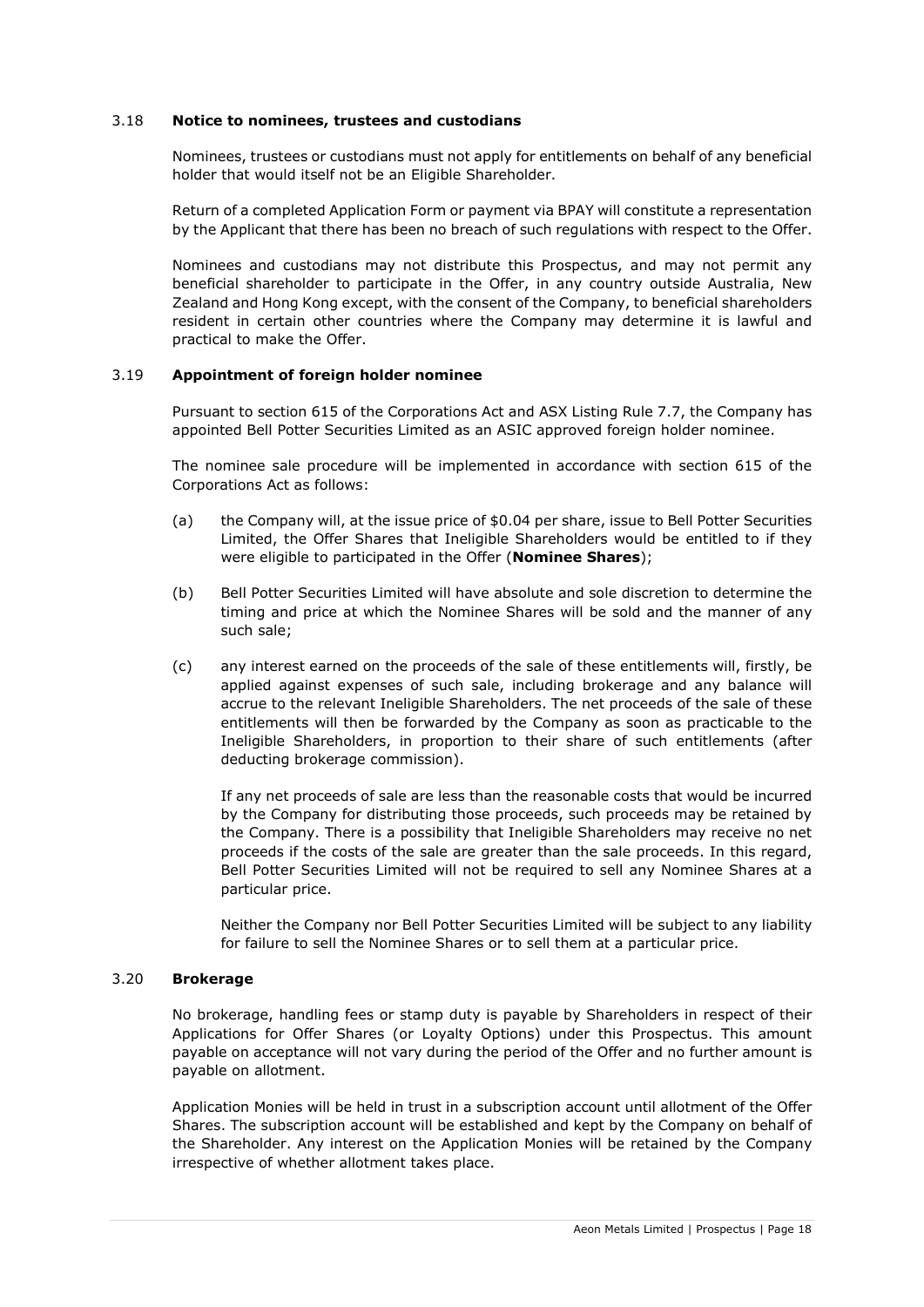## <span id="page-18-1"></span>3.21 **Enquiries**

Enquiries concerning the Application Form or relating to this Prospectus and the Offer should be directed to Boardroom Registry Services on 1300 737 760 (callers within Australia), 02 9290 9600 (callers outside Australia), between 8.30am and 5.00pm (AEST), Monday to Friday, or by email to [corporateactions@boardroomlimited.com.au.](mailto:corporateactions@boardroomlimited.com.au)

## <span id="page-18-0"></span>3.22 **Foreign Offer Restrictions**

This Prospectus does not constitute an offer of Offer Shares and Loyalty Options of the Company in any jurisdiction in which it would be unlawful. In particular, this document may not be distributed to any person, and the Offer Shares and Loyalty Options may not be offered or sold, in any country outside Australia except to the extent permitted below.

## (a) Hong Kong

WARNING: The contents of this Prospectus have not been reviewed by any Hong Kong regulatory authority. You are advised to exercise caution in relation to the Offer. If you are in doubt about any contents of this Prospectus, you should obtain independent professional advice.

## (b) New Zealand

The Offer Shares and Loyalty Options are not being offered to the public within New Zealand other than to existing shareholders of the Company with registered addresses in New Zealand to whom the Offer of these securities is being made in reliance on the Financial Markets Conduct (Incidental Offers) Exemption Notice 2021.

This Prospectus has been prepared in compliance with Australian law and has not been registered, filed with or approved by any New Zealand regulatory authority under the Financial Markets Conduct Act 2013. This Prospectus is not a product disclosure statement under New Zealand law and is not required to, and may not, contain all the information that a product disclosure statement under New Zealand law is required to contain.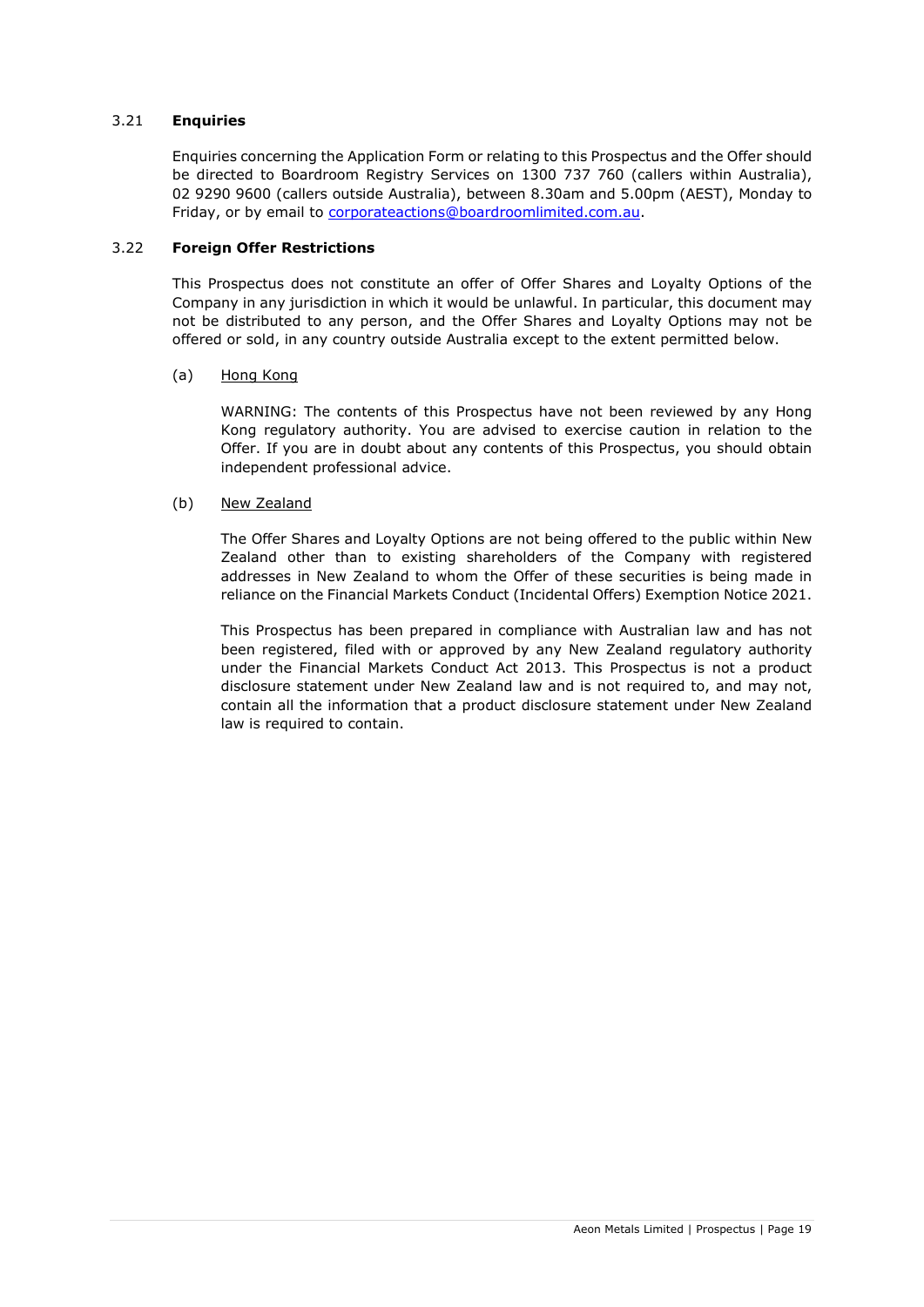## <span id="page-19-0"></span>4. **OVERVIEW OF THE COMPANY**

#### 4.1 **Company overview**

The Company was admitted to the ASX in June 2007. The Company is an exploration company focussed on advancing and discovering base metal projects in Queensland. Its flagship project is the Walford Creek copper cobalt deposit, located 35 km west of Doomadgee which hosts approximately 44 Mt of ore across three deposits (Vardy, Marley, and Amy). It is the Company's belief that significant exploration upside exists within the Walford Creek Project area.

In addition to this, the Company holds prospective tenure for iron oxide copper gold mineralisation, and sediment hosted mineralisation within the Mount Isa district, and porphyry copper gold targets in Southeast Queensland.

The Company's 2021 Annual Report (refer to ASX release dated 22 October 2021 titled 'Annual Report to Shareholders') provides further overview information.

As announced in the ASX release dated 29 April 2022 titled 'Quarterly Activities / Appendix 5B Cash Flow Report, the Company holds a substantial regional tenement package that is highly prospective for copper and base metals. Given the on-going focus on Walford Creek Project, the decision was made to establish a data room to allow interested third parties the opportunity to submit proposals in relation to advancing exploration on these regional tenement packages. A number of proposals have been received and these are currently under evaluation. A similar process was more recently established to allow interested parties to review the Walford Creek Project. This process is expected to run over the next quarter.

## 4.2 **Walford Creek Project**

Numerous companies have explored within the tenement area. The area was initially targeted by MIM in 1961, largely concentrating on the discovery of a significant stratabound lead-zinc system. The main lead/zinc discovery was achieved by WMC in the period 1989 to 1996. Copper Strike Limited held the ground in 2004 to 2006 and identified a zone of copper enrichment within the pyritic lead/zinc mineralisation, which was its main focus of exploration.

Prior to the Company's acquisition of Aston Metal's Walford Creek Project tenements, in January 2010 Aston Metal's entered into a joint venture agreement with Copper Strike Limited on exploration permits for minerals (**EPMs**) 14220 and 14854 in the Walford Creek Project area. In 2010, Aston Metal's applied for the area now covered by EPM 18552 and in May 2011, it purchased Copper Strike's remaining 30% interest in EPMs 14220 and 14584, thus obtaining 100% interest in the Walford Creek Project tenements.

The Company currently owns 100% of the Walford Creek Project through its 100% wholly owned subsidiaries Aeon Walford Creek Ltd and Aeon Walford Exploration Pty Ltd. The Walford Creek Project consists of six contiguous EPMs.

The Vardy, Marley and Amy currently defined resource estimates and exploration potential are all confined to EPM 14220. The project area is wholly contained within EPM 14220 however, in 2020 the Company applied for and was granted EPM 27512 to secure the area for mineral exploration and possible infrastructure location.

Exploration opportunity, in the form of prospective lithologies is considered to exist in tenure held to the east of EPM 14220 including within EPM 14854, EPM 18552, EPM 26906, EPM 26316 and recent application EPM 27512 immediately adjacent to the Vardy resource.

EPM 26316 was a joint venture between Footprint Resources Pty Ltd and the Company. The tenement was transferred into Aeon Walford Creek Pty Ltd on 5 January 2021, with Aeon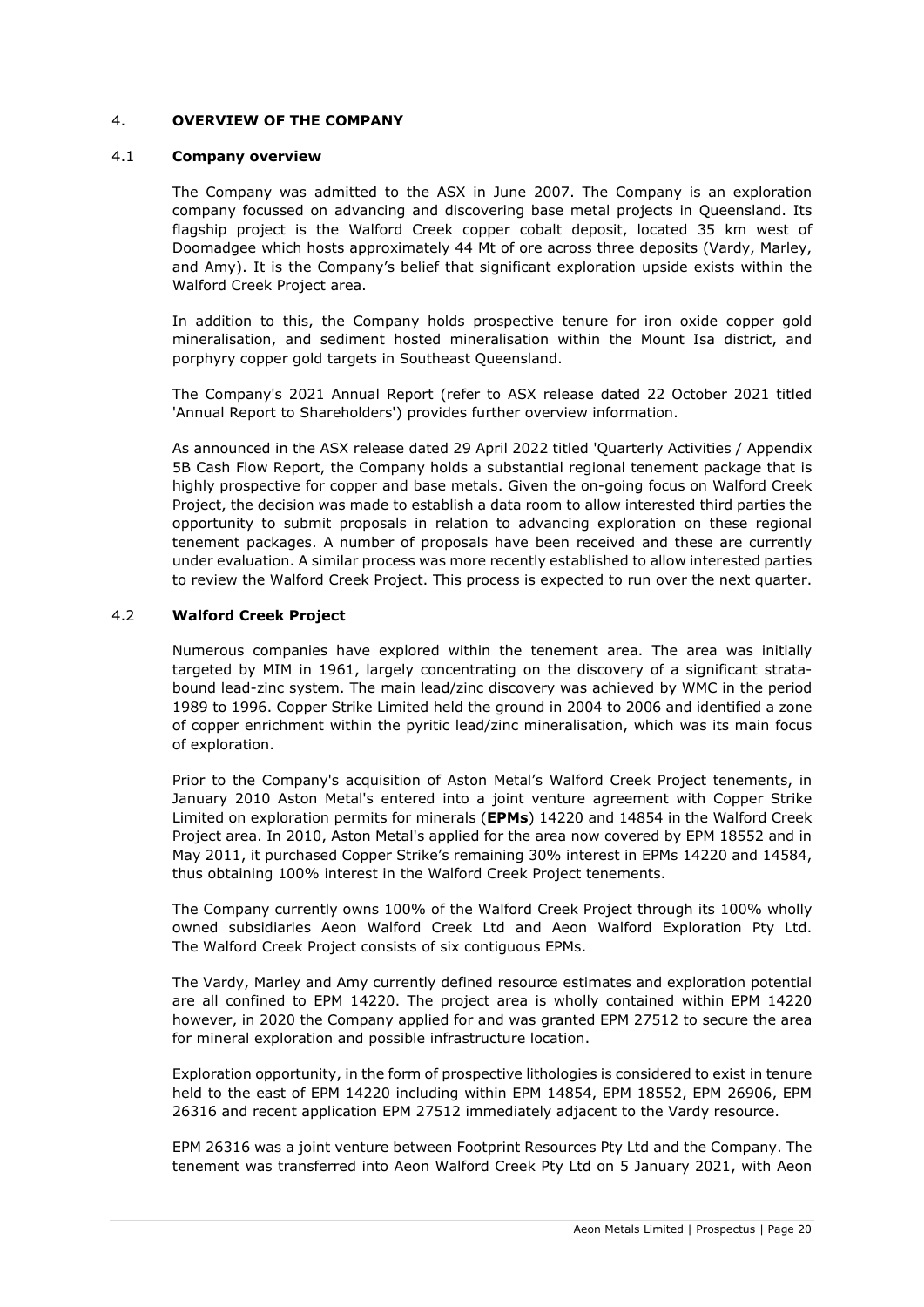Walford Creek Pty Ltd holding 100% of the tenement and an agreed net smelter return royalty.

The Walford tenements are situated on the faulted northern margin of the Proterozoic Mount Isa Inlier. EPM 14220 forms part of the Company's larger Walford Creek Project area, which includes EPMs 14220, 14854, 18552, 26906, 27512 and 26316.

The tenements occupy a largely east–west trending structural belt centred approximately 340 km north-northwest of Mount Isa, 65 km west-northwest of the Doomadgee township and 110 km north-northwest of the world class Century Zn-Pb-Ag Mine.

## 4.3 **Recent operational developments**

The Company's activities report for the quarter ending 31 March 2022 highlights the following operational developments (refer to ASX release dated 29 April 2022 titled 'Quarterly Activities / Appendix 5B Cash Flow Report'):

- (a) updated mineral resource estimates for Vardy and Marley zones;
- (b) step-out drilling identifies potential Vardy zone repeat at Le Mans zone;
- (c) the Company's success in securing two Collaborative Exploration Incentive (**CEI**) grants totalling \$296,800 to conduct geophysical surveys at the Walford Creek Project and Mount Isa West;
- (d) planned large scale 2022 drilling program to focus on major resource upgrade opportunities;
- (e) Pre-Feasibility Study paused (see Section [4.4](#page-20-0) for more detail);
- (f) processes commenced to allow potential third-party evaluation of Walford Creek Project and regional tenement exploration packages; and
- (g) continued strong upwards trend in Walford Creek Project relevant commodity prices.

#### <span id="page-20-0"></span>4.4 **Scoping study and Pre-Feasibility Study**

A scoping study was completed in June 2021 based on a combination of open-cut and underground mining in conjunction with a processing flowsheet producing a bulk sulphide concentrate which is leached to recover copper, zinc, cobalt and nickel end products. The primary focus of the Pre-Feasibility Study was to resolve a project scope ahead of the next study phase.

Strategically, Walford Creek Project already hosts one of Australia's highest grade, best defined, primary cobalt deposits, in-situ with a suite of other battery metals (copper, zinc and nickel). Such metals, processed into high quality end products using a low carbon footprint flowsheet, are crucial in terms of Australia's future critical minerals security and fundamental to achieving worldwide net zero carbon emissions. The development and long term operation of Walford Creek Project has the potential to be of great importance to the future national interest through its ability to play a leading role in contributing to Australia's critical minerals' independence.

As the Company has approached the more advanced stages of the Pre-Feasibility Study, it has become increasingly apparent that indicative Walford Creek Project economics have become more sensitive to development scale and operational longevity. The potential to enhance these drivers, as well as incorporating a higher proportion of higher grade Amy material earlier in the mining schedule, are all factors that could independently, and in combination, significantly further enhance Walford Creek Project economics and ultimate development pathway.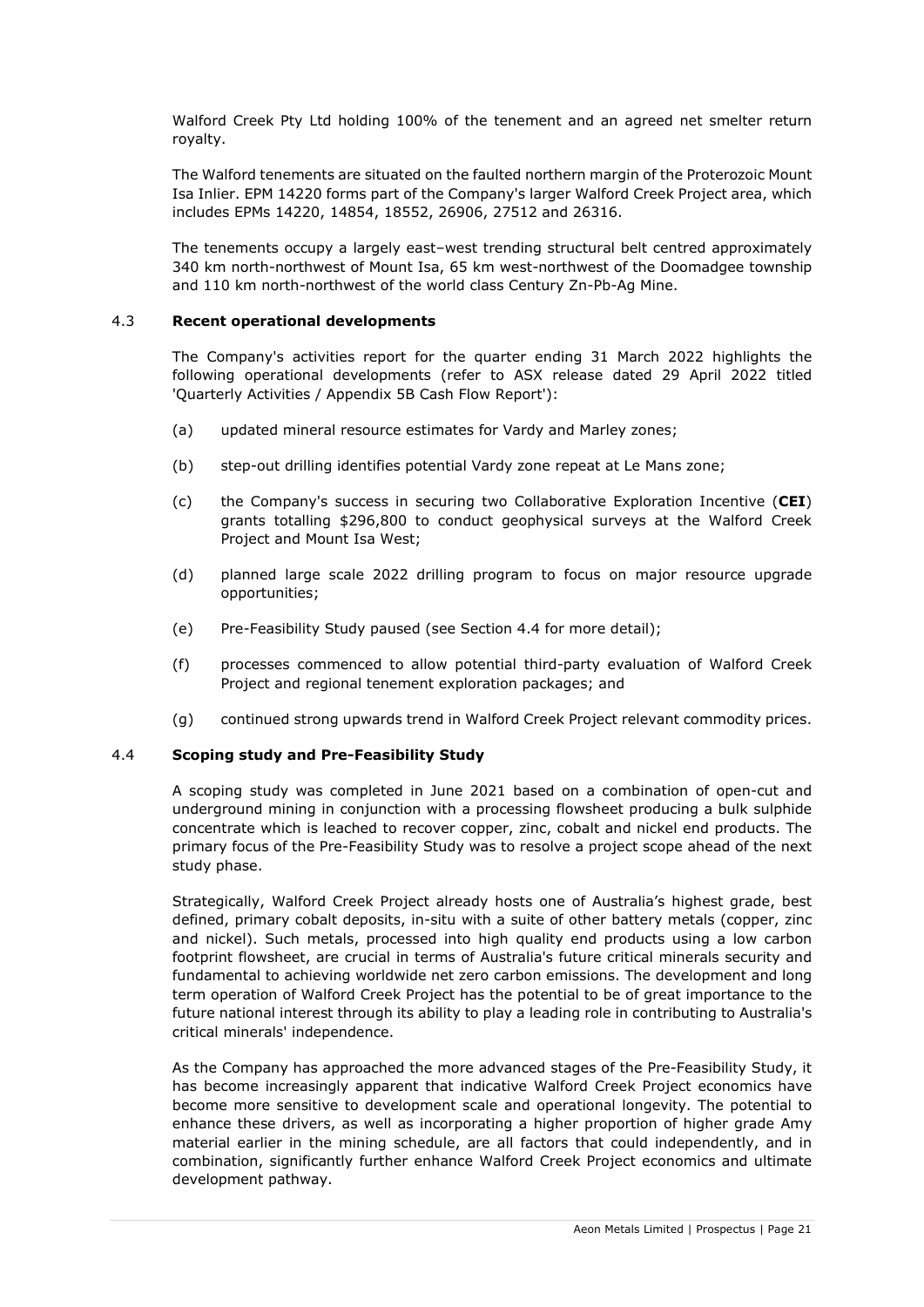The decision was therefore made to advance Walford Creek Project on a more measured timeline. It is thus targeted to yield enhanced intrinsic value on the back of exploration success, and, building in-situ value as market supply and demand forces realign in response to the coming age of energy transformation and evolution in the metal markets that underpin it.

It is increasingly apparent that the demand growth for battery metals is unlikely to abate in the foreseeable future. Progressively, the collective market view is also evolving in response to recognition that there is a growing weakness in current and planned battery metal supply versus demand. Superimposed on this powerful thematic is the growing realisation by governments that critical minerals' independence and security are in the national interest and that new project developments can be facilitated by greater policy support and incentivisation.

As previously announced (see the Company's ASX release dated 29 March 2022, titled 'Walford Creek 2022 Exploration Update'), the Company has secured the services of two multi-purpose drill rigs to commence a 19,000 metre drilling programme in early May 2022. The Company is also set to undertake an airborne electromagnetic (**AEM**) survey to complement the existing gravity and magnetic surveys completed in 2021. With a welltested regional geological model complementing an unprecedented geological data set, the Company's management and Board believe there is strong potential upside from aggressive exploration of the Company's prospects over the coming six months.

## 4.5 **Exploration strategy**

Regional exploration targets were refined in 2021 following extensive project wide magnetic and gravity surveys conducted in Q2 2021. These were largely outlined in the Company's ASX release dated 9 August 2021. Subsequent drilling at Vardy Deeps has increased the priority for several of these targets, and drill hole planning has now occurred. The objective is to systematically test these targets progressively over the coming two years. The intent is to await the CEI funded AEM survey results prior to drill testing these, ensuring that drill testing efficiency is maximised by having all the relevant data available prior to commencement. It is likely the addition of this data will cause some re-rating and addition to this target portfolio.

An aggressive drilling exploration strategy has been developed for the 2022 field season designed to advance the following strategies:

- to establish the presence for strike extensions of the existing Marley resource through systematic step out drilling at Le Mans;
- to establish the presence for higher grade copper within the Amy Deposit;
- to test the concept of further stacked mineralisation occurring beneath the existing mineral resources within the Walford Dolomite; and
- to conduct initial drill testing of a minimum of three regional targets, with follow on metres allocated upon merit.

In 2021, the Company completed high resolution magnetic and gravity surveys which provided valuable additional targeting data for regional exploration within the Walford Creek Project area. This data has been used both to "fingerprint" the existing known mineral resources, as well as refine the structural architecture of the project area.

AEM is considered to be an additional primary tool for refining targets and maximising the chances of drilling success. Wide spaced AEM data was previously collected by CSIRO in 1998 at the Walford Creek Project, with coverage extending only to the Amy-Vardy trend. These AEM results identified a broadly flat-lying, strong conductor that clearly delineates the pyritic shales of the PY1 unit, even at depth.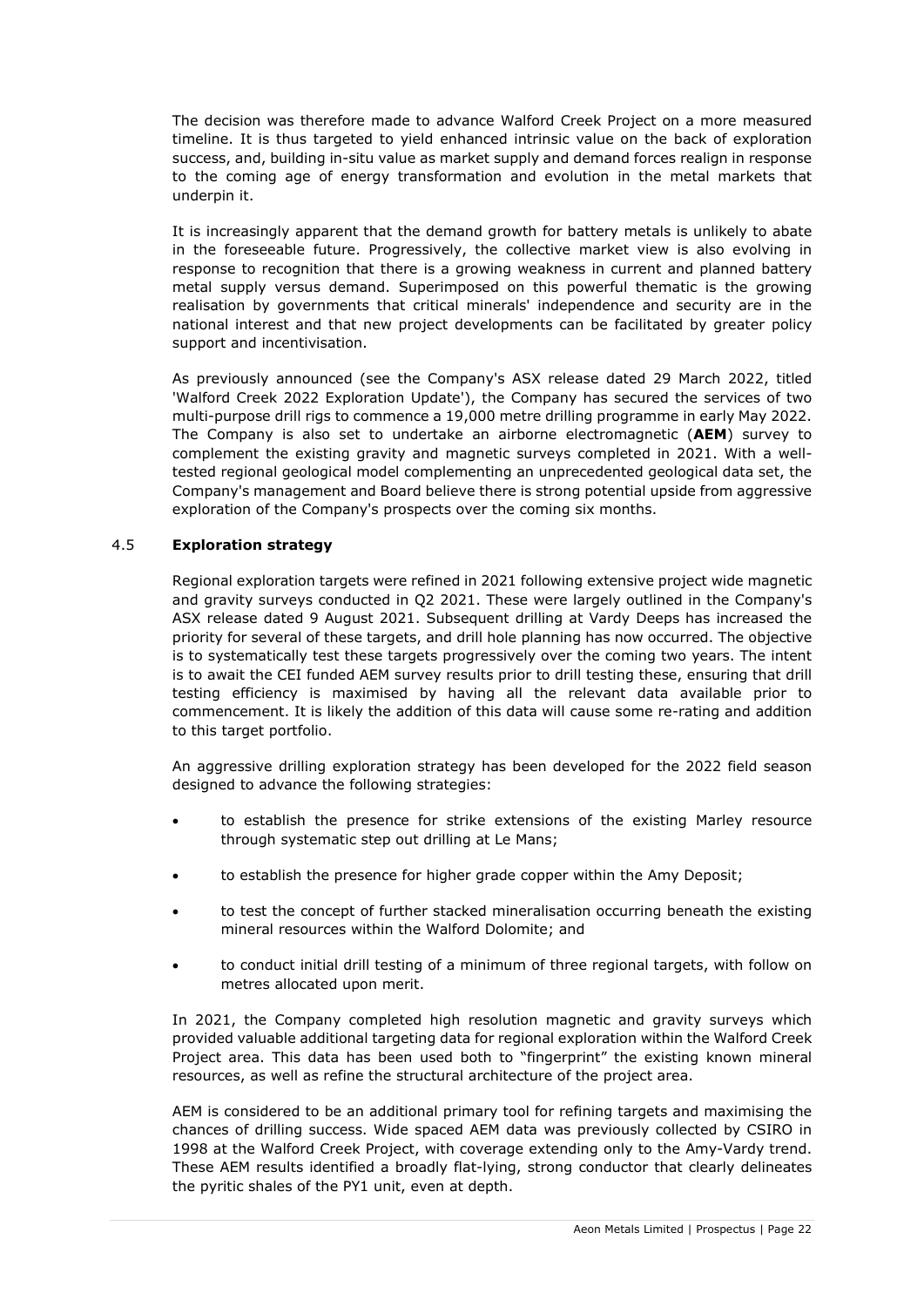In 2022, the Company will fly a new CEI-funded high resolution survey. The survey objective is to assist in mapping the PY1 horizon, with the additional benefit of refining the location of the Fish Rive Fault and its associated splays that are masked by sediments to the East of the Walford Creek Project. The current geological model emphasises the importance of identifying these structures and stratigraphic units to the targeting of high-grade mineralisation.

The Company was successful in applying for \$200,000 in funding from the Queensland government's CEI scheme to subsidise this survey.

This will allow approximately 1,000 line-kilometres of high-resolution data to be acquired. The footprint for this data acquisition will encompass coverage of the entire the Fish River Fault and associated structures.

This additional high resolution geophysical data from this survey will further enhance the existing targeting information that is based on high resolution magnetic and gravity data sets. Upon completion, the Company will possess an outstanding high resolution geophysical data set that can be used to guide exploration targeting across the entire Walford Creek Project tenement package of some 400 km<sup>2</sup>.

Initially, both drill rigs will be assigned to expanding the mineral resources west of the recently updated Marley/Vardy deposits into the Le Mans zone and beyond into the Amy zone. Once the AEM survey is completed, one or both drill rigs will move to initial drill testing of the satellite targets identified following the 2021 magnetic and gravity surveys as well as any additional targets generated from the planned CEI funded AEM survey.

If successful, either a longer mine life and/or increased scale could be contemplated with each potentially providing a source of substantial additional value to the Walford Creek Project.

#### <span id="page-22-0"></span>4.6 **Proposed sources and uses of funds**

The strategy for 2022 is to test the full extent of the exploration potential at Walford Creek Project in order to deliver a step change in scale for the proposed project ahead. Depending on the results of the 2022 exploration program and other work streams, it is envisaged that the proposed scope of works for the Walford Creek Project would be revisited.

A project at a larger scale would further emphasise the importance of the Walford Creek Project's development within an Australian context and would increase its attractiveness to potential third parties that might wish to participate.

The Company notes that in addition to the Offer, it is seeking interests from buyers in relation to regional tenements excluding those of the Walford Creek Project.

Following closing of the Offer, it is anticipated that the following funds will be available to the Company: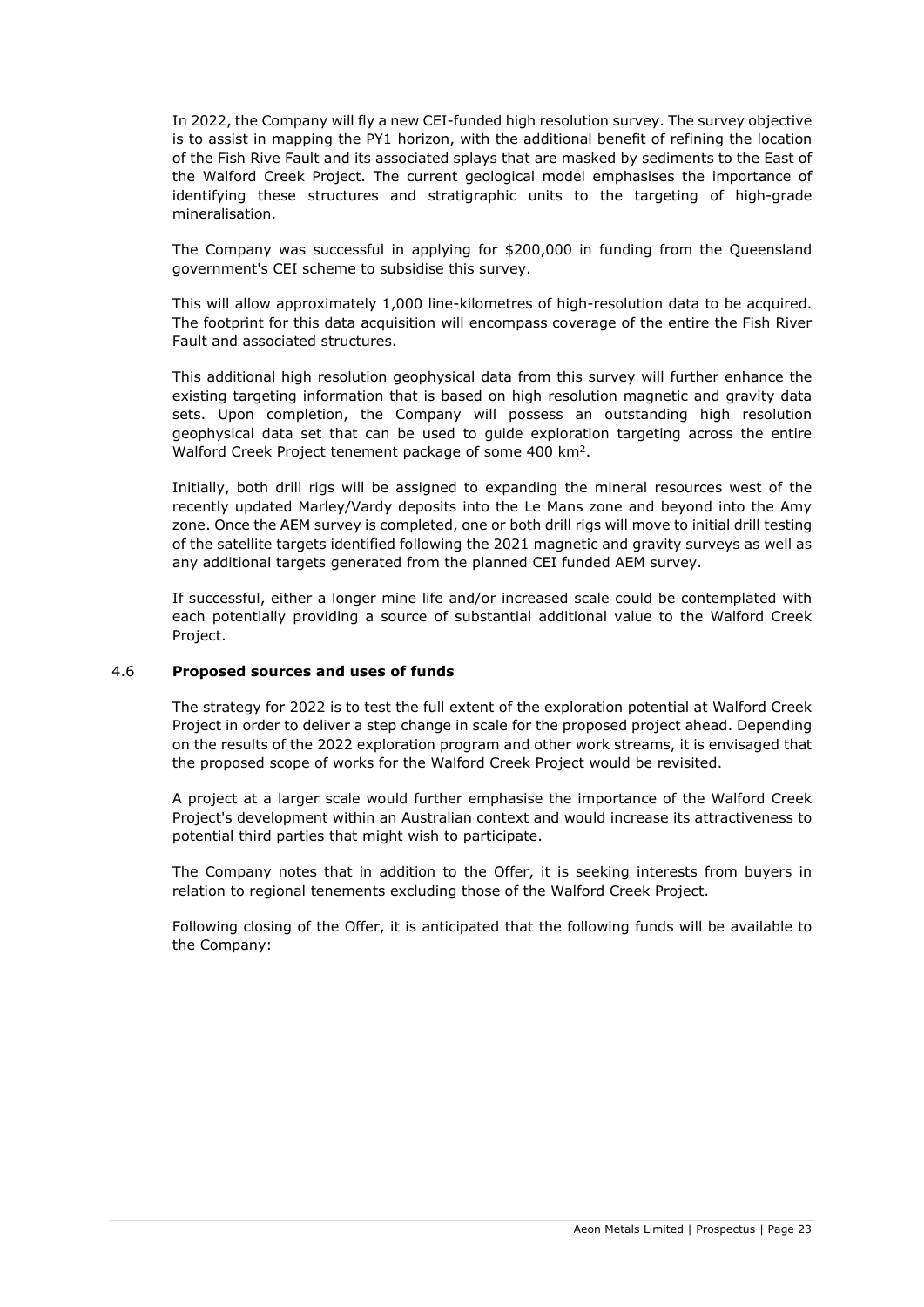| <b>Source of funds</b>                                      | \$(.000)       |
|-------------------------------------------------------------|----------------|
| Existing cash reserves                                      | approx. $$500$ |
| Proceeds from the Placement (before costs of the Placement) | \$7,200        |
| Proceeds from Offer (before costs of the Offer)             | up to \$12,500 |
| <b>Total sources of funds</b>                               | up to \$20,200 |

The primary use of funds will be directed towards supporting the two drill rigs currently mobilising to the Walford Creek site and the associated drilling program. In addition, the funds will be used to cover the administration and overhead costs of the Company.

An estimation of the breakdown of the Company's intended use of funds under the Offer (and Placement) is set out below:

|                                                                                  | Assuming 100% take<br>up under the Offer | Assuming 50% take<br>up under the Offer |  |
|----------------------------------------------------------------------------------|------------------------------------------|-----------------------------------------|--|
| Use of Funds                                                                     | \$(.000)                                 |                                         |  |
| Drill rigs and drilling program                                                  | \$9,000                                  | \$9,000                                 |  |
| Costs of the Offer                                                               | \$588                                    | \$588                                   |  |
| Working capital (future exploration,<br>general administration and<br>overheads) | \$10,112                                 | \$3,862                                 |  |
| <b>Total use of funds</b>                                                        | up to \$19,700                           | Up to \$13,450                          |  |

## 4.7 **Dividend Policy**

The Directors have no current intentions of paying dividends in the short to medium term. The Board will review this policy as appropriate. The determination and amount of any dividend are at the sole discretion of the Board.

Any future determination as to the payment of dividends will be at the discretion of the Board and will depend on the conditions then existing, including the Company's financial condition, operating results, contractual restrictions, capital requirements, business prospects and other factors the Board deems relevant.

## 4.8 **Further information concerning the Company**

As a disclosing entity the Company is subject to regular reporting and disclosure obligations under the ASX Listing Rules. Shareholders may view a record of the Company's ASX announcements at the Company's website [www.aeonmetals.com.au.](http://www.aeonmetals.com.au/)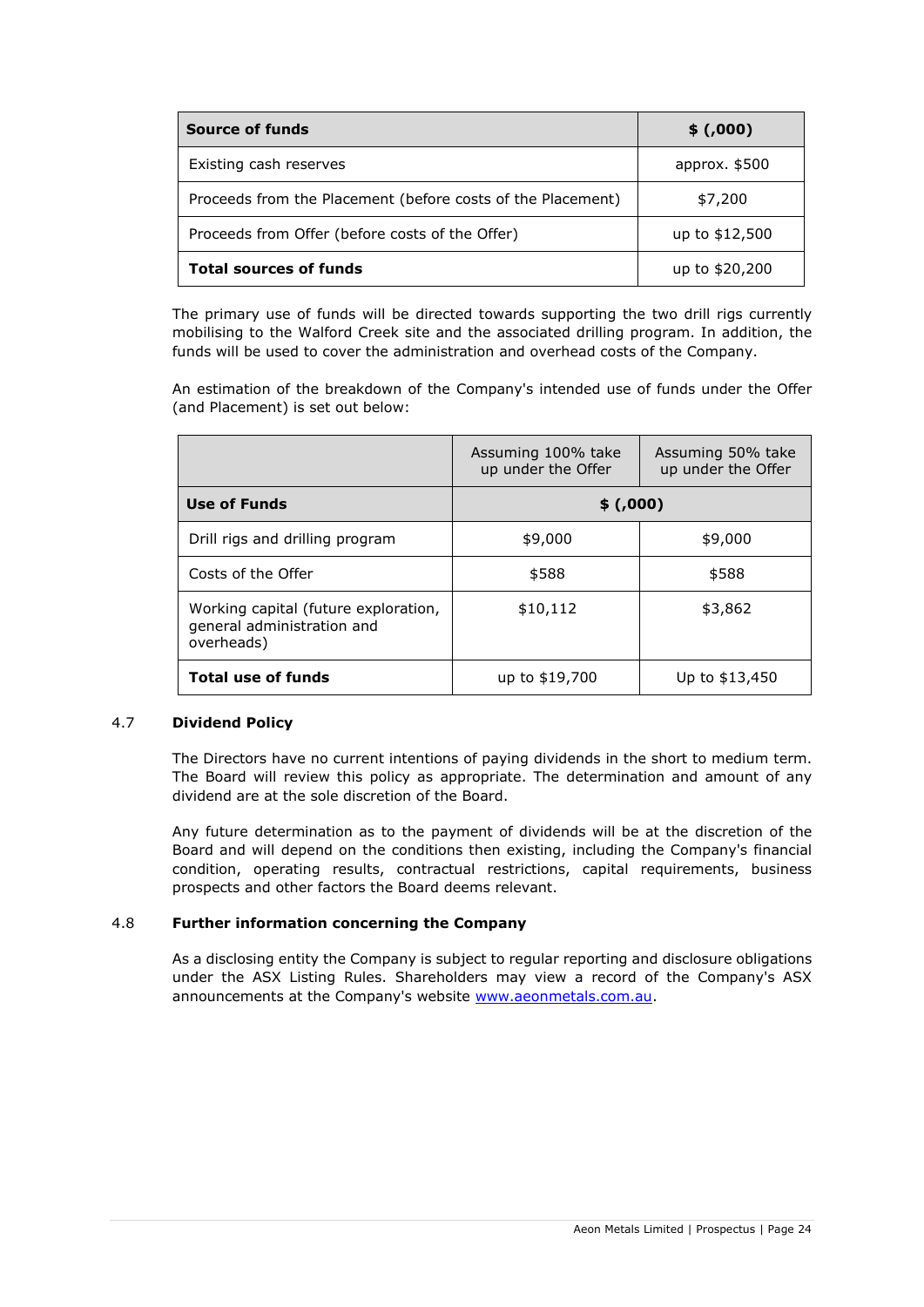## <span id="page-24-0"></span>5. **EFFECT OF THE OFFER ON THE COMPANY**

#### 5.1 **Effect of the Offer**

The issue of the Offer Shares issued in connection with the Offer may raise up to \$12.5 million (assuming 100% take up by Shareholders under the Offer).

The Loyalty Options do not have an issue price, however the Exercise Price is payable on exercise of the Loyalty Options. The Exercise of the Loyalty Options may raise up to \$19,725,062 (assuming 100% take up by Shareholders under the Offer and exercise of all Loyalty Options). The Exercise of the Loyalty Options would raise \$13,455,037 assuming 50% take up by Shareholders under the Offer and exercise of all those Loyalty Options.

The allotment of the Placement Shares and Offer Shares will have an effect on the capital structure and financial position of the Company. The principal effects of the Placement and the Offer are:

- (a) the issue of approximately 179.2 million Placement Shares and corresponding Loyalty Options issued (conditional on shareholder approval) in connection with the Placement has raised approximately \$7.2 million;
- (b) the issue of up to approximately 314.2 million Offer Shares and corresponding Loyalty Options issued in connection with the Offer may raise up to \$12.5 million and an additional \$12.5 million through the exercise of the Loyalty Options (assuming 100% take up by Shareholders under the Offer and exercise of all Loyalty Options);
- (c) the Company's net cash funds will increase by up to \$19.7 million, being the funds received under the Placement and the Offer;
- (d) the Company will receive approximately \$19.7 million if all Loyalty Options are exercised; and
- (e) the total number of securities on issue by the Company will be changed as per the table set out in Section [5.2.](#page-24-1)

## <span id="page-24-1"></span>5.2 **Effect on capital structure**

On the basis that the Placement and the Offer is fully subscribed, the effect of the Placement, Offer and exercise of the Loyalty Options is set out below:

|                                                                | <b>Number of</b><br><b>Shares</b> | <b>Number of</b><br>Loyalty<br><b>Options</b> | Cash (A\$)<br>(on issue or<br>exercise, as<br>applicable) |
|----------------------------------------------------------------|-----------------------------------|-----------------------------------------------|-----------------------------------------------------------|
| date of this<br>Prospectus<br>As at the<br>(undiluted)         | 865,808,888                       |                                               |                                                           |
| <b>Shares</b><br>issued<br>under<br>Tranche<br>-1<br>Placement | 76,950,000                        | 38,475,000                                    | 3,078,000 (Shares)<br>and 3,078,000<br>(Loyalty Options)  |
| <b>Total Shares entitled to Rights</b>                         | 942,758,888                       |                                               |                                                           |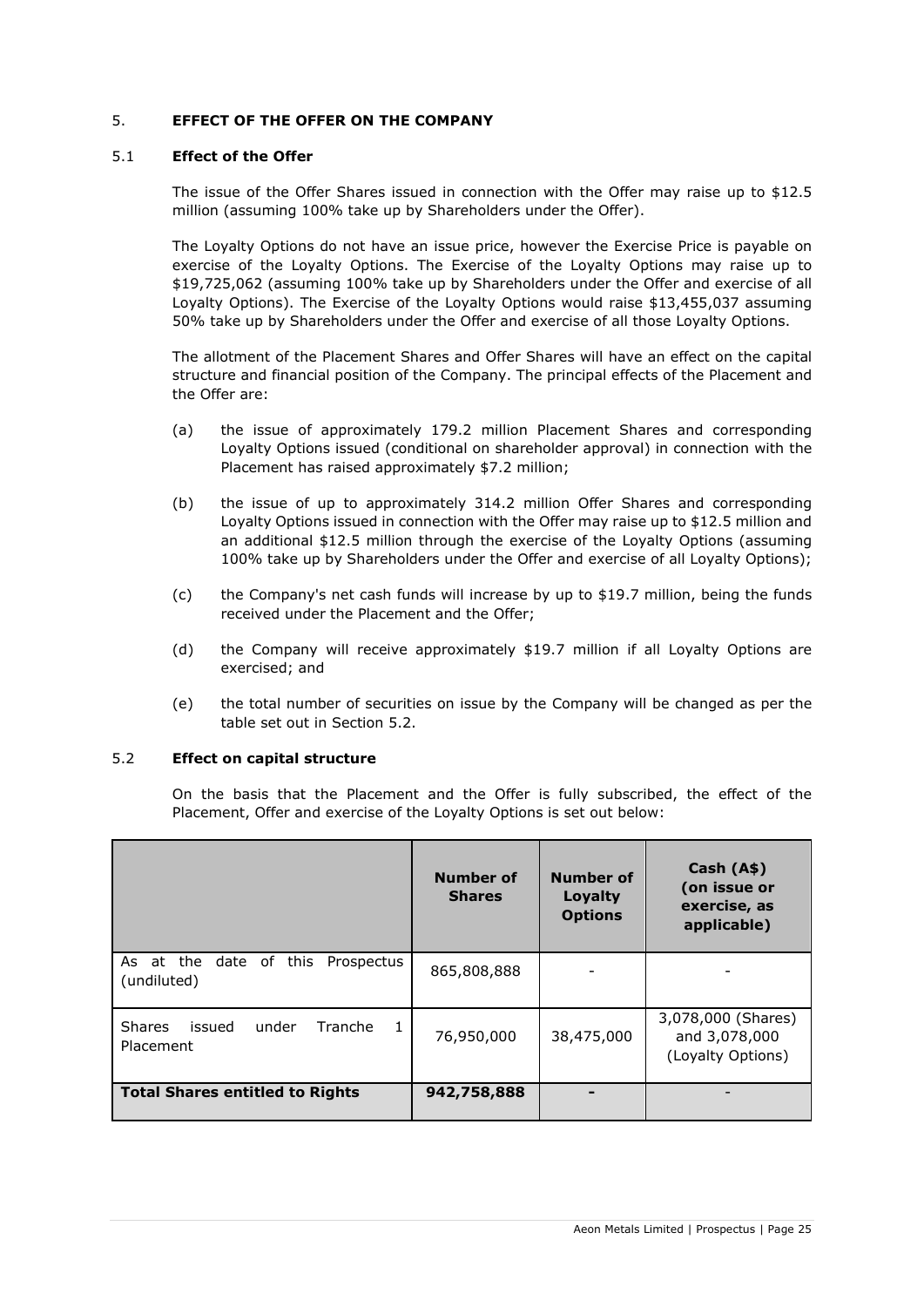| Maximum subscription under the Offer<br>(100% take up)                                                                                                                           | 314,252,962   | 157,126,481 | 12,570,118 (Shares)<br>and 12,570,118<br>(Loyalty Options)     |
|----------------------------------------------------------------------------------------------------------------------------------------------------------------------------------|---------------|-------------|----------------------------------------------------------------|
| Subscription under the Offer (50% take<br>up)                                                                                                                                    | 157,126,481   | 78,563,241  | 6,285,059 (Offer<br>Shares) and 6,285,059<br>(Loyalty Options) |
| <b>Exercise of Loyalty Options</b><br>(under Tranche 1 and the<br>Offer,<br>assuming 100% take up of the Offer)                                                                  | 195,601,481   |             | 15,648,118                                                     |
| TOTAL: Tranche 1 + the Offer<br>(at 100% take up and<br>100%<br>conversion of Loyalty Options to<br>Shares)                                                                      | 586,804,443   |             | 31,296,237                                                     |
| under<br>Tranche<br><b>Shares</b><br>issued<br>2<br>Placement (OCP + Directors)                                                                                                  | 102,299,455   | 51,149,728  | 4,091,978                                                      |
| Exercise of Loyalty Options (Tranche 2)                                                                                                                                          | 51,149,728    |             | 4,091,978                                                      |
| <b>TOTAL: Tranche 2</b><br>(at 100% conversion of Loyalty Option<br>to Shares)                                                                                                   | 153,449,183   |             | 8,183,956                                                      |
| TOTAL the Offer + Tranche 1 +<br><b>Tranche 2</b><br>(at 100% take up and 100% conversion<br>of Loyalty Options to Shares)                                                       | 740,253,626   |             | 39,480,193                                                     |
| following<br><b>Total</b><br>share<br>capital<br><b>Placement and Offer</b><br>(at 100% take up, being 493, 502,417<br>Shares issued under the Offer and<br>Placement)           | 1,359,311,305 | 246,751,209 |                                                                |
| following<br><b>Total</b><br>share<br>capital<br><b>Placement</b><br><b>Offer</b><br>(and<br>and<br>conversion)<br>(at 100% take up and 100% conversion<br>of options to shares) | 1,606,062,514 |             |                                                                |

# 5.3 **Effect on control**

The issue of the Offer Shares, the Placement Shares and the Loyalty Options is not expected to have any material effect on control of the Company.

The Company notes that the OCP Group holds an approximate 43.46% interest in the Company. The OCP Group will participate in the Placement, however the issue of Shares to OCP Group under the Placement will be subject to Shareholder approval. The OCP Group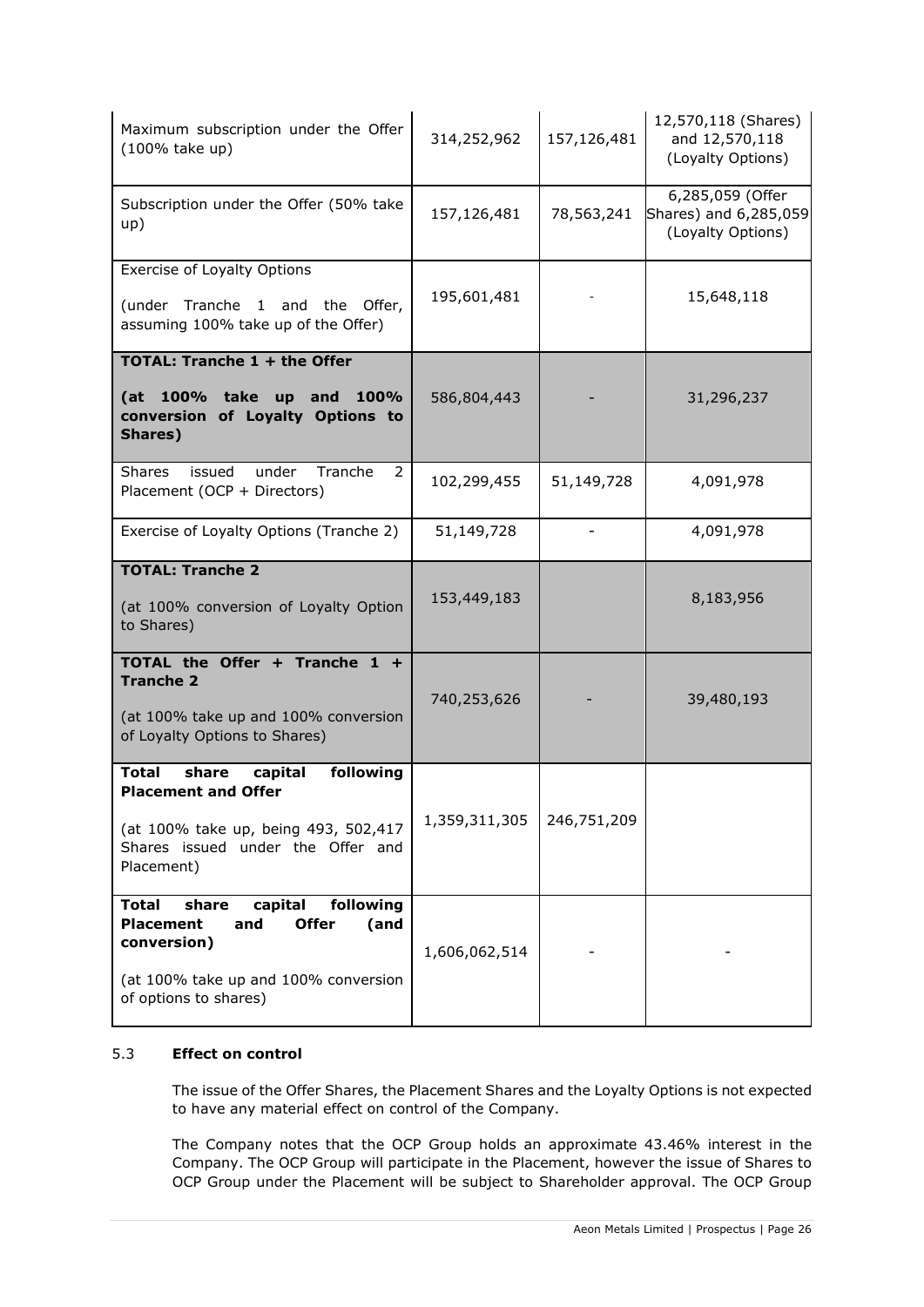has informed that the Company that it will participate in the rights issue up to a cap of \$1.2m, which, if no other shareholders take up entitlements and OCP's participation in the Placement is approved by shareholders, OCP will hold approximately 46.5% at the close of the Offer (if there was a 50% take up by all other shareholders, that holding would be approximately 42.9%). Any participation by shareholders will reduce OCP's aggregate holding resulting from the Placement and rights issue.

## 5.4 **Financial effect of the Offer and the Placement**

The expenses of the Offer and the Placement are approximately \$588,904 as noted in section [9.8.](#page-42-0) The expenses of the Offer will be met from the proceeds of the Placement and the Offer.

## 5.5 **Pro-forma statement of Financial Position**

Table 1.1.1 sets out the audited Consolidated Statement of Financial Position as at 31 December 2021 and unaudited adjustments to reflect the effect of closing of the Offer, as if all the pro forma transactions had occurred or were in place as at 31 December 2021. The pro-forma consolidated balance sheet illustrates the effect of the Placement and the Offer as if the Placement and the Offer were fully subscribed and nets the cost of the Placement and Offer.

There have been no other material transactions between 31 December 2021 and the date of this Prospectus that has impacted, or will impact, the Company's financial position.

The pro-forma balance sheet has been prepared to provide Shareholders with information on the assets and liabilities of the Company and its controlled entities as noted below. The pro-forma balance statement is intended to be illustrative only, will not reflect the actual financial position of the Company as at the date of this Prospectus and is not necessarily indicative of the Company's view of its financial position at closing of the Offer or at any future date.

|                                   | <b>Audited</b><br><b>Statement</b><br><b>December</b><br>2021<br>(\$000) | <b>Impact of</b><br>the<br><b>Placement</b><br>and the<br><b>Offer</b><br>$($'000)$ at<br>100% | Pro-forma<br><b>Statement</b><br><b>December</b><br>2021 (\$'000)<br>at 100% <sup>2</sup> | Impact of the<br><b>Placement</b><br>and the Offer<br>$($'000)$ at<br>$50\%$ <sup>3</sup> | Pro-forma<br><b>Statement</b><br><b>December</b><br>2021 (\$'000)<br>at 50% <sup>4</sup> |
|-----------------------------------|--------------------------------------------------------------------------|------------------------------------------------------------------------------------------------|-------------------------------------------------------------------------------------------|-------------------------------------------------------------------------------------------|------------------------------------------------------------------------------------------|
| <b>ASSETS</b>                     |                                                                          |                                                                                                |                                                                                           |                                                                                           |                                                                                          |
| Cash and<br>equivalents           | 2,722                                                                    | 19,700                                                                                         | 21,422                                                                                    | 13,450                                                                                    | 16,172                                                                                   |
| Trade and<br>other<br>receivables | 334                                                                      |                                                                                                | 334                                                                                       |                                                                                           | 334                                                                                      |

#### **Table 1.1.1. Pro-forma statement of Financial Position**

<sup>&</sup>lt;sup>1</sup> Assuming Placement Shares approved by shareholders, and assumes 100% take up by Shareholders under the Offer.

<sup>&</sup>lt;sup>2</sup> Assuming Placement Shares approved by shareholders, and assumes 100% take up by Shareholders under the Offer.

<sup>&</sup>lt;sup>3</sup> Assuming Placement Shares approved by shareholders, and assumes 50% take up by Shareholders under the Offer.

<sup>4</sup> Assuming Placement Shares approved by shareholders, and assumes 50% take up by Shareholders under the Offer.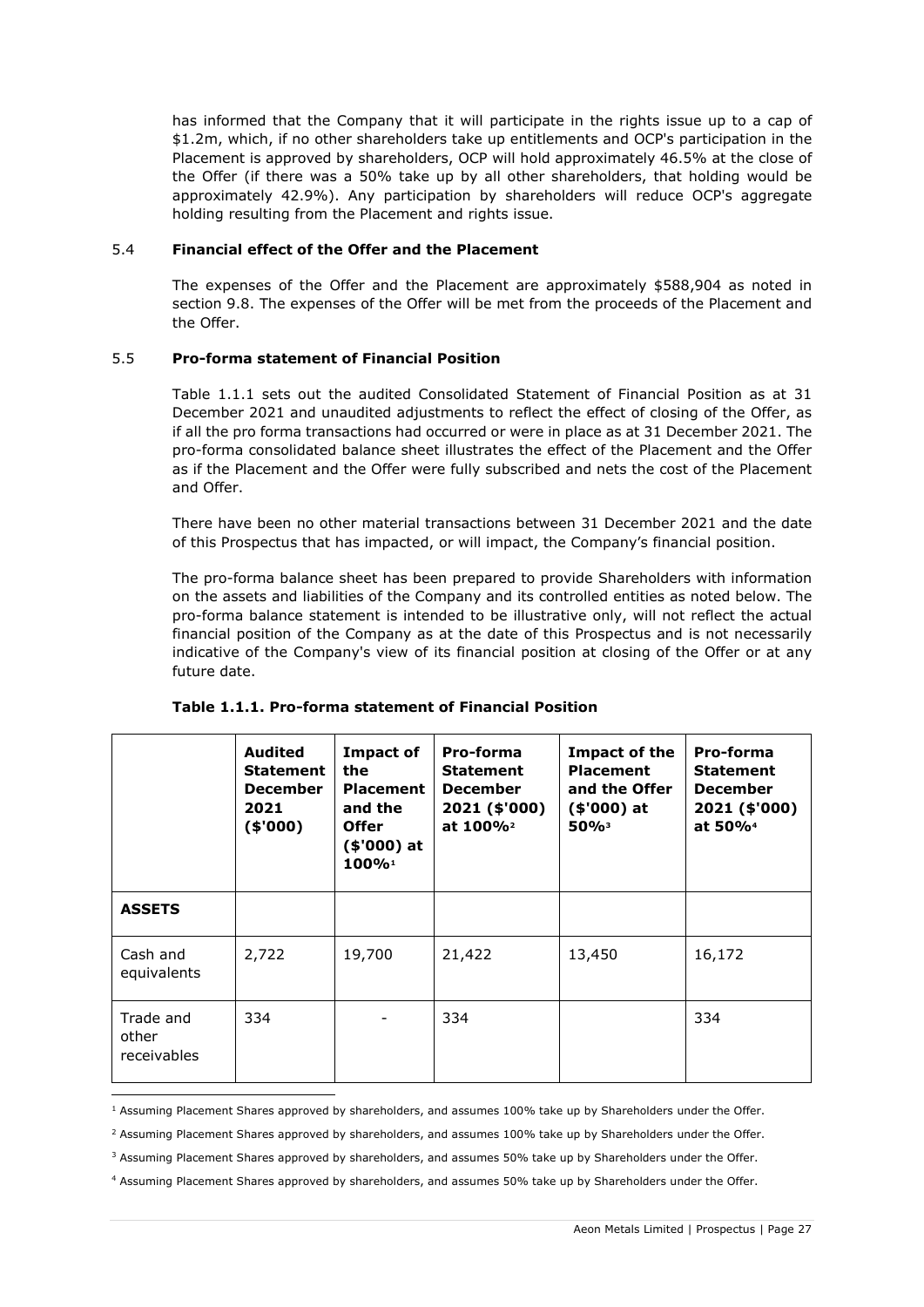| Other<br>investments                        | 53                       |                          | 53                       |        | 53                       |
|---------------------------------------------|--------------------------|--------------------------|--------------------------|--------|--------------------------|
| Prepayments                                 | 40                       | $\overline{\phantom{0}}$ | 40                       |        | 40                       |
| <b>Total current</b><br>assets              | 3,149                    | 19,700                   | 22,849                   | 13,450 | 16,599                   |
| Property, plant<br>and equipment            | 252                      | -                        | 252                      |        | 252                      |
| Other assets                                | 36                       | -                        | 36                       |        | 36                       |
| Exploration<br>and evaluation<br>assets     | 90,699                   |                          | 90,699                   |        | 90,699                   |
| Total non-<br>current<br>assets             | 90,987                   |                          | 90,987                   |        | 90,987                   |
| <b>Total assets</b>                         | 94,136                   | 19,700                   | 113,836                  | 13,450 | 107,586                  |
| <b>LIABILITIES</b>                          |                          |                          |                          |        |                          |
| Trade and<br>other payables                 | 1,063                    |                          | 1,063                    |        | 1,063                    |
| Employee<br>benefits                        | 242                      | $\overline{\phantom{0}}$ | 242                      |        | 242                      |
| Provisions                                  | 50                       |                          | 50                       |        | 50                       |
| Loans and<br>borrowings                     | $\overline{\phantom{a}}$ |                          | $\overline{\phantom{a}}$ |        | $\overline{\phantom{a}}$ |
| <b>Total current</b><br>liabilities         | 1,355                    |                          | 1,355                    |        | 1,355                    |
| Loans and<br>borrowings                     | 26,278                   |                          | 26,278                   |        | 26,278                   |
| Total non-<br>current<br><b>liabilities</b> | 26,278                   |                          | 26,278                   |        | 26,278                   |
| <b>Total</b><br>liabilities                 | 27,633                   |                          | 27,633                   |        | 27,633                   |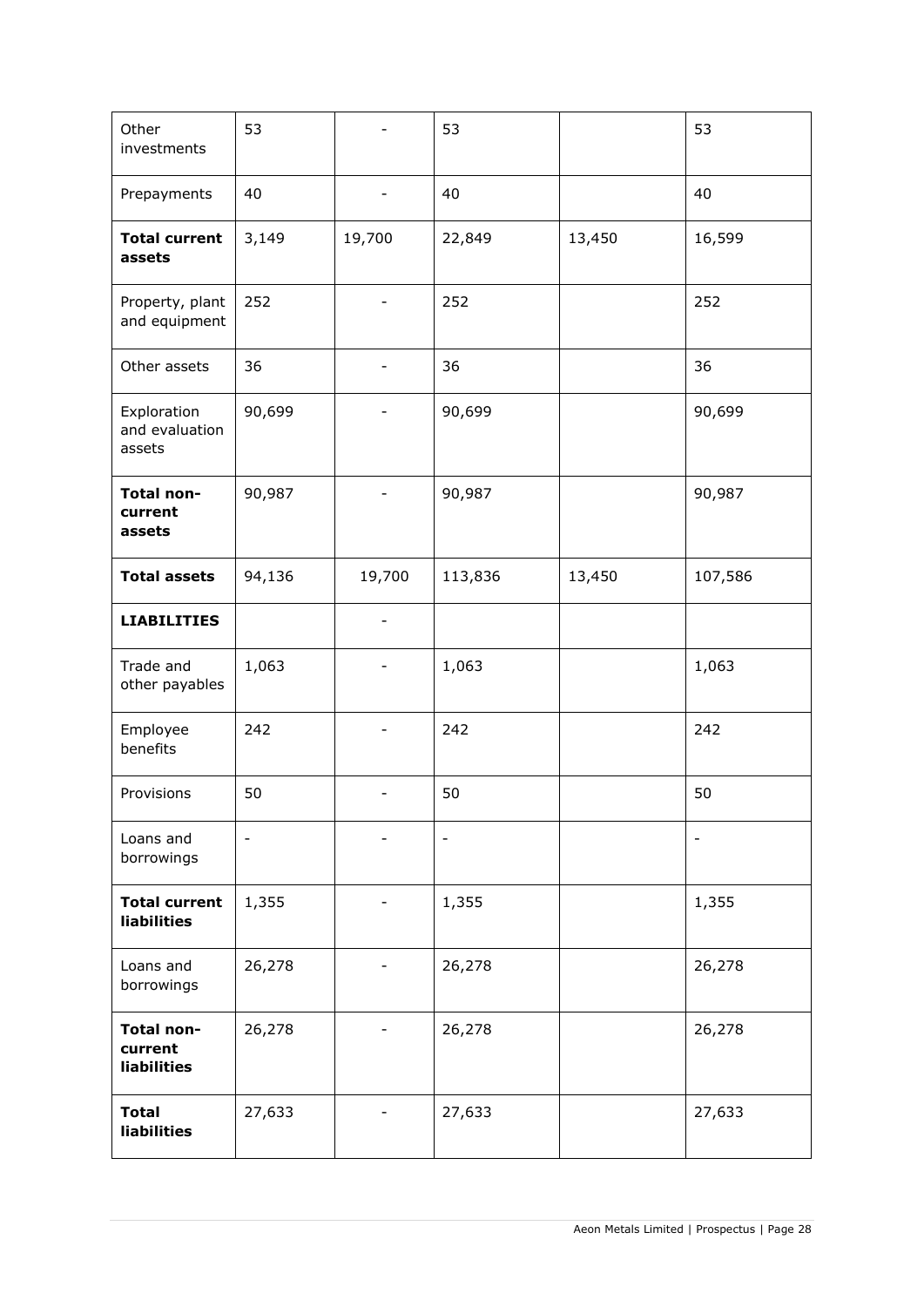| <b>Net assets</b>                                                  | 66,503    | 19,700                   | 86,203    | 13,450 | 79,953    |
|--------------------------------------------------------------------|-----------|--------------------------|-----------|--------|-----------|
| <b>EQUITY</b>                                                      |           |                          |           |        |           |
| Share capital <sup>5</sup>                                         | 118,280   | 19,700                   | 137,980   | 13,450 | 131,730   |
| Reserves                                                           | 3,560     |                          | 3,560     |        | 3,560     |
| Accumulated<br>losses                                              | (55, 313) | $\overline{\phantom{a}}$ | (55, 313) |        | (55, 313) |
| <b>Total equity</b><br>attributable<br>to owners of<br>the Company | 66,527    | 19,700                   | 86,227    | 13,450 | 79,977    |
| Non-<br>controlling<br>interests                                   | (24)      |                          | (24)      |        | (24)      |
| <b>Total equity</b>                                                | 66,503    | 19,700                   | 86,203    | 13,450 | 79,953    |

<sup>&</sup>lt;sup>5</sup> The Loyalty Options to be issued pursuant to the Placement and the Offer will be issued for nil consideration and will have no immediate effect on the Company's statement of financial position. If the Loyalty Options are exercised, this will affect increase the Company's cash position and share capital. If the maximum number of Loyalty Options are issued and then exercised during the Exercise Period, the Company will raise approximately \$19.7 million. The Company is not able to specify with any certainty the extent of any change to the statement of financial position given the uncertainty around the number of Loyalty Options to ultimately be issued and exercised.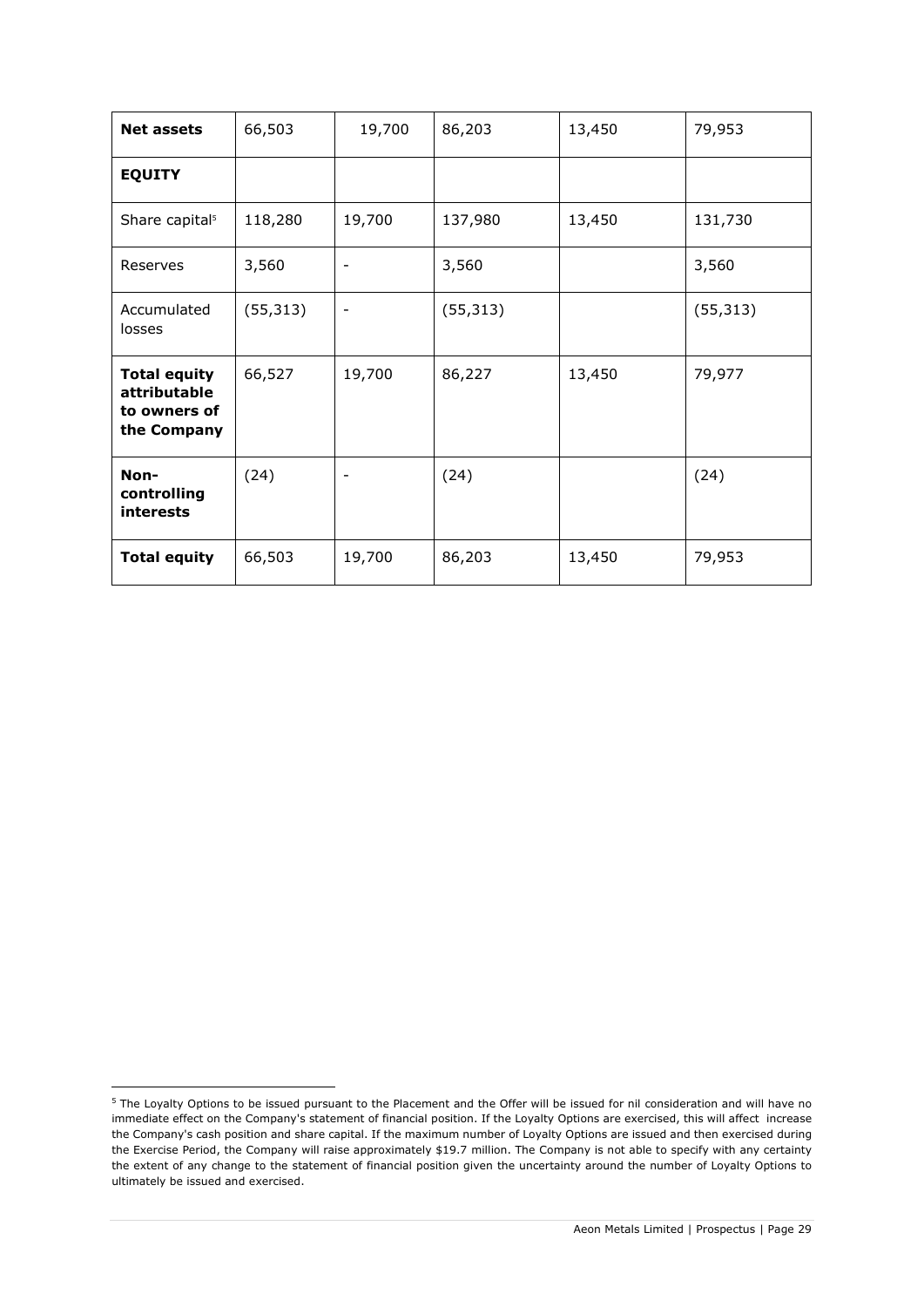## <span id="page-29-0"></span>6. **RIGHTS AND LIABILITIES ATTACHING TO OFFER SHARES**

#### 6.1 **Overview**

The Offer Shares are fully paid ordinary Shares in the Company. The Offer Shares will be of the same class and will rank equally with other Shares as at the date of issue. The rights and liabilities attaching to the Offer Shares are detailed in the Constitution , a copy of which can be inspected, free of charge, at the registered office of the Company during ordinary business hours, and in certain circumstances is regulated by the Corporations Act, the ASX Listing Rules and at law.

The following is a non-exhaustive summary of the rights and liabilities attaching to the Offer Shares.

#### 6.2 **General meetings and notices**

Each Shareholder is entitled to receive notice of and to attend and vote at general meetings of the Company and to receive all notices, accounts and other documents required to be sent to Shareholders under the Constitution, the Corporations Act or the ASX Listing Rules.

Shareholders may requisition meetings in accordance with the Corporations Act.

#### 6.3 **Voting rights**

Subject to any rights or restrictions for the time being attached to any class or classes of Shares, every Shareholder present in person or by proxy at a general meeting of the Company has one vote on a show of hands and one vote per Share held on a poll.

A Shareholder who holds a Share which is not fully paid is entitled, on a poll, to a fraction of the number of votes equal to the proportion which the amount paid on those Shares bears to the total issue price of those Shares.

Where there are two or more joint holders of a Share and more than one of them is present at a general meeting and tenders a vote in respect of the Share, only the vote of the Shareholder whose name appears first in the register of members counts.

#### 6.4 **Dividend rights and distributions in kind**

Subject to the Constitution, the terms of issue of Shares and the Corporations Act, the Board may determine to pay any dividends as it considers appropriate and fix the time for payment.

Subject to the ASX Listing Rules and the rights of any persons entitled to Shares with special rights as to dividends, any profits of the Company are to be divided among Shareholders in proportion to the aggregate amounts paid up on the Shares held by them respectively (excluding any amount paid in advance of calls).

## 6.5 **Issue of further Shares in the Company**

Subject to the Corporations Act and the ASX Listing Rules, the Board may issue, grant options over, or otherwise dispose of unissued Shares in the Company at the times and on such terms and conditions as the Board determines.

#### 6.6 **Variation of class rights**

Unless otherwise provided by the Constitution or by the terms of issue of a class of Shares, the rights attached to the Shares in any class may (subject to sections 246C and 246D of the Corporations Act) be varied or cancelled only with the written consent of the holders of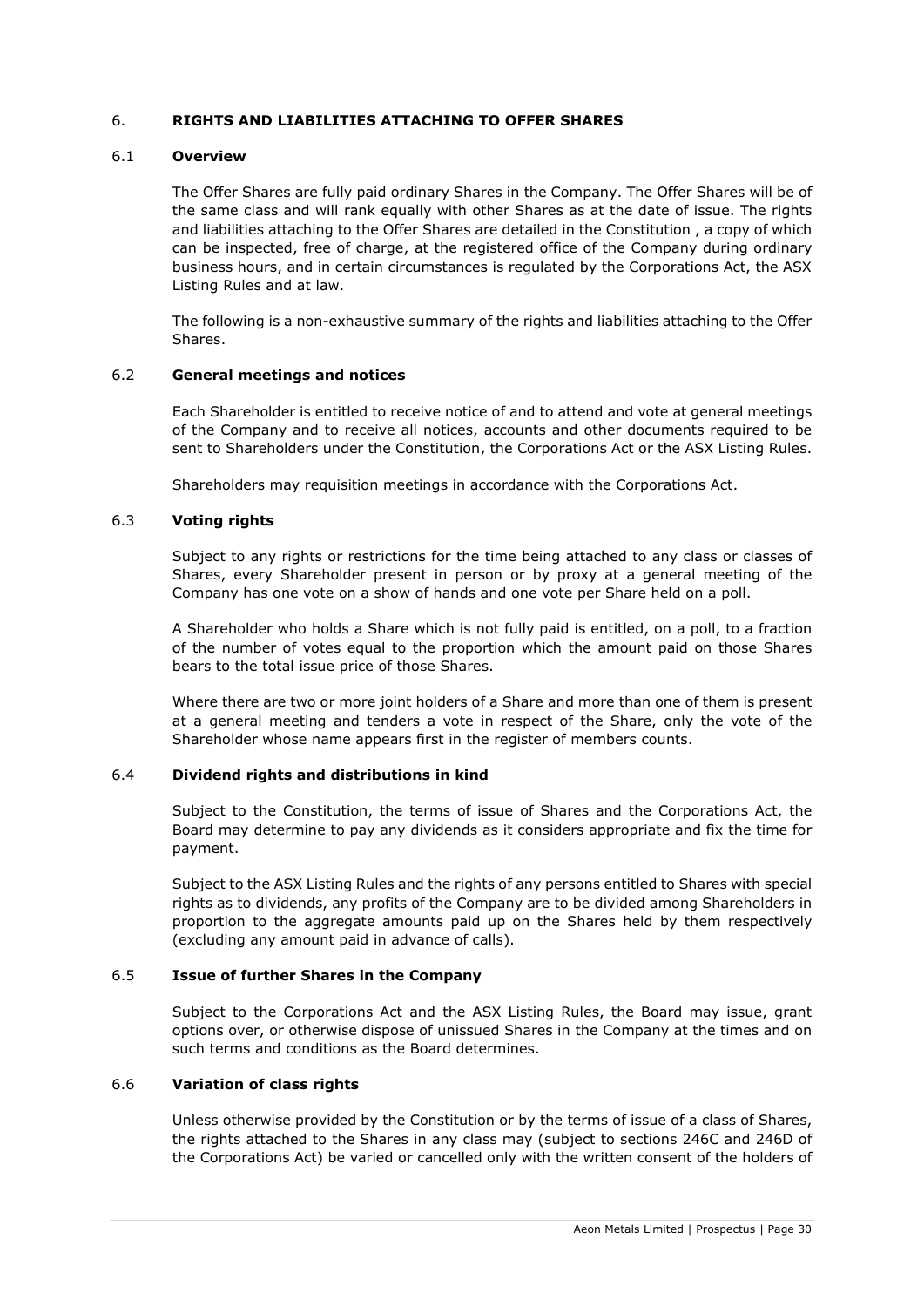75% of the issued shares of the affected class, or by special resolution passed at a separate meeting of the holders of the issued shares of the affected class.

## 6.7 **Transfer of Shares in the Company**

Subject to the Constitution, the Corporations Act and the ASX Listing Rules, the Shares are freely transferable. The Board may refuse to register a transfer of Shares only if that refusal would not contravene the Corporations Act, the ASX Listing Rules or the ASX Settlement Operating Rules.

## 6.8 **Indemnities**

To the extent permitted by law, subject to the Constitution, and where the Board considers it appropriate, the Company may indemnify a Director, secretary or executive officer of the Company out of the assets of the Company against any liability incurred by that person as an officer of the Company.

#### 6.9 **Winding up**

Subject to the Constitution and the rights of Shareholders with special rights in a windingup, if the Company is wound up, any surplus assets of the Company will be divided among the Shareholders in proportion to the percentage of the capital paid up on their Shares when the winding up begins.

#### 6.10 **Shareholder liability**

As the Offer Shares under the Prospectus are fully paid Shares, they are not subject to any calls for money by the Board and will therefore not become liable for forfeiture.

## 6.11 **Amendment of Constitution**

The Constitution can only be amended by a special resolution passed by at least 75% of Shareholders present and voting at the general meeting.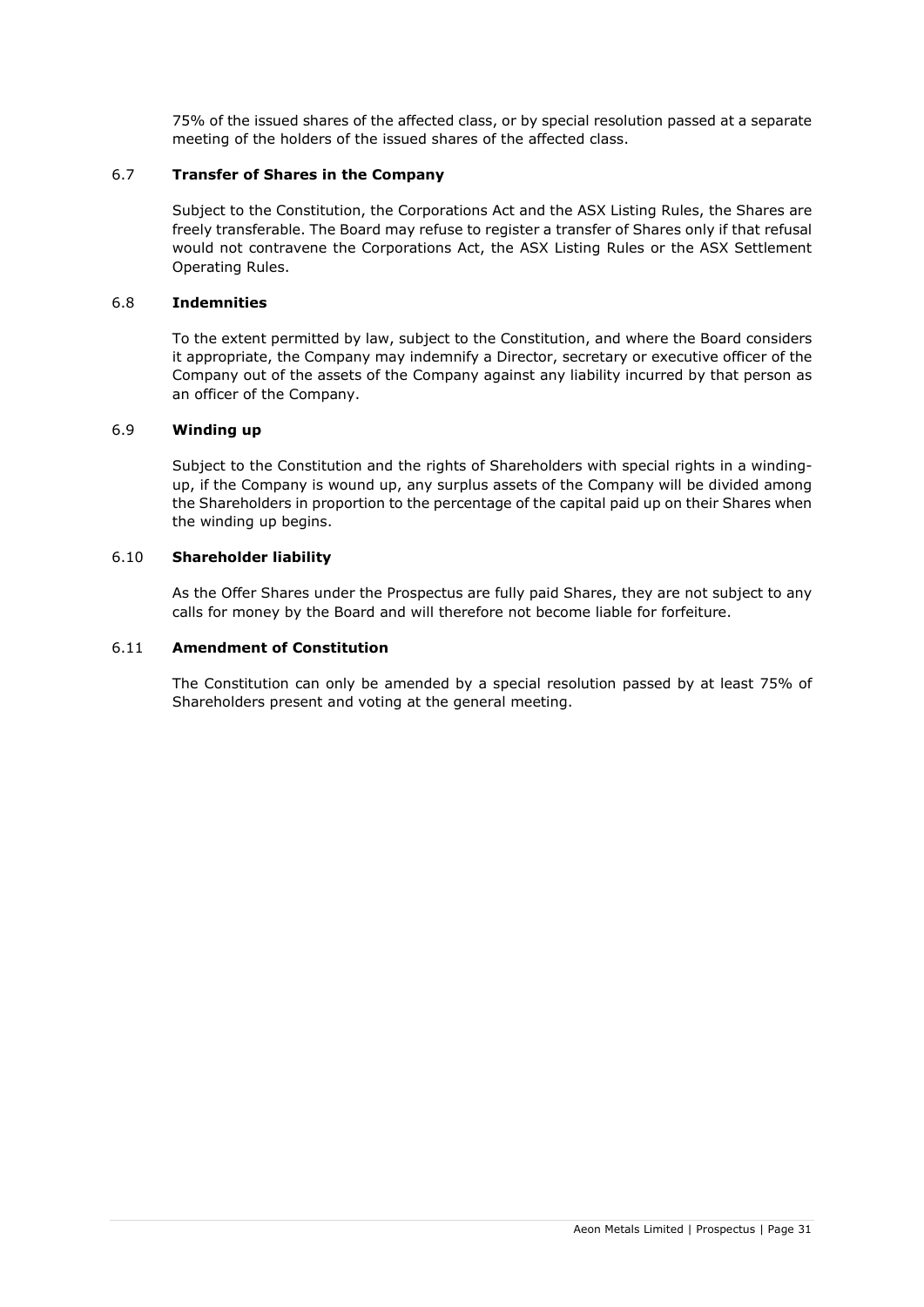## <span id="page-31-0"></span>7. **RIGHTS AND LIABILITIES ATTACHING TO LOYALTY OPTIONS**

#### 7.1 **Entitlement**

A Loyalty Option will be issued for every two (2) Offer Shares subscribed for under the Offer. Each Loyalty Option entitles the Holder to subscribe for 1 fully paid ordinary Share in the Company.

## 7.2 **Exercise Price**

A Loyalty Option will be exercisable at the Exercise Price, being \$0.08, and is payable in full upon exercise.

## 7.3 **Expiry Date**

Unless exercised earlier, the Loyalty Options will expire at the conclusion of the Exercise Period, being 5.00pm (AEST) on 31 December 2023.

#### 7.4 **Exercise Period**

Subject to the Holding Condition, the Loyalty Options are exercisable at any time prior to the end of the Exercise Period. Any number of options, in multiples of one thousand (1,000) may be exercised by the Holder of the Loyalty Options.

Should a Holder choose to issue part, but not all, of its Loyalty Options, the Company must issue to the Holder an option certificate in respect of the outstanding Options not exercised at that time.

#### <span id="page-31-1"></span>7.5 **Holding Condition**

The Holder may only exercise a Loyalty Option, if at the time it exercises that Loyalty Option, the Holder holds at least the same number of Shares that were issued to the Holder under the Offer and/or the Placement (as applicable), excluding any Shares that have been, or are to be issued, following the exercise of a Loyalty Option.

#### 7.6 **Loyalty Option Certificates**

On issue of the Loyalty Options, the Company will issue each Holder a certificate or holding statement which sets out:

- (a) the number of Loyalty Options issued to the Holder;
- (b) the Exercise Price;
- (c) the Issue Date; and
- (d) the Exercise Period.

#### 7.7 **Notice of Exercise**

The Loyalty Options may be exercised by delivering a duly completed Exercise Notice together with BPAY or electronic funds transfer for the full payment of the Exercise Price.

## 7.8 **Timing of issue of Shares on exercise**

Within 5 Business Days of the Exercise Date, the Company will issue the number of Shares required under these terms and conditions in respect of the number of Loyalty Options specified in the Exercise Notice and for which cleared funds have been received by the Company.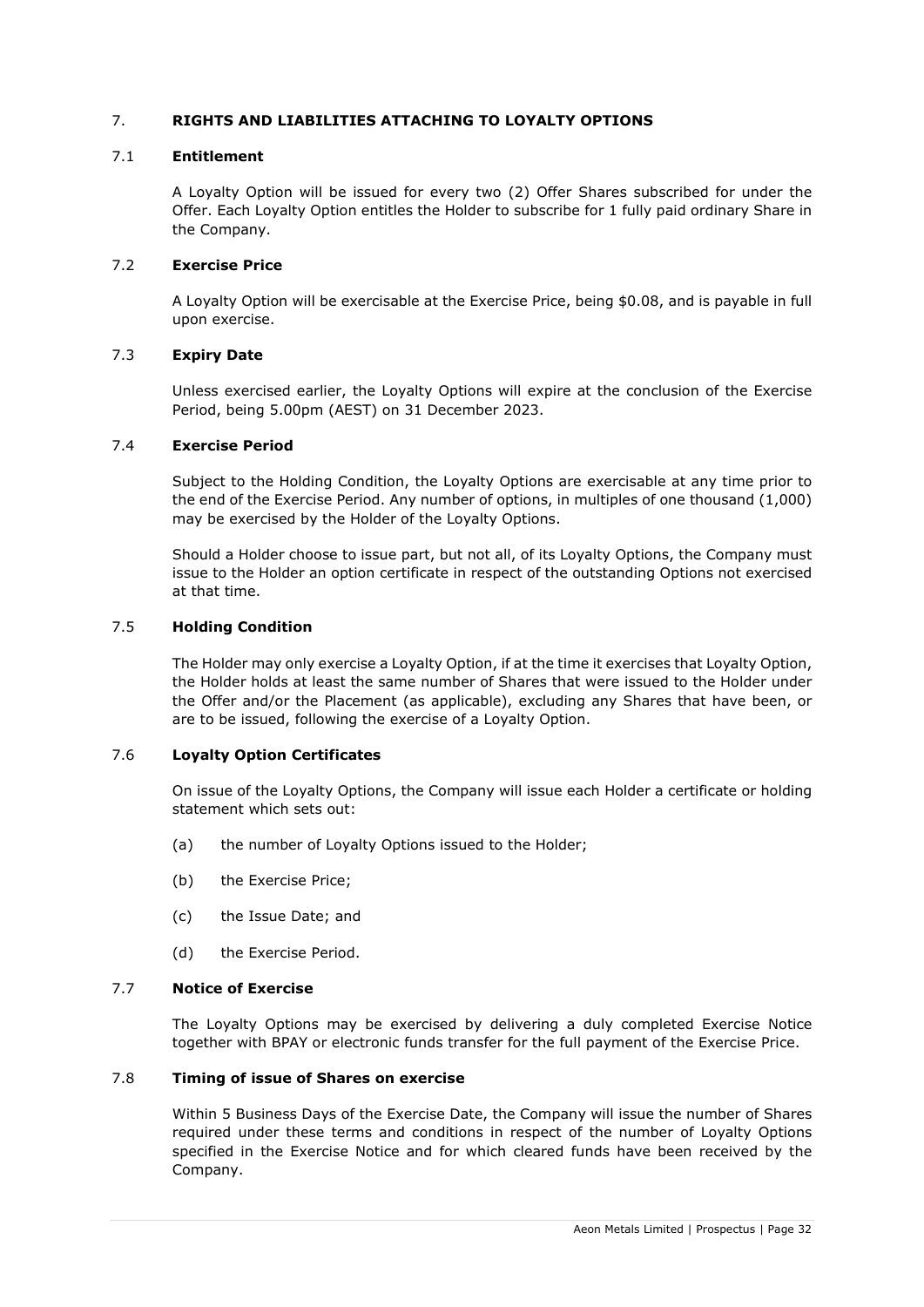## 7.9 **Shares issued on exercise**

Upon the valid exercise of the Loyalty Options the payment of the Exercise Price, the Company will issue fully paid ordinary shares ranking pari passu with existing ordinary Shares in the Company.

A summary of the rights and entitlements attaching to ordinary Shares in the Company are set out in Section [6](#page-29-0) of this Prospectus. The full rights attaching to Shares are set out in the Company's Constitution, the ASX Listing Rules and the Corporations Act. Any Shareholder may request a copy of the Constitution from the Company.

## 7.10 **Participation in new issues**

Holders of the Loyalty Options do not have any right to participate in any new issues of securities in the Company which are made to Shareholders generally. The Company will provide Holders with not less than 5 Business Days' notice prior to the relevant record date for any new pro rata issue (to determine entitlements to any new pro rata issue of securities made to Shareholders generally) to give the Holder the opportunity to exercise the Loyalty Options, in sufficient time to receive Shares entitling participation in the new pro rata issue.

## 7.11 **Transferability**

The Loyalty Options are non-renounceable and are non-transferable and may not be exercised by any other person other than the Shareholder. The Loyalty Options will not be traded on ASX.

## 7.12 **Reconstruction of capital**

In the event of a reconstruction (including any consolidation, subdivision, reduction, return or cancellation) of the capital of the Company:

- (a) the number of Loyalty Options, the Exercise Price, or both will be reconstructed as appropriate, in a manner consistent with the ASX Listing Rules, with the intention that such reconstruction will not result in the Holder receiving a benefit that Shareholders do not receive; and
- (b) subject to the provisions with respect to rounding of entitlements as approved at a meeting of Shareholders to reconstruct the capital, in all other respects the terms for the exercise of the Loyalty Options will remain unchanged.

## 7.13 **Bonus issues**

If there is a bonus issue of Shares, the number of Shares over which the Option is exercisable increases by the number of Shares which the Holder would have received if the Option had been exercised before the record date for the bonus issue.

#### 7.14 **Official quotation**

The Company will not apply for Official Quotation of the Loyalty Options. On exercise of the Loyalty Option the Company will apply to the ASX for Official Quotation of the Shares.

## 7.15 **Amendment to terms of Loyalty Options**

The terms of the Loyalty Options shall only be changed if holders of ordinary Shares in the Company (whose votes in favour are not to be disregarded under the ASX Listing Rules) approve of such change.

However, the terms of the Loyalty Options shall not be changed to reduce the Exercise Price, increase the number of Loyalty Options or change the Exercise Period.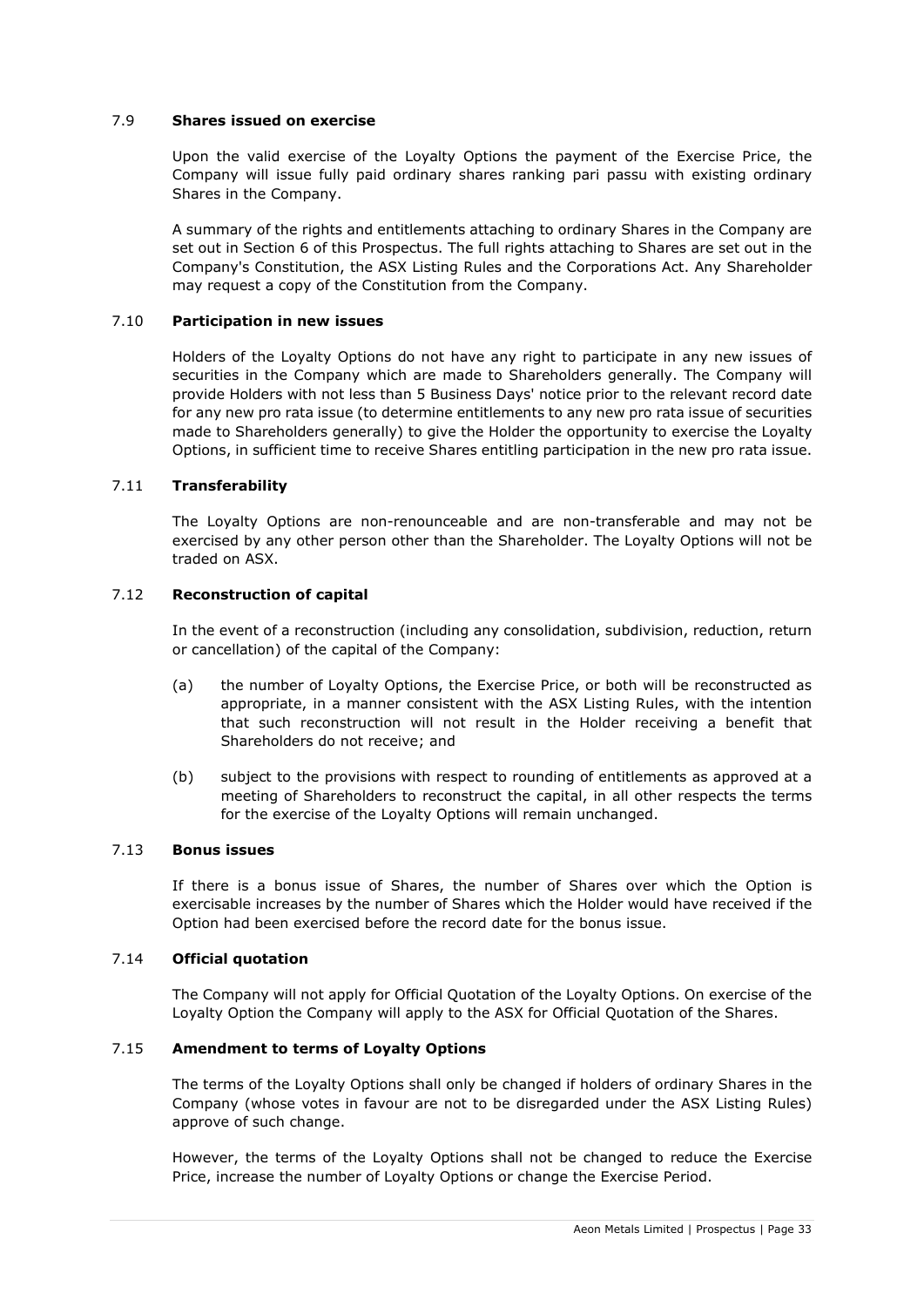## <span id="page-33-1"></span>8. **RISK FACTORS**

Based on the information available, a non-exhaustive list of risk factors which may affect the Company's financial position, prospects and the price of its listed securities include the following.

## <span id="page-33-2"></span><span id="page-33-0"></span>8.1 **Risks specific to the Company**

## (a) Pre-Feasibility Study paused

The Walford Creek Scoping Study was completed in June 2021 (refer to ASX release dated 30 June 2021 titled 'Walford Creek Copper/Cobalt Project – Moving Forward Towards Development') and outlined the projected economics of development under the preferred bulk flotation and pressure oxidation flowsheet.

Key Pre-Feasibility Study workstreams were commenced shortly thereafter. In late February 2022, the Company advised that the Pre-Feasibility Study whilst still incomplete was on track (refer to ASX release dated 23 February 2022 titled 'Walford Creek Pre-Feasibility Study Paused with Renewed Exploration Focus').

In the period since then geopolitical events have seen a dramatic heightening of already elevated global input cost and supply chain volatility (as well as, positively, further upward metal price pressures). This rapidly emerging, general inflationary environment has challenged the basis to complete a consistent and coherent economic assessment of the Walford Creek Project in north-west Queensland, Australia.

As disclosed to the ASX on 22 April 2022, the Board resolved to pause the Pre-Feasibility Study to allow both the external cost and commodity environment to settle before finalising project scope. Given the pause in the Pre-Feasibility Study, the project economics and scope of work remain uncertain, in particular there is a high level of uncertainty arising from excessive volatility in all major economic assumptions, including commodity prices, exchange rates, interest rates, and future economic growth that are used to derive any long term forecasts of revenues, capital expenditure and operating costs. Shareholders should refer to the ASX announcement dated 22 April 2022 for further detail on the pause of the Pre-Feasibility Study and consider this information in the context of the Offer.

(b) Uncertain project economics

The Walford Creek Project will require substantial capital expenditure in order to progress to an operating mine.

The Company aims to complete the Pre-Feasibility Study within certain parameters designed to determine the economic feasibility of the Walford Creek Project. However, there is no guarantee that studies undertaken (including the Pre-Feasibility Study) will confirm the economic viability of the Walford Creek Project. In addition the results of any such study may materially differ to the results of earlier studies, for example, the Scoping Study.

Even if the Pre-Feasibility Study determines the economic viability of the Walford Creek Project there is no guarantee that the Walford Creek Project will be brought into production within the parameters of the Pre-Feasibility Study as additional future external factors including, but not limited to, price inflation, commodity prices and mineral recovery may affect the economic viability of the Walford Creek Project in a manner not considered within the scope or parameter of such studies.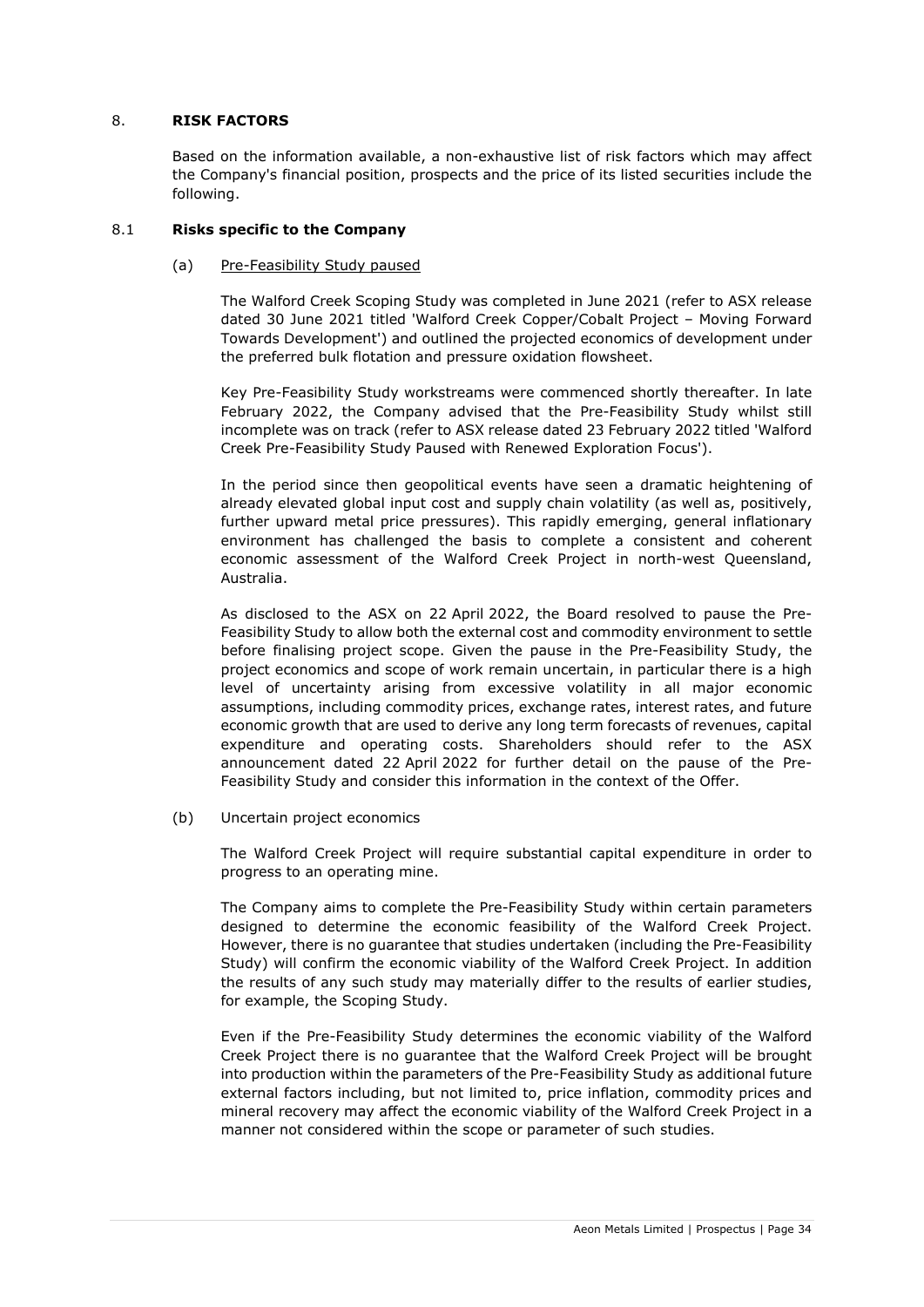## (c) Future capital requirements

The Company's activities will require significant expenditures. Whilst the Offer will position the Company well, there can be no assurances that the funds raised through the Offer will be sufficient to successfully achieve all the objectives of the Company's business strategy.

If the Company is unable to use debt or equity to fund operations after the substantial exhaustion of the net proceeds of the Offer there can be no assurances that the Company will have sufficient capital resources for that purpose, or other purposes, or that it will be able to obtain additional resources on terms acceptable to the Company or at all. Any additional equity financing may be dilutive to Shareholders and any debt financing (if available) may involve restrictive covenants, which may limit the Company's operations and business strategy. The Company's failure to raise capital if and when needed could delay or suspend the Company's business strategy and could have a material adverse effect on the Company's activities.

## (d) Exploration and evaluation

Mineral exploration and development are inherently high risk undertakings. The tenements of the Company are at various stages of exploration.

The success of the Company depends on the delineation of economically mineable reserves and resources, access to required development capital, movement in the price of commodities, securing and maintaining title to the Company's exploration and mining tenements and obtaining all consents and approval necessary for the conduct of its exploration activities.

Exploration on the Company's existing exploration and mining tenements may be not be as successful resulting in a reduction of the value of those tenements, diminution in the cash reserves of the Company and possible relinquishment of the exploration and mining tenements.

#### (e) Ability to exploit successful discoveries

It may not always be possible for the Company to exploit successful discoveries which may be made in areas in which the Company has an interest. Such exploration would involve obtaining the necessary licenses or clearances from the relevant authorities that may require conditions to be satisfied and / or the exercise of discretions by such authorities. It may or may not be possible for such conditions to be satisfied. Further, the decision to proceed to further exploration may require participation of other companies whose interests and objectives may not be the same as the Company's.

#### (f) Mining and development

Mineral exploration and mining are speculative operations that may be hampered by circumstances beyond the Company's control. Profitability depends on successful exploration and/or acquisition of reserves, design and construction of efficient processing facilities, component operation and management and proficient financial management.

Exploration in itself is a speculative endeavour, while mining operations can be hampered by force majeure circumstances and cost overruns for unforeseen events.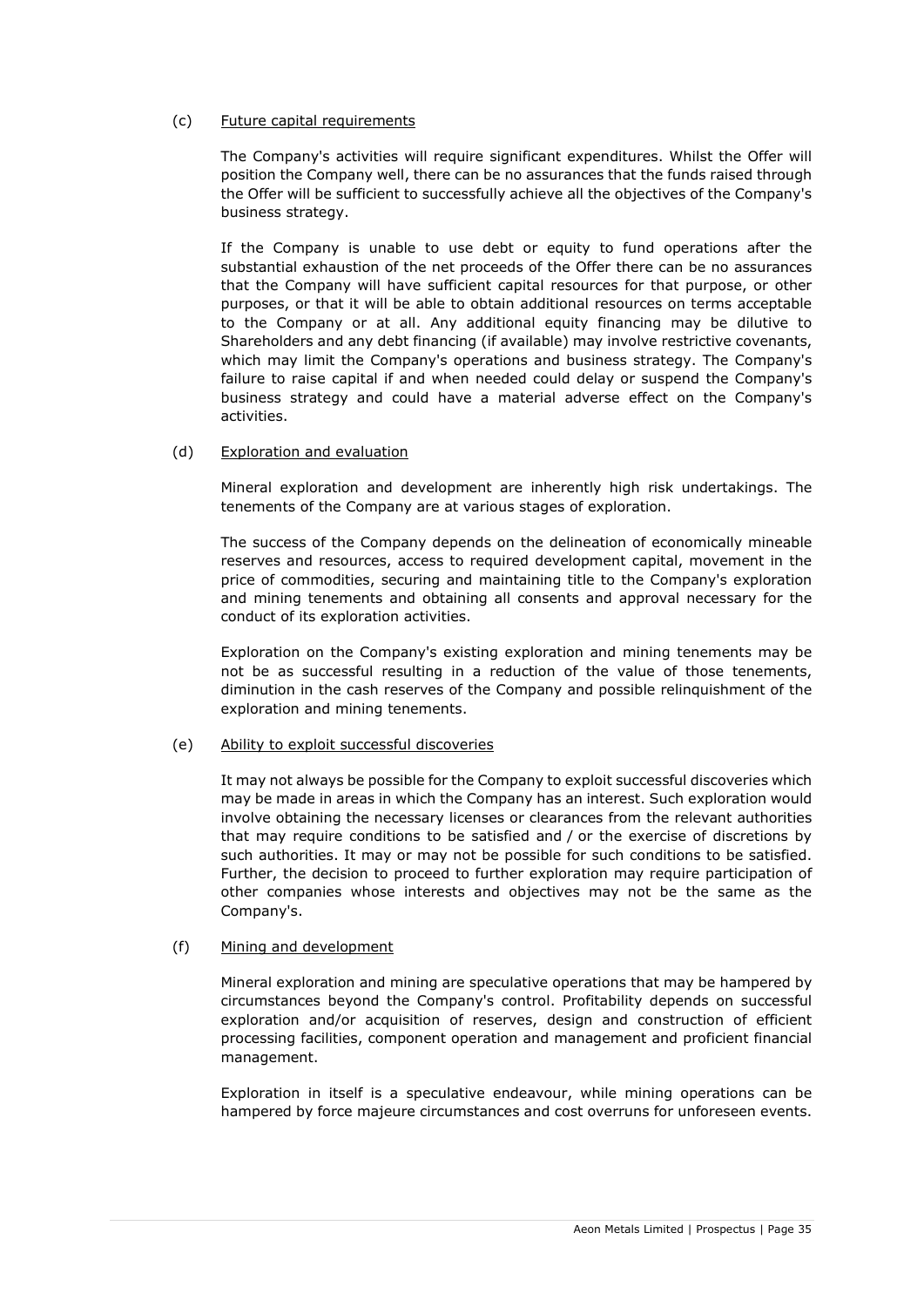## (g) Resource estimations

Resource estimates are inherently prone to variability. They involve expressions of judgment based on knowledge, experience and resource modelling. As such, resource estimates are inherently imprecise and rely to some extent on interpretations made. Despite employing qualified professionals to prepare resource estimates, such estimate may nevertheless prove to be inaccurate. Furthermore, resource estimates may change over time as new information becomes available. Should the Company encounter mineralisation or geological formations different from those predicted by past drilling, sampling and interpretations, resource estimates may need to be altered in a way that could adversely affect the Company's operations.

#### (h) Commodity price and exchange trade

The revenue to be derived through the future sale of commodities may expose the potential income of the Company to commodity price and exchange rate risks.

Commodity prices fluctuate and are affected by many factors beyond the control of the Company. Such factors include supply and demand fluctuations for precious and base metals, technological advancements, forward selling activities and other macroeconomic factors.

In addition to adversely affecting the reserve estimates of the Company and its financial condition, declining commodity prices can impact operations by requiring a reassessment of the feasibility of a particular project. Such a reassessment may be the result of a management decision or may be required under financing arrangements related to a particular project. Even if a project is ultimately determined to be economically viable, the need to conduct such a reassessment may cause substantial delays or may interrupt operations until the reassessment can be completed.

Furthermore, international prices of various commodities are denominated in United States dollars, whereas the income and expenditure of the Company in its Australian operations are and will be taken into account in Australian currency, exposing the Company to fluctuations and volatility of the rate of exchange between the United States dollar and the Australian dollar as determined in international markets.

#### (i) Environmental

The Company's operations and exploration activities in Australia are subject to State and Federal laws and regulation concerning the environment. As with most exploration projects and mining operations, the Company's activities are expected to have an impact on the environment, particularly if advanced exploration or mine development proceeds. The Company attempts to conduct its activities to the highest standard of environmental obligation, including compliance with all environmental laws.

#### (j) Native Title

It is also possible that, in relation to tenements which the Company has an interest in or will in the future acquire such an interest, there may be areas over which legitimate common law native title rights of Indigenous Australians exist. If native title rights do exist, the Company's ability to gain access to tenements (through obtaining consent of any relevant landowner), or to progress from the exploration phase to the development and mining phases of operations may be affected.

The Directors closely monitor the potential effect of native title claims involving tenements in which the Company has or may have an interest.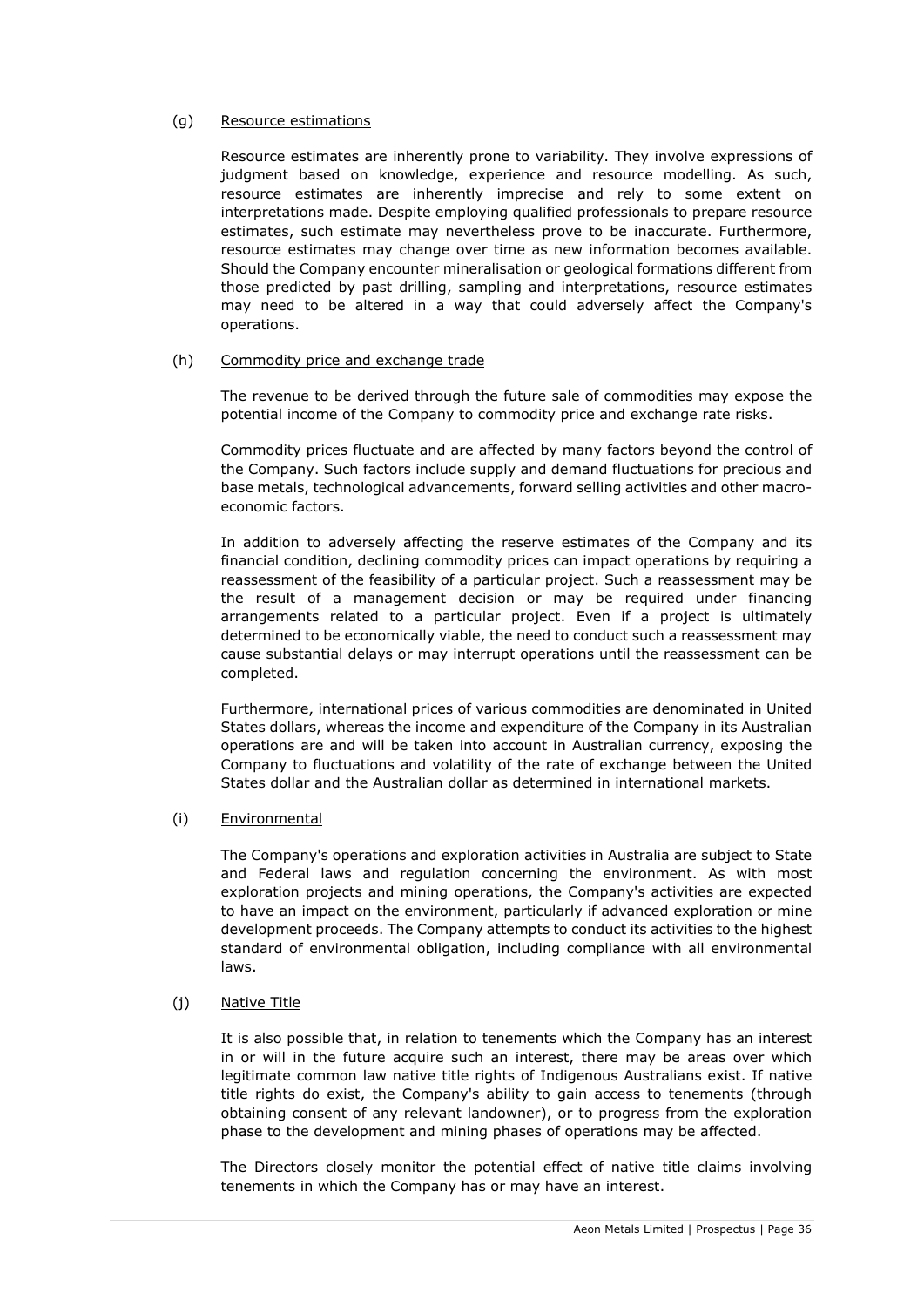## (k) Title risks

Interests in tenements in Australia are governed by legislation and are evidenced by the granting of licences or leases. Each licence or lease is for a specific term and carries with it reporting commitments, as well as other conditions requiring compliance. Consequently, the Company could lose title to or its interest in tenements if licence conditions are not met or if insufficient funds are available to meet expenditure commitments.

## (l) Joint venture parties, agents and contractors

The Directors are unable to predict the risk of financial failure or default by a participant in any joint venture to which the Company is or may become a party or the insolvency or managerial failure by any of the contractors used by the Company in any of its activities or the insolvency or other managerial failure by any of the service providers used by the Company for any activity.

## (m) Insurance and uninsured

The business of the Company is subject to a number of risks and hazards generally, including adverse environmental conditions, industrial accidents, labour disputes, unusual or unexpected geological conditions, ground or slope failures, cave-ins, changes in the regulatory environment and natural phenomena such as inclement weather conditions, floods and earthquakes. Such occurrences could result in damage to mineral properties or production facilities, personal injury or death, environmental damage to the Company's properties or others, delays in mining, monetary losses and possible legal liability.

Although the Company maintains insurance to protect against certain risks in such amounts as it considers to be reasonable, its insurance will not cover all the potential risks associated with its operations and insurance coverage may not continue to be available or may not be adequate to cover any resulting liability. The occurrence of an event that is not covered, or fully covered, by insurance could have a material adverse effect on the business, financial condition and the Company's results.

## (n) Government regulation

The Company's mining, processing, development and mineral exploration activities are subject to various laws governing prospecting, development, production, taxes, labour standards and occupational health, mine safety, toxic substances, land use, water use, land claims of local people, and other matters. Although the Company's exploration and development activities are currently carried out in accordance with all applicable rules and regulations, no assurance can be given that new rules and regulations will not be enacted or that existing rules and regulations will not be applied in a manner which could limit or curtail production or development. Amendments to current laws and regulations governing operations and activities of mining and milling or more stringent implementation thereof could have a substantial adverse impact on the Company.

#### (o) Occupational health and safety

The exploration and mining industry is subject to increasing occupational health and safety responsibility and liability. The Company may become liable for past and current conduct which violates such laws and regulations, which may be amended by the relevant authorities. Penalties for breaching health and safety laws can be significant and victims of workplace accidents may also commence civil proceedings against the Company. These events may not be insured, or may be uninsurable.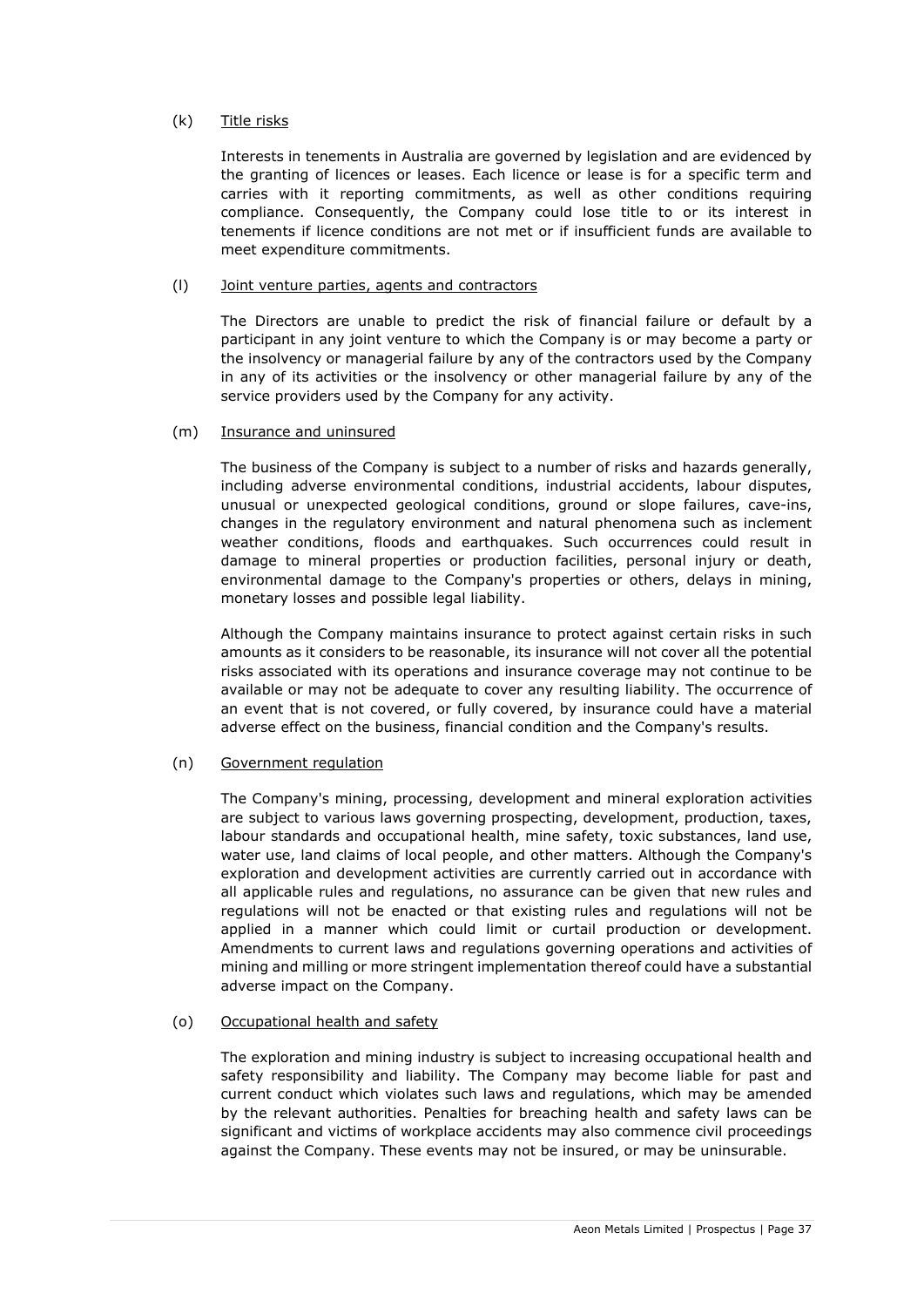Changes to health and safety laws and regulations may also increase compliance costs for the Company, which would negatively impact the financial results of the Company.

## (p) Reliance on key personnel

The Company's success depends largely on the core competencies of its Directors and management, and their familiarisation with, and ability to operate, in the mining industry as well as the Company's ability to retain its key executives.

The Company also depends on key external personnel with technical expertise, for example to carry out drilling. If the Company cannot secure such expertise or if the current services cease to be available to the Company, this may affect the Company's ability to achieve its objectives either fully, or within the timeframes and budget targeted by the Company.

## (q) Competition

The Company competes with other companies some of which have greater financial and other resources than the Company and as a result may be in a better position to compete for future business opportunities. There can be no assurance that the Company can compete effectively with these other companies.

## (r) Potential acquisitions

As part of its business strategy, the Company may make acquisitions of or significant investments in companies, products, technologies or resource projects. Any such future transactions would be accompanied by the risks commonly encountered in making acquisitions of companies, products, technologies or resource projects.

## (s) Economic risk

General economic conditions in Australia and internationally, movements in interest, inflation and currency exchange rates, variations in commodity prices, the global security situation and the possibility of terrorist disturbances, changes to government regulation, policy or legislation, changes which may occur to the taxation of companies as a result of changes in Australian and foreign taxation laws and changes to dividend imputation in Australia may have an adverse effect on the Company's exploration, development and future production activities, as well as on its ability to fund those activities.

## 8.2 **Risks related to the securities investment and market risks**

#### (a) Market conditions

The market price of Shares can fall as well as rise and may be subject to varied and unpredictable influences on the market for equities and in particular, resources stocks. Neither the Company nor the Directors warrant the Company's future performance or any return on an investment in the Company.

#### (b) Security investments

Applicants should be aware that there are risks associated with any securities investment. Securities listed on the stock market, and in particular securities of mining and exploration companies have experienced extreme price and volume fluctuations that have often been unrelated to the operating performances of such companies. These factors may materially affect the market price of the Offer Shares and regardless of the Company's performance.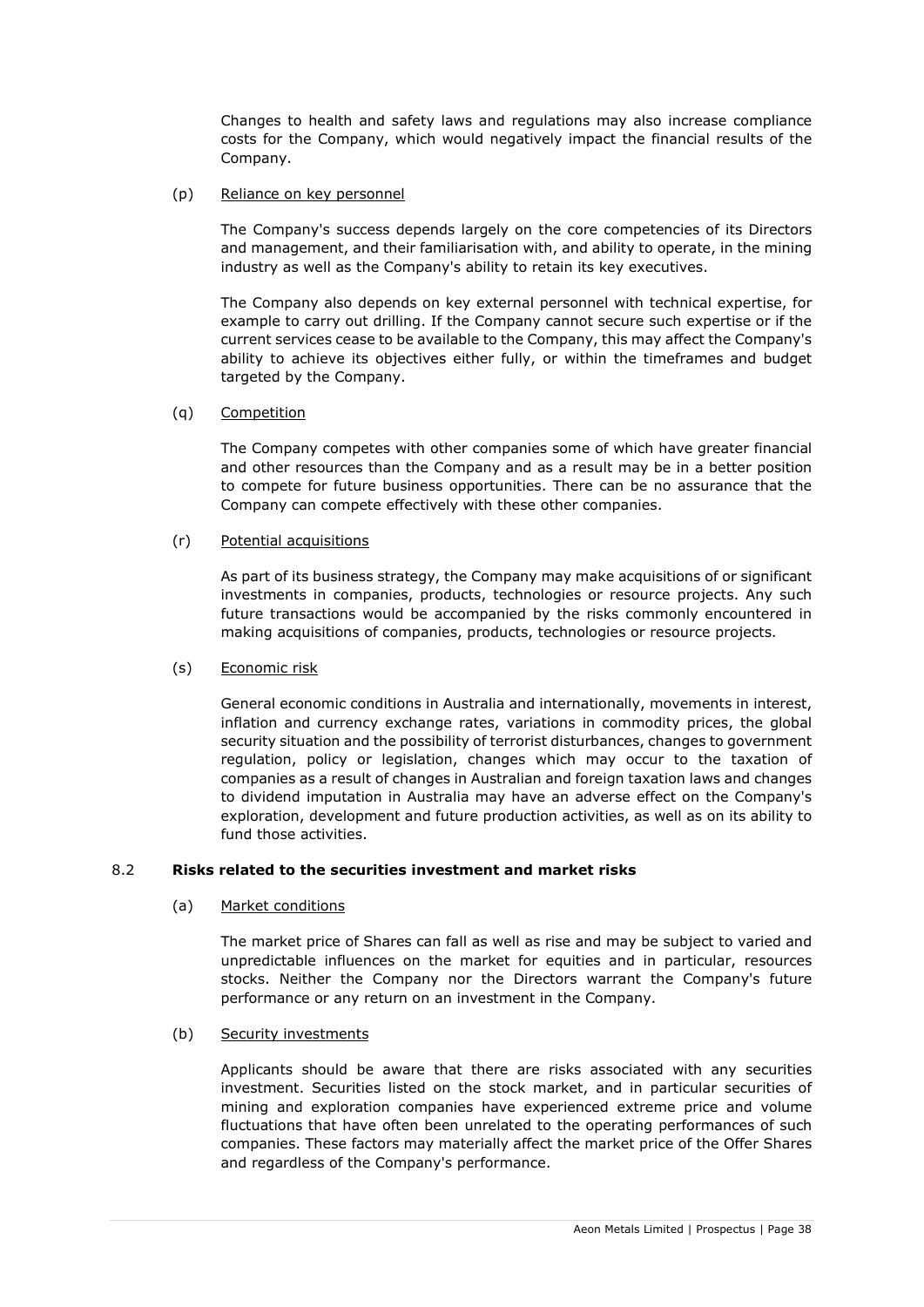## (c) Liquidity risk

There may be relatively few buyers or sellers of securities on ASX at any given time. This may affect the volatility of the market price of the securities and the prevailing market price at which Shareholders are able to sell their Shares. This may result in Shareholders receiving a market price for their Shares that is less or more than the price paid under the Offer.

## (d) Speculative nature of investment

Shareholders should consider that the investment in the Company is speculative and should consult their professional advisers before deciding whether to apply for securities pursuant to this Prospectus.

## (e) Not exhaustive

The above list of risk factors should not be taken as an exhaustive list of all of the risks faced by the Company or by Shareholders. The factors and others not specifically referred to, may, if materialising, affect the financial performance of the Company and the value of the Offer Shares offered under this Prospectus.

The Offer Shares carry no guarantee with respect to payments of any dividends, returns, returns of capital or market value at any time.

## 8.3 **Other general risks**

The future viability and profitability of the Company is dependent on a number of other factors which affect the performance of all industries including (but not limited to) the following:

- financial failure or default by a party to any contract to which the Company is, or may become, a party;
- insolvency or other managerial failure by any of the contractors used by the Company in its activities;
- industrial disputes;
- litigation:
- natural disasters, including pandemics; and
- acts of terrorism or an outbreak of international hostilities.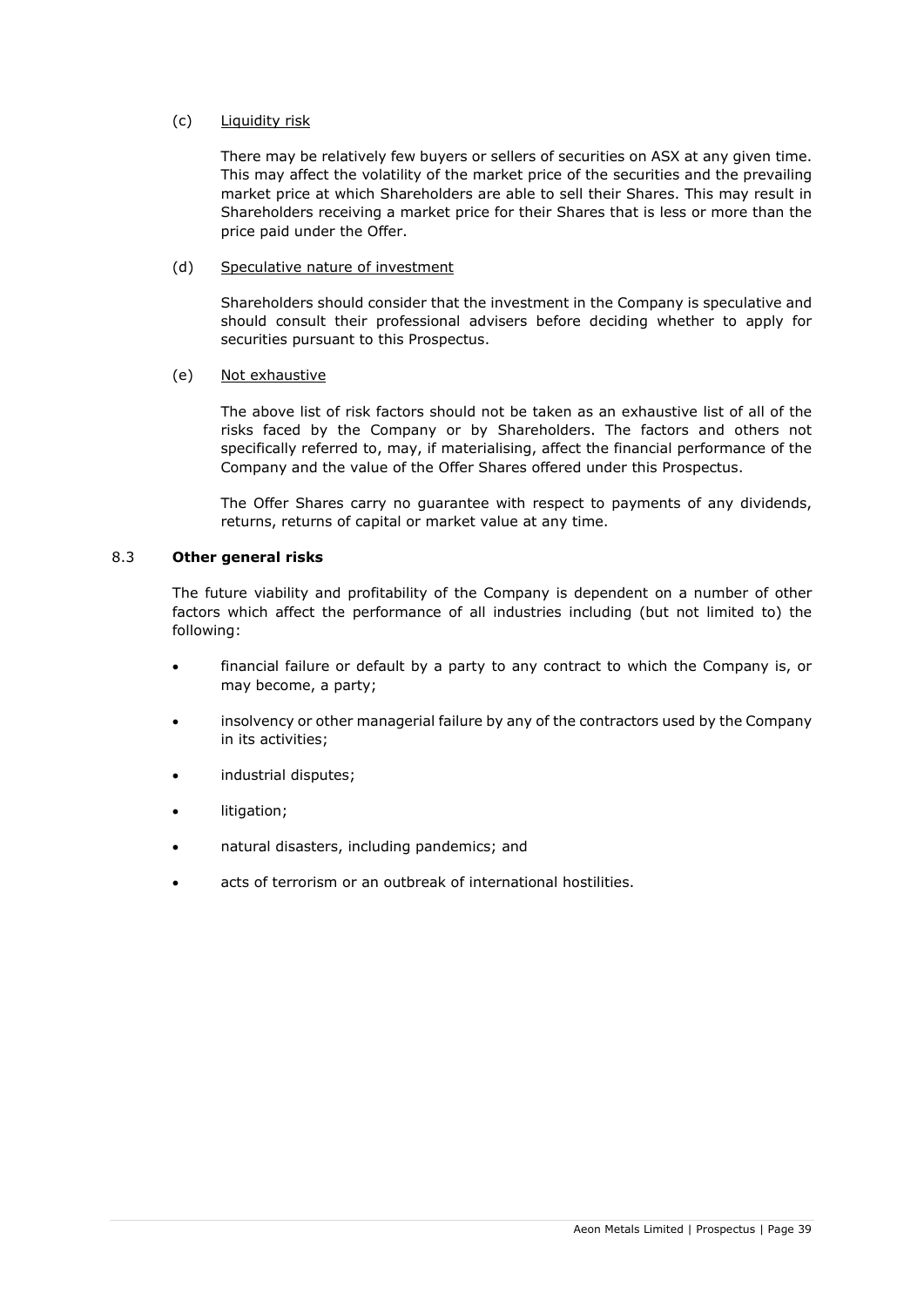## <span id="page-39-0"></span>9. **ADDITIONAL INFORMATION**

#### 9.1 **Company is a disclosing entity**

The Company is a 'disclosing entity' (as defined in section 111AC of the Corporations Act) and, as such, is subject to regular reporting and disclosure obligations under the Corporations Act and ASX Listing Rules. Specifically, the Company is required to continuously disclose any information to the market which a reasonable person would expect to have a material effect on the price or the value of the Company's securities.

This Prospectus is a 'transaction specific prospectus' to which the special content rules under section 713 of the Corporations Act apply. In general terms transaction specific prospectuses are only required to contain information in relation to the effect of the issue of Offer Shares on the Company and the rights and liabilities attaching to the Offer Shares and to the Loyalty Options.

This Prospectus is intended to be read in conjunction with the publicly available information in relation to the Company which has been notified to ASX and does not include all of the information that would be included in a prospectus for an initial public offering of securities in an entity that is not already listed on a stock exchange. Shareholders should therefore have regard to the other publicly available information in relation to the Company before making a decision whether or not to invest.

Having taken such precautions and having made such enquires as are reasonable, the Company believes that it has complied with the general and specific requirements of ASX as applicable from time to time throughout the three months before the issue of this Prospectus which required the Company to notify ASX of information about specified events or matters as they arise for the purpose of ASX making that information available to the stock market conducted by ASX.

Information that is already in the public domain has not been reported in this Prospectus other than that which is considered necessary to make this Prospectus complete.

The Company, as a disclosing entity under the Corporations Act states that:

- (a) it is subject to regular reporting and disclosure obligations;
- (b) copies of documents lodged with the ASIC in relation to the Company (not being documents referred to in section  $1274(2)(a)$  of the Corporations Act) may be obtained from, or inspected at, the offices of ASIC; and
- (c) it will provide a copy of each of the following documents, free of charge, to any person on request between the date of issue of this Prospectus and the Closing Date:
	- (i) the FY21 annual financial report of the Company being the most recent financial report of the Company lodged with ASIC before the issue of this Prospectus (the **FY21 Annual Report**); and
	- (ii) any documents used to notify ASX of information relating to the Company in the period from lodgement of the annual financial report referred to in paragraph (i) above until the issue of this Prospectus in accordance with the ASX Listing Rules as referred to in section 674(1) of the Corporations Act.

Copies of all documents lodged with ASIC in relation to the Company can be inspected at the registered office of the Company during normal office hours.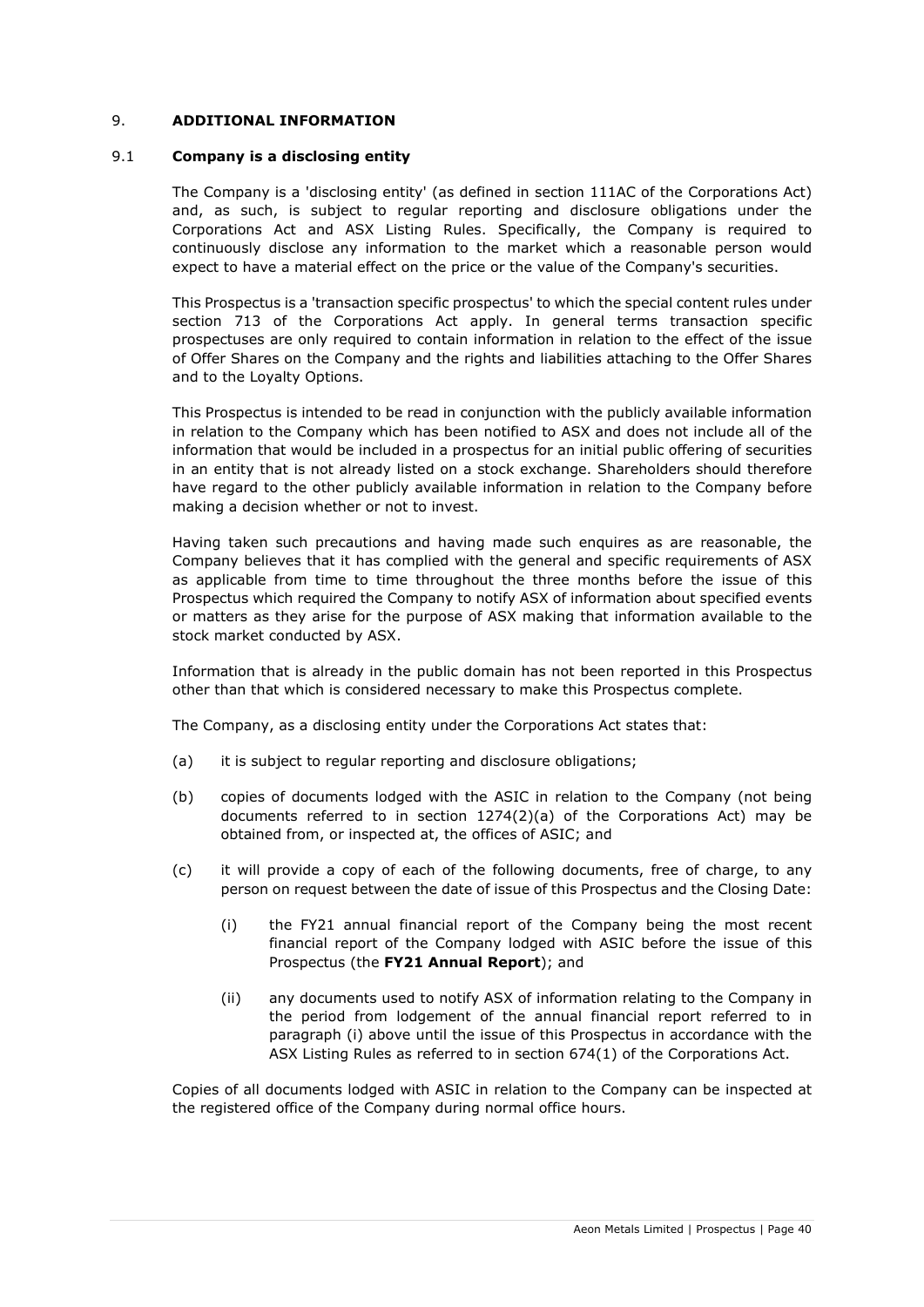## 9.2 **Interests of Directors**

Each Director's direct and indirect interests in the Company's Shares at the date of this Prospectus and their entitlement to take up Offer Shares is set out in the table below.

The Directors have participated in the Placement, subject to shareholder approval, to continue their support for the Company and may also elect to participate under the Offer. The Directors invite Shareholders to participate and thank you for your support.

| <b>Director</b>       | <b>Direct and indirect</b>                                                                                                         | <b>Entitlement to</b><br><b>Offer Shares</b> |  |
|-----------------------|------------------------------------------------------------------------------------------------------------------------------------|----------------------------------------------|--|
| Dr Fred Hess          | 2,500,000 ordinary fully paid shares                                                                                               | 1,005,747 Offer                              |  |
|                       | 517,241 ordinary fully paid shares held by Hess<br>Family Super Pty Ltd <hess a="" c="" fund="" pension="">.</hess>                | <b>Shares</b>                                |  |
|                       | 4,250,000 shares (Loan Funded Shares) held by<br>Tander Wealth Fund Pty Ltd ATF <the claudia="" hess<br="">Trust&gt;.</the>        |                                              |  |
|                       | 4,250,000 shares (Loan Funded Shares) held by<br>Biddy Wealth Fund Pty Ltd ATF <the bridget="" hess<br="">Trust&gt;.</the>         |                                              |  |
| Mr Paul Harris        | 4,767,858 ordinary fully paid shares held by Hollach<br>Capital Limited.                                                           | 1,704,855 Offer<br><b>Shares</b>             |  |
|                       | 346,708 ordinary fully paid shares held by Wunulla<br>Holdings Pty Ltd <wunulla a="" c="" fund="" super="">.</wunulla>             |                                              |  |
| Mr Ivan Wong          | 2,767,241 ordinary fully paid shares held by Great<br>Pacific Investments Pty Limited.                                             | 6,371,434 Offer<br><b>Shares</b>             |  |
|                       | 347,061 ordinary fully paid shares held by Teresa Yi<br>Yan Wong.                                                                  |                                              |  |
|                       | 16,000,000 ordinary fully paid shares held by SLW<br>Minerals Corporation Pty Ltd.                                                 |                                              |  |
| Mr Andrew<br>Greville | 2,767,241 ordinary fully paid shares held by Mr<br>Andrew Greville & Mrs Louise Greville <alg family<br=""><math>A/C</math>.</alg> | 922,413 Offer<br><b>Shares</b>               |  |

The Directors have subscribed for approximately 2.75m Shares under the Placement, being a total of \$110,000, and will be issued the corresponding number of Loyalty Options. Issue of these Placement Shares, and Loyalty Options, is subject to Shareholder approval.

## 9.3 **Directors remuneration**

The Constitution specifies that the aggregate remuneration of non-executive Directors shall be determined from time to time by a general meeting of Shareholders.

At the 2021 annual general meeting, Shareholders approved the adoption of the remuneration report. As at the date of this Prospectus, Directors are remunerated as follows:

| <b>Director</b> | Salary and fees (\$)           | <b>Options and rights (\$)</b> |
|-----------------|--------------------------------|--------------------------------|
| Dr Fred Hess    | 156,089 plus<br>superannuation | Nil                            |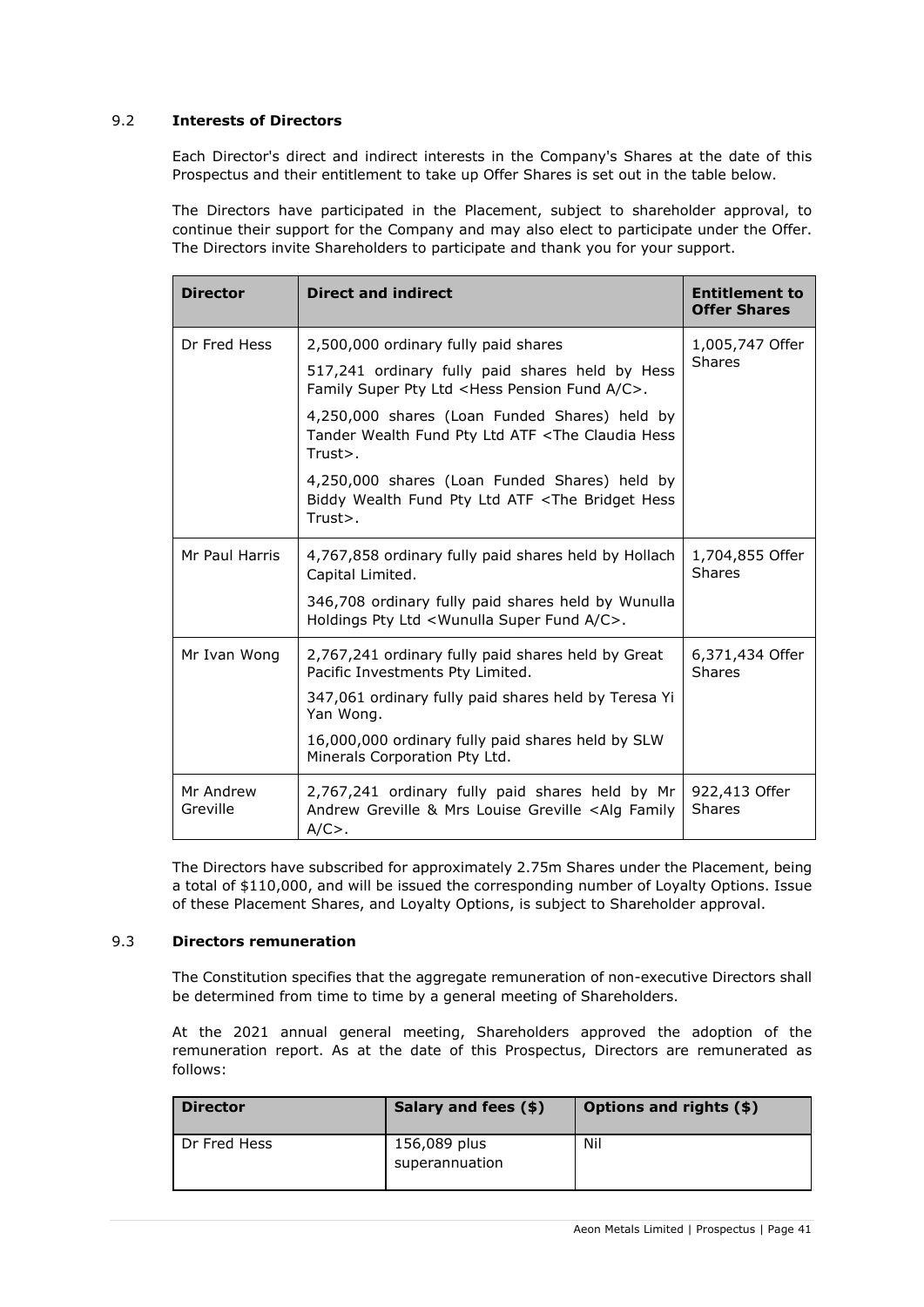| Mr Paul Harris     | 218,475                       | 294,828 |
|--------------------|-------------------------------|---------|
| Mr Ivan Wong       | 59,361 plus<br>superannuation | 145,944 |
| Mr Andrew Greville | 59,361 plus<br>superannuation | 145,944 |

Information regarding the remuneration received by Directors for the preceding two financial years can be found in the Aeon Metals Limited 2021 Annual Report lodged with ASX on 22 October 2021.

## 9.4 **Market Price of Shares**

The highest and lowest market sale price of the Company's Shares during the three (3) months immediately preceding the lodgement of this Prospectus and the last market sale price on the date before the lodgement date of this Prospectus are set out below.

|              | 3 month high | 3 month low   | Last market close |
|--------------|--------------|---------------|-------------------|
| <b>Price</b> | \$0.084      | \$0.043       | \$0.045           |
| <b>Date</b>  | 4 April 2022 | 29 April 2022 | 4 May 2022        |

## 9.5 **Officers' indemnities**

The Company has agreed to indemnify the current Directors against all liabilities to another person (other than the Company or a related body corporate) that may arise from their position as Directors, except where the liability arises out of the conduct involving a lack of good faith.

The Company may also make a payment in relation to legal costs incurred by Directors in defending any legal proceedings arising out of their conduct while acting in their capacity as a Director.

## 9.6 **Details of substantial holders**

The particulars of substantial holders as disclosed in the substantial Shareholders' notices given to the Company as at the date of this Prospectus are as follows:

| Shareholder | <b>Number of Shares</b> | <b>Voting power</b> |
|-------------|-------------------------|---------------------|
| OCP Group   | 382,440,013             | 43.46%              |

## 9.7 **Related party transactions**

The 2021 Annual Report recorded stated that there were no related party transactions during the year other than transactions with key management personnel as part of their remuneration. At the date of this Prospectus, no other transactions with related parties and Directors interest exist that the Directors are aware of.

<sup>6</sup> Voting power as at the date of this Prospectus is exclusive of shares allocated to the OCP Group under the Placement. The Shares allocated to OCP Group under the Placement are subject to shareholder approval.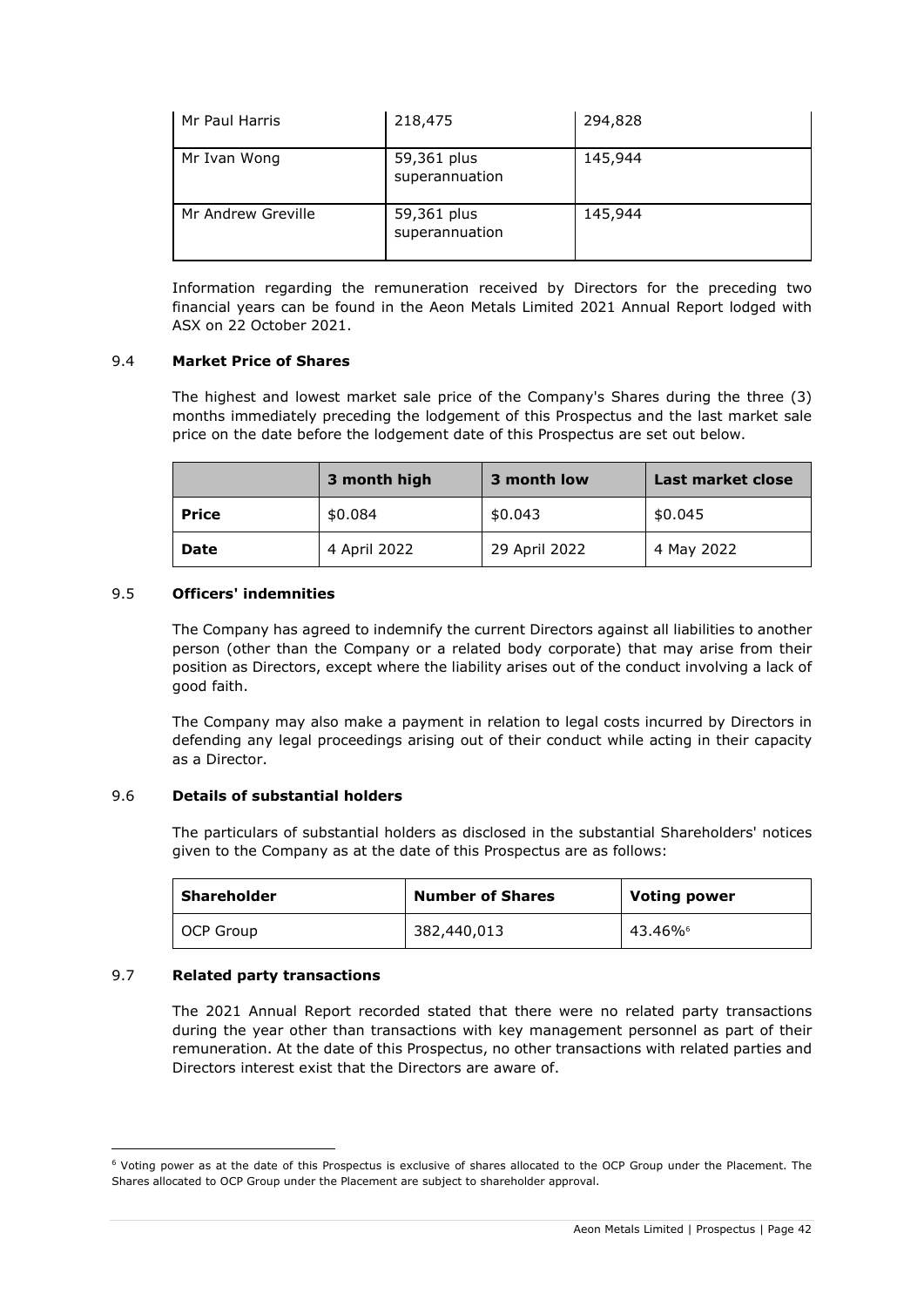## <span id="page-42-0"></span>9.8 **Interests of experts and advisers**

Except as disclosed in this Prospectus, no other person named in this Prospectus is performing a function in a professional advisory or other or other capacity in connection with the preparation or distribution of the Prospectus.

- (a) Ashurst have provided various legal services and have or will receive professional fees of approximately \$70,000 (excluding disbursements and GST) for legal work undertaken by them in connection with the Offer and this Prospectus.
- (b) Bell Potter Securities has acted as lead manager in relation to the Offer. The Company has paid, or has agreed to pay fees of approximately \$518,904 for their role as lead manager for the Placement and the Offer.
- (c) Boardroom Pty Limited continues to provide share registry services to the Company including in relation to the Offer, including printing and postage.

#### 9.9 **Taxation**

The Board do not consider that it is appropriate to provide offerees with advice regarding the taxation consequences of accepting the Offer under this Prospectus. The Company, its advisers and officers do not accept any responsibility or liability for any taxation consequences to Shareholders in respect of any issue.

#### 9.10 **Competent persons statements**

The information in this Prospectus that relates to exploration results for the Walford Creek Project is based on information compiled Mr Andrew Moorhouse who is a Member of the Australian Institute of Geoscientists and who has sufficient experience relevant to the style of mineralisation and type of deposit under consideration and to the activity which he is undertaking to qualify as a Competent Person as defined in the 2012 Edition of the Australasian Code for Reporting of Exploration Results, Mineral Resources and Ore Reserves (the "JORC Code"). Mr Moorhouse is a full-time employee of AEON Metals Limited and consents to the inclusion in the Prospectus of the Exploration Targets and Exploration Results in the form and context in which they appear.

#### 9.11 **Consents**

Each of the parties referred to in this Section:

- (a) has not authorised or caused the issue of this Prospectus;
- (b) does not make, or purport to make, any statement in this Prospectus other than as specified in this Section;
- (c) has not made any statement on which a statement in this Prospectus is based, other than as specified in this section; and
- (d) to the maximum extent permitted by law, expressly disclaims all liability in respect of, makes no representation regarding, and takes no responsibility for, any part of this Prospectus other than the reference to its name and the statement (if any) included in this Prospectus with the consent of that party as specified in this Section.

Ashurst has given and, at the time of lodgement of this Prospectus, have not withdrawn their written consent to being named in this Prospectus as legal advisers to the Company in respect of the Offer in the form and context in which they are named.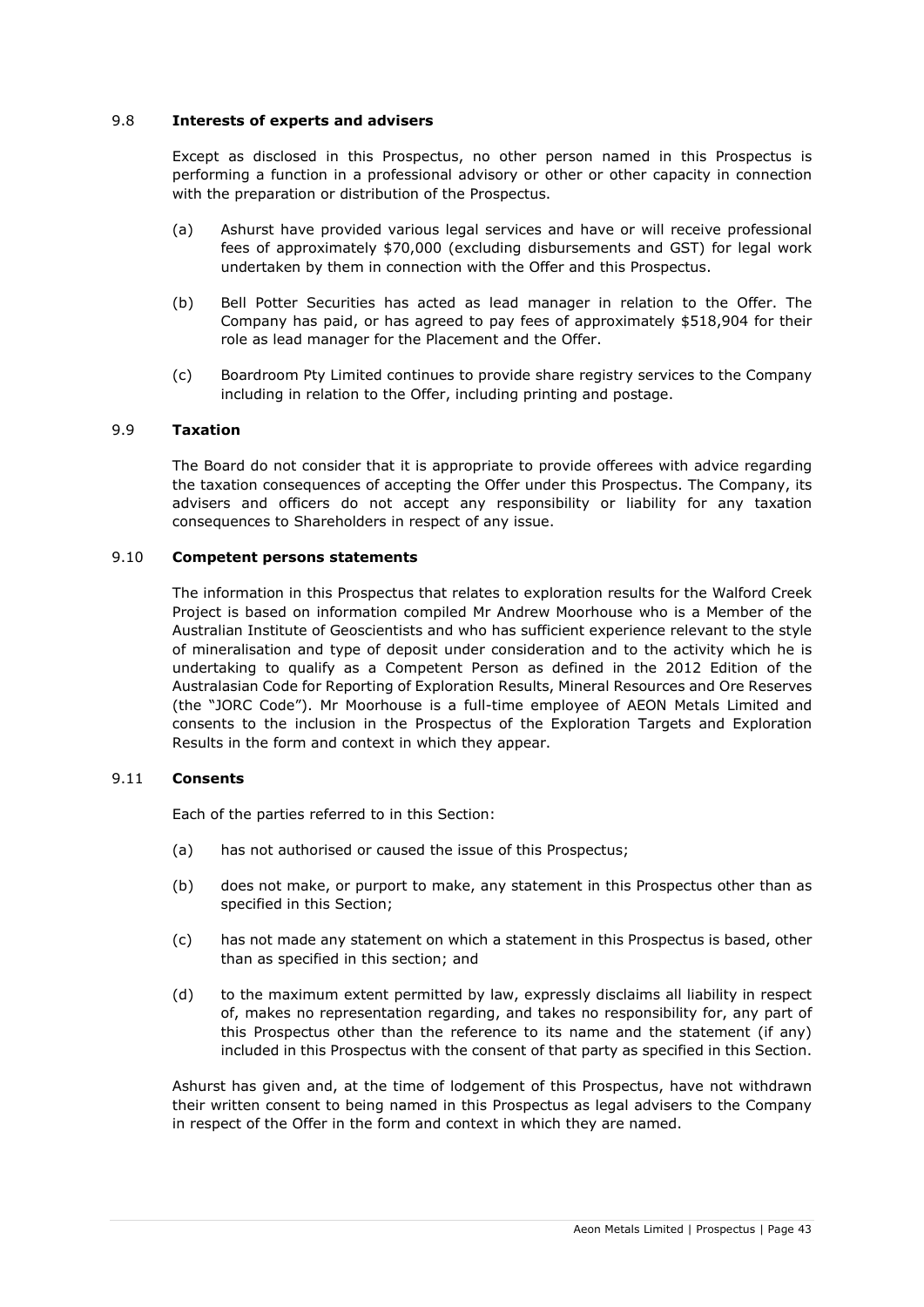Bell Potter Securities has given and, at the time of lodgement of this Prospectus, have not withdrawn their written consent to being named in this Prospectus as lead manager to the Company in respect of the Offer in the form and context in which they are named.

Boardroom Pty Ltd has given and, at the time of lodgement of this Prospectus, has not withdrawn its written consent to being named in this Prospectus as the share registry to the Company in respect of the Offer in the form and context in which it is named.

## 9.12 **Directors' Authorisation**

The Prospectus is issued by the Company and its issue has been authorised by a resolution of the Directors. In accordance with section 720 of the Corporations Act, each Director has consented to the lodgement of this Prospectus with ASIC and has not withdrawn that consent.

This Prospectus is signed for and on behalf of the Company by:

Paul Ramis

Paul Harris Non-Executive Chairman

Dated: 13 May 2022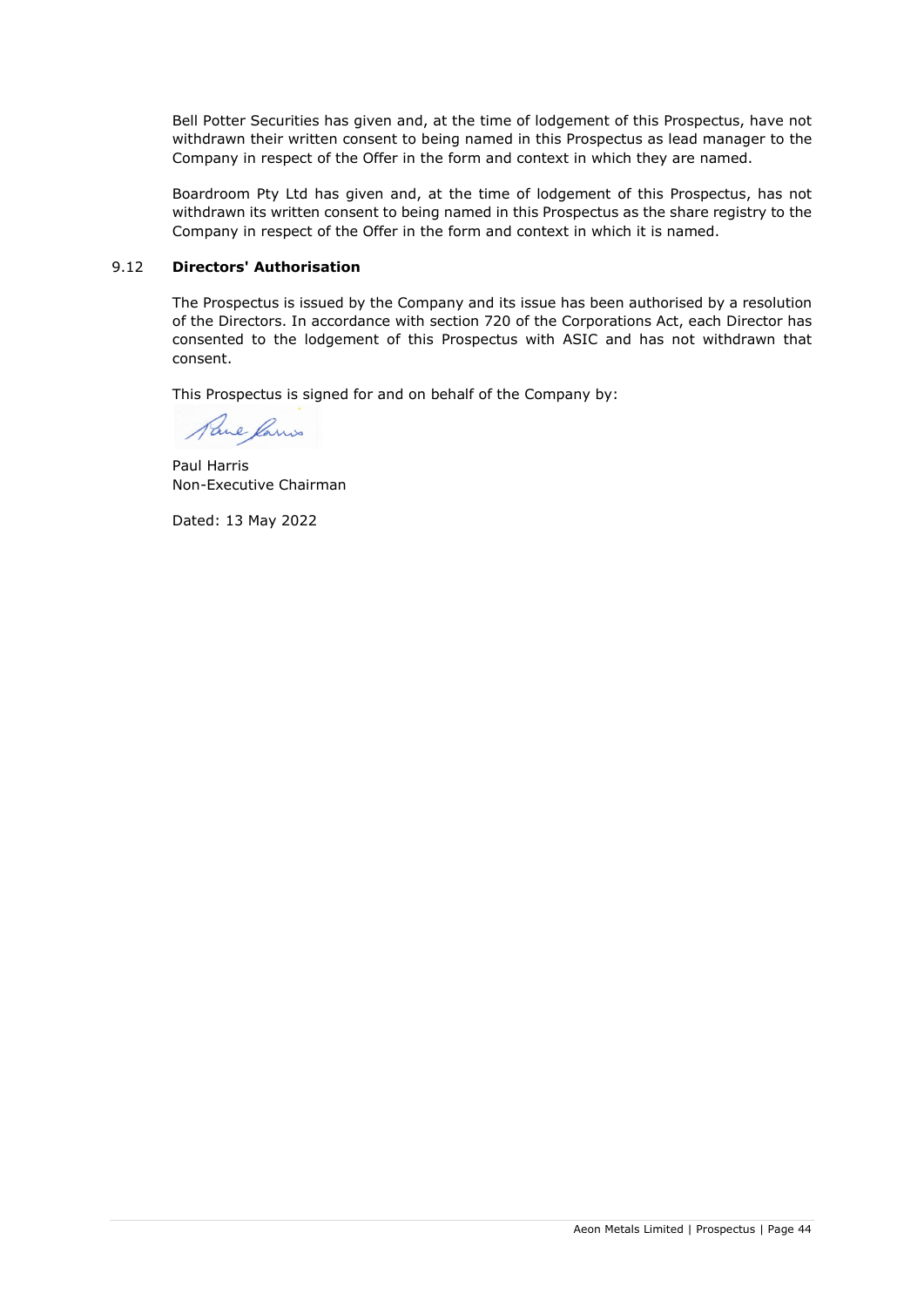## <span id="page-44-0"></span>10. **GLOSSARY OF TERMS**

| $$$ or $A$$                                     | means Australian dollars                                                                                                                           |
|-------------------------------------------------|----------------------------------------------------------------------------------------------------------------------------------------------------|
| <b>AEM</b>                                      | means airborne electromagnetic.                                                                                                                    |
| <b>AEST</b>                                     | means Australian Eastern Standard Time.                                                                                                            |
| <b>Applicant</b>                                | means a person who submits an Application Form.                                                                                                    |
| <b>Application</b>                              | means a valid application for Shares pursuant to this<br>Prospectus.                                                                               |
| <b>Application Form</b>                         | means the application form which accompanies this<br>Prospectus under which an Eligible Shareholder may<br>apply for Offer Shares under the Offer. |
| <b>Application Monies</b>                       | means application monies for Shares under the Offer<br>received and banked by the Company.                                                         |
| <b>Ashurst</b>                                  | means Ashurst Australia (ABN 75 304 286 094).                                                                                                      |
| <b>ASIC</b>                                     | Securities<br>Australian<br>and<br>Investments<br>means<br>Commission                                                                              |
| <b>ASX</b>                                      | means ASX Limited ABN 98 008 624 691 and, where the<br>context requires, the market operated by ASX.                                               |
| <b>ASX Settlement</b>                           | means ASX Settlement Pty Limited ABN 49 008 504 532                                                                                                |
| <b>ASX Settlement Operating</b><br><b>Rules</b> | means the operating rules of ASX Settlement.                                                                                                       |
| <b>ASX Listing Rules</b>                        | means the official listing rules of ASX.                                                                                                           |
|                                                 | Board or Board of Directors means the board of directors of the Company.                                                                           |
|                                                 |                                                                                                                                                    |
| <b>CEI</b>                                      | means Collaborative Exploration Initiative.                                                                                                        |
| <b>CHESS</b>                                    | means the Clearing House Electronic Subregister System                                                                                             |
| <b>Closing Date</b>                             | means 5.00pm (AEST) on Thursday, 26 May 2022.                                                                                                      |
| Company                                         | means Aeon Metals Limited ACN 121 964 725.                                                                                                         |
| <b>Constitution</b>                             | means the constitution of the Company.                                                                                                             |
| <b>Corporations Act</b>                         | means the Corporations Act 2001 (Cth).                                                                                                             |
| <b>Directors</b>                                | means the directors of the Company.                                                                                                                |
| <b>Eligible Shareholders</b>                    | means those Shareholders who, on the Record Date,<br>have a registered address in Australia, New Zealand or<br>Hong Kong.                          |
| <b>EPM</b>                                      | means exploration permit for minerals.                                                                                                             |
| <b>Exercise Notice</b>                          | means a notice given by the Holder to the Company to<br>exercise a Loyalty Option.                                                                 |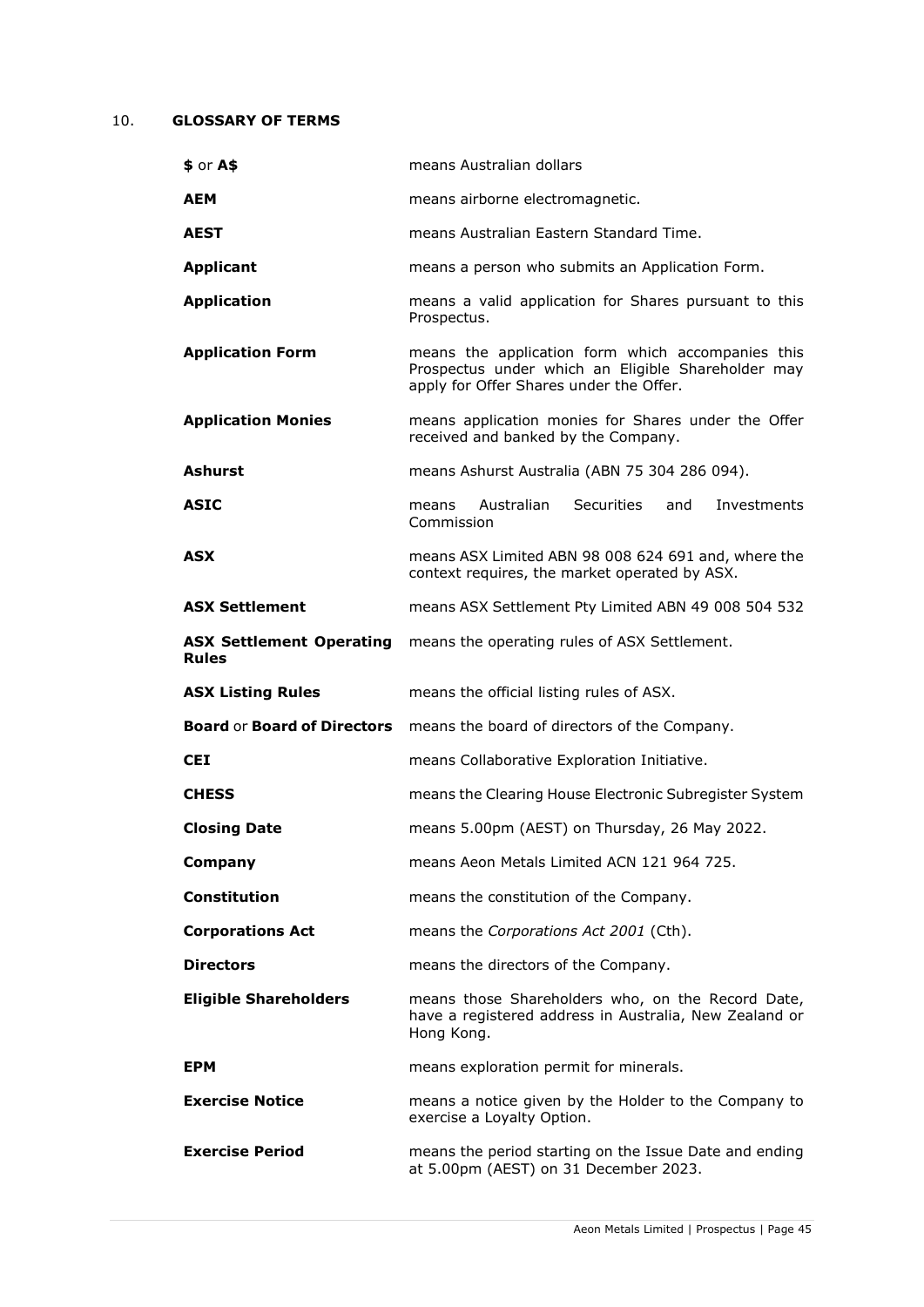| <b>Exercise Price</b>         | \$0.08 per Loyalty Option.                                                                                                                                                                                                                                                                                                                                                                                                       |
|-------------------------------|----------------------------------------------------------------------------------------------------------------------------------------------------------------------------------------------------------------------------------------------------------------------------------------------------------------------------------------------------------------------------------------------------------------------------------|
| <b>Exposure Period</b>        | means the period of seven days after the date of<br>lodgement of this Prospectus, which period may be<br>extended by the ASIC by not more than seven days<br>pursuant to section 727(3) of the Corporations Act.                                                                                                                                                                                                                 |
| <b>Holder</b>                 | means the holder of a Loyalty Option.                                                                                                                                                                                                                                                                                                                                                                                            |
| <b>Holding Condition</b>      | means the condition applying on the exercise of a<br>Loyalty Option, requiring that, at the time of exercise of<br>a Loyalty Option (as contemplated by section 7.5), a<br>Holder must hold at least the same number of Shares<br>that were issued to the Holder under the Offer and/or<br>the Placement (as applicable), excluding any Shares that<br>have been, or are to be issued, following the exercise of<br>the Options. |
| <b>Ineligible Shareholder</b> | means a Shareholder that is not an Eligible Shareholder.                                                                                                                                                                                                                                                                                                                                                                         |
| <b>Issue Date</b>             | means the date of issue of a Loyalty Option to a Holder.                                                                                                                                                                                                                                                                                                                                                                         |
| <b>JORC Code</b>              | the Australasian Code for Reporting of<br>means<br>Exploration Results, Mineral Resources and Ore Reserves<br>2012 Edition.                                                                                                                                                                                                                                                                                                      |
| <b>Loyalty Option</b>         | means an option issued to a Shareholder under this Offer<br>or under the Placement and may be used to acquire by<br>way of issue one (1) Share for the Exercise Price,<br>exercisable no later than the conclusion of the Exercise<br>Period.                                                                                                                                                                                    |
| Mt                            | means metric tonnes.                                                                                                                                                                                                                                                                                                                                                                                                             |
| <b>OCP or OCP Group</b>       | OCP Asia (Singapore) Pte. Limited and funds managed<br>by it.                                                                                                                                                                                                                                                                                                                                                                    |
| <b>Offer</b>                  | means this non-renounceable pro rata entitlement offer<br>to Shareholders.                                                                                                                                                                                                                                                                                                                                                       |
| <b>Offer Period</b>           | means the period between the Opening Date and the<br>Closing Date.                                                                                                                                                                                                                                                                                                                                                               |
| <b>Offer Price</b>            | \$0.04 per Offer Share.                                                                                                                                                                                                                                                                                                                                                                                                          |
| <b>Offer Shares</b>           | means the Shares in the Company issued to<br>Shareholders under the Offer.                                                                                                                                                                                                                                                                                                                                                       |
| <b>Official Quotation</b>     | means official quotation on ASX.                                                                                                                                                                                                                                                                                                                                                                                                 |
| <b>Opening Date</b>           | means Tuesday, 17 May 2022.                                                                                                                                                                                                                                                                                                                                                                                                      |
| <b>Placement</b>              | means the placement to institutional investors identified<br>by the Company, announced to the ASX on Monday,<br>9 May 2022.                                                                                                                                                                                                                                                                                                      |
| <b>Placement Shares</b>       | means the Shares in the Company issued under the<br>Placement.                                                                                                                                                                                                                                                                                                                                                                   |
| <b>Pre-Feasibility Study</b>  | means the pre-feasibility study conducted at the Walford<br>Creek Project.                                                                                                                                                                                                                                                                                                                                                       |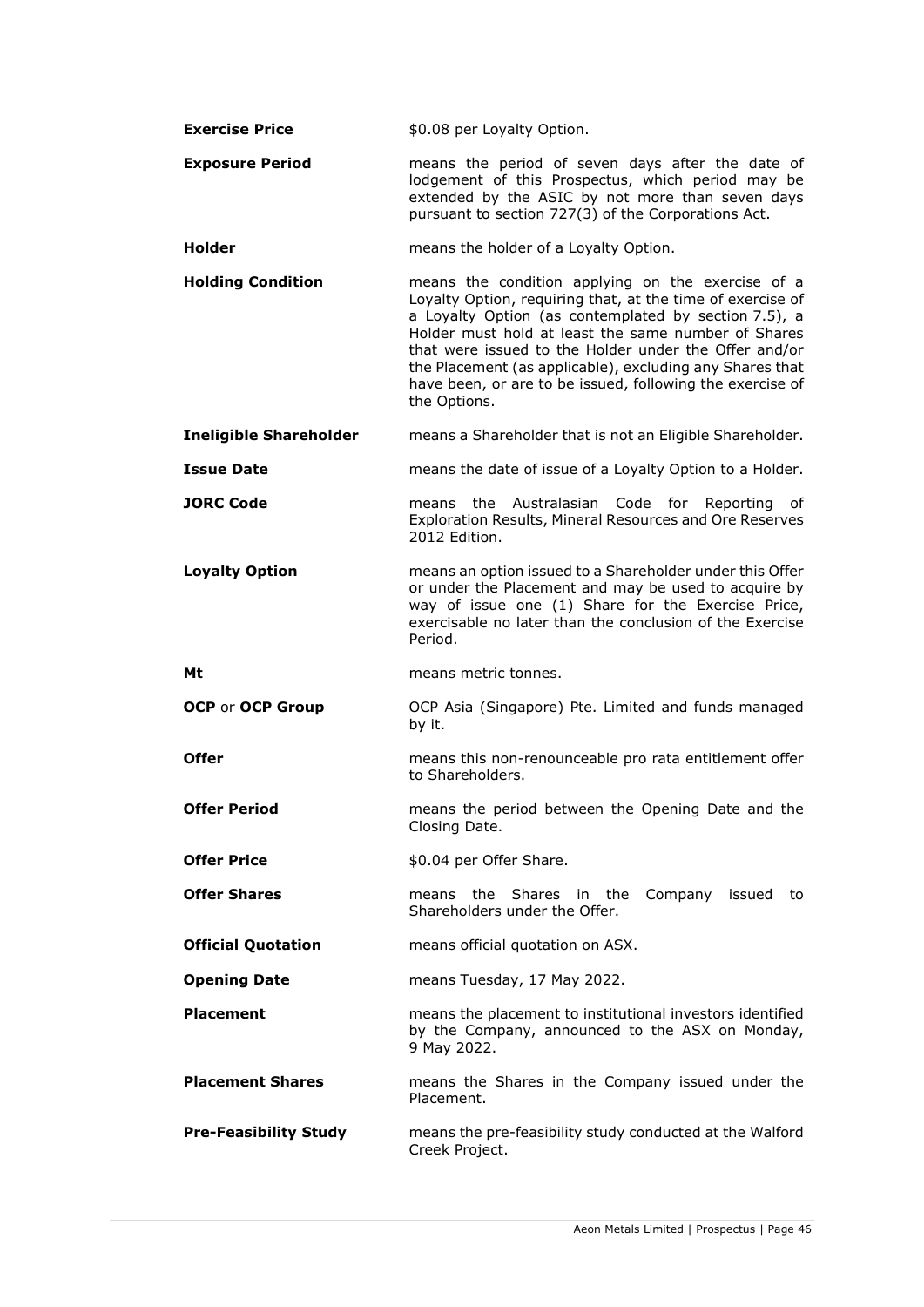| <b>Prospectus</b>            | means this replacement transaction specific prospectus<br>dated 13 May 2022 issued under section 713 of the<br>Corporations Act.                |
|------------------------------|-------------------------------------------------------------------------------------------------------------------------------------------------|
| <b>Record Date</b>           | means 7.00pm on Thursday, 12 May 2022.                                                                                                          |
| <b>Share Registry</b>        | means Boardroom Pty Limited.                                                                                                                    |
| <b>Shareholder</b>           | means a holder of one or more Shares.                                                                                                           |
| <b>Shares</b>                | means the fully-paid ordinary shares in the Company.                                                                                            |
| <b>Shortfall</b>             | means any Offer Shares in respect of which the Offer has<br>not been accepted.                                                                  |
| <b>Shortfall Offer</b>       | means the offer for Shareholders and Eligible Applicants<br>to apply for Offer Shares (and Loyalty Options) in<br>accordance with Section 3.11. |
| <b>Shortfall Shares</b>      | means the Shares in the Company issued to<br>Shareholders and Eligible Applicants under the Shortfall<br>Offer.                                 |
| <b>Walford Creek Project</b> | means the 100% Company owned, Walford Creek<br>Copper-Cobalt Project in north-west Queensland,<br>Australia.                                    |